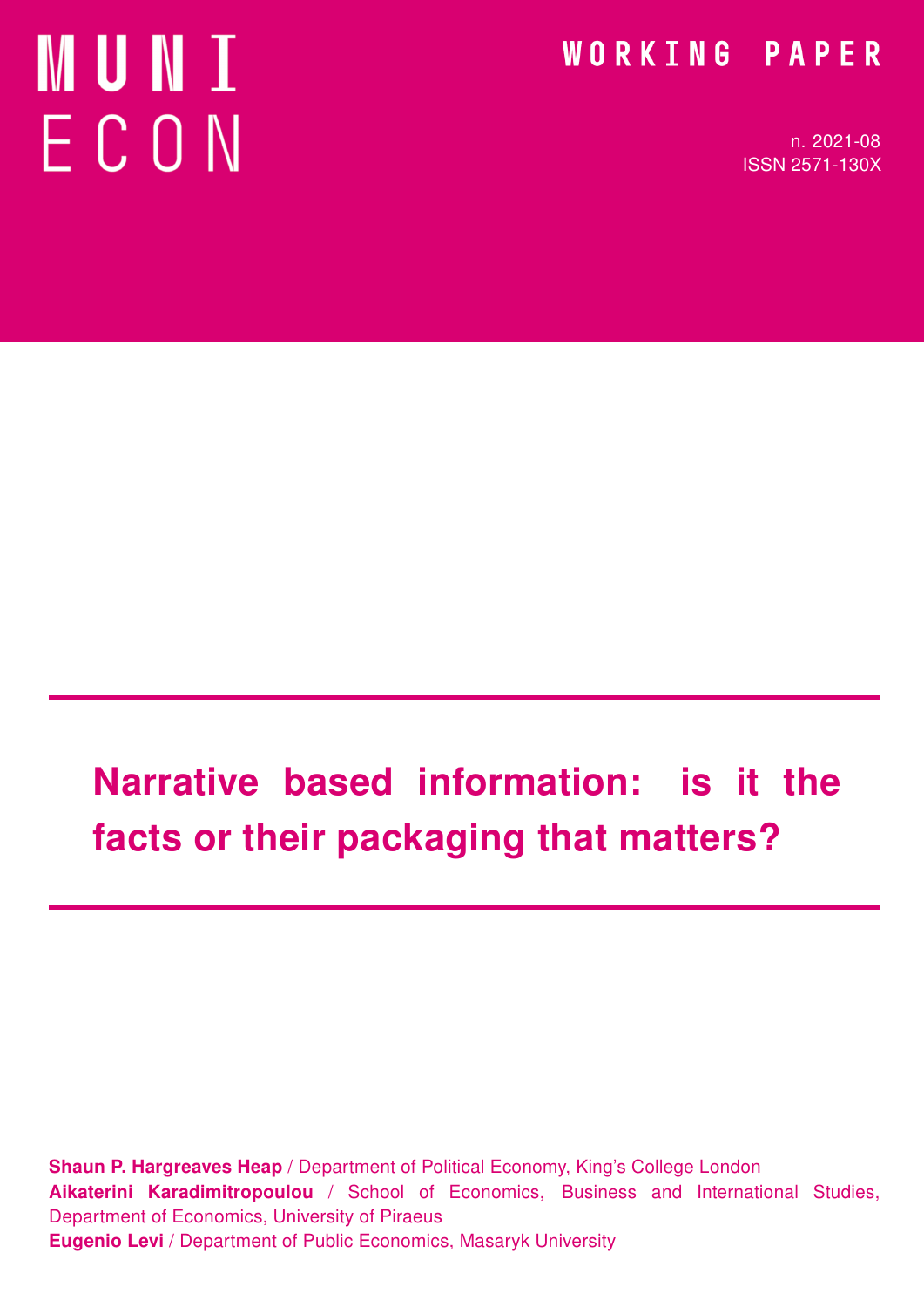# Narrative based information: is it the facts or their packaging that matters?

# Abstract

People typically do not acquire new information about the facts of the economy through consulting official statistics; they read or listen to mediatype reports/stories on the economy where the facts are packaged in a story. This paper tests with an experiment whether the explanatory style used in such media-type stories affects individual decision making. We also compare this particular narrative influence with that of the actual facts contained in the story. Our subjects receive a media-type story about the economy before they play a minimum effort game. The media story has either good or bad background facts about the economy and we use the psychological theory of explanatory styles to present these facts in a narrative style designed to engender either optimism or pessimism. We find evidence that the explanatory style matters more than facts in the sense that optimistic styles support higher equilibria than pessimistic ones while the influence of the facts itself is weaker.

Masaryk University Faculty of Economics and Administration

Authors:

Shaun P. Hargreaves Heap / Department of Political Economy, King's College London Aikaterini Karadimitropoulou / School of Economics, Business and International Studies, Department of Economics, University of Piraeus Eugenio Levi / Department of Public Economics, Masaryk University

Contact: s.hargreavesheap@kcl.ac.uk, akaradi@unipi.gr, eugenio.levi@econ.muni.cz Creation date: 2021-03-11 Revision date:

Keywords: narratives, information, media, minimum effort game JEL classification: E71

Citation: Hargreaves Heap, S. P., Karadimitropoulou, A., Levi, E. 2021. Narrative based information: is it the facts or their packaging that matters?. MUNI ECON Working Paper n. 2021-08. Brno: Masaryk University.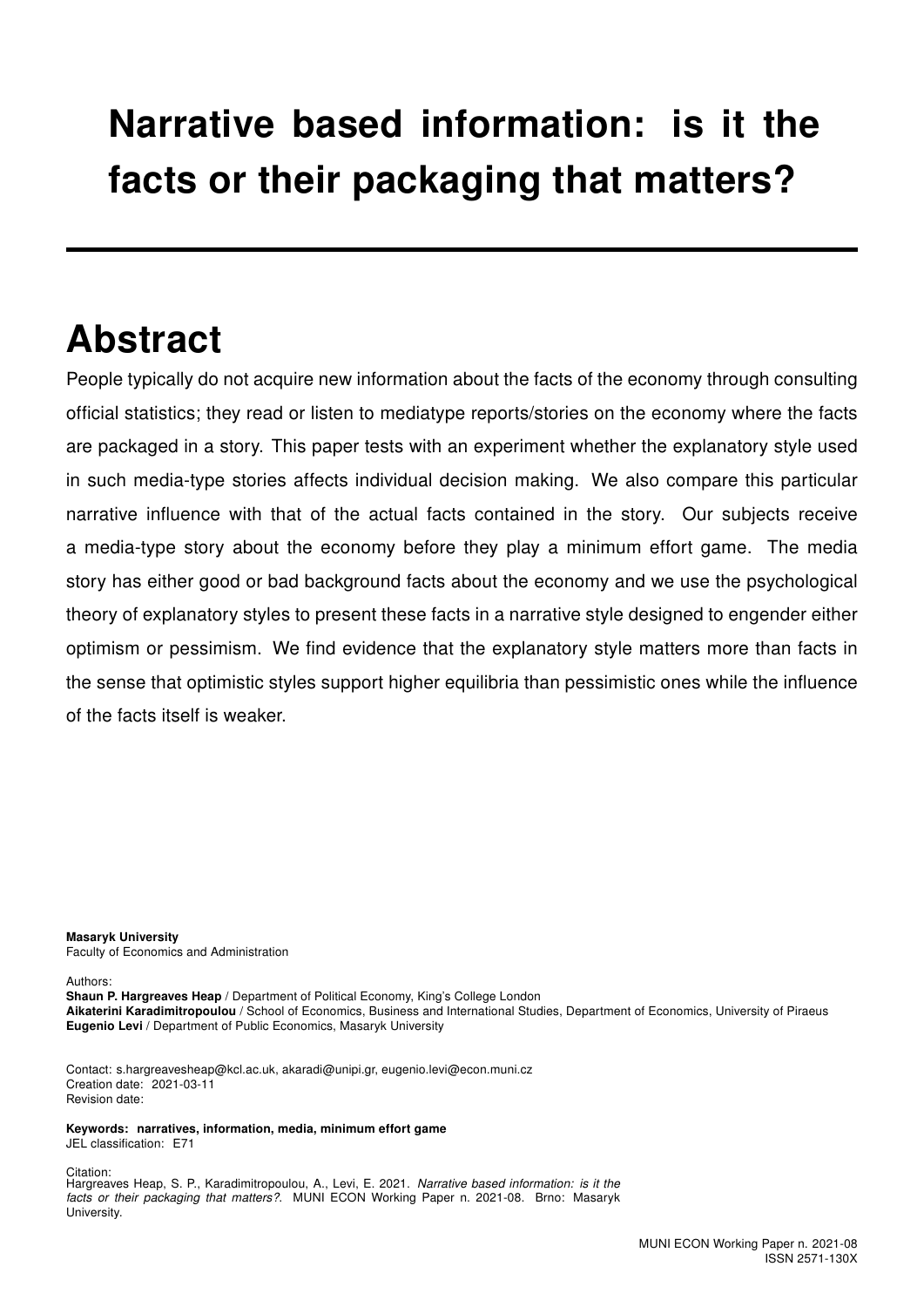#### **Narrative based information: is it the facts or their packaging that matters?**

Shaun P. Hargreaves Heap  $1*$ , Aikaterini Karadimitropoulou<sup>2</sup> and Eugenio Levi<sup>3</sup>

#### **Abstract**

People typically do not acquire new information about the facts of the economy through consulting official statistics; they read or listen to mediatype reports/stories on the economy where the facts are packaged in a story. This paper tests with an experiment whether the explanatory style used in such media-type stories affects individual decision making. We also compare this particular narrative influence with that of the actual facts contained in the story. Our subjects receive a media-type story about the economy before they play a minimum effort game. The media story has either good or bad background facts about the economy and we use the psychological theory of explanatory styles to present these facts in a narrative style designed to engender either optimism or pessimism. We find evidence that the explanatory style matters more than facts in the sense that optimistic styles support higher equilibria than pessimistic ones while the influence of the facts itself is weaker.

#### **JEL:** E71

**Keywords:** narratives, information, media, minimum effort game

\*Corresponding Author,

1. Department of Political Economy, King's College London, Bush House (NE), Aldwych, London WC2, UK. s.hargreavesheap@kcl.ac.uk

2. School of Economics, Business and International Studies, Department of Economics, University of Piraeus, Karaoli and Dimitriou 80, Piraeus 18534, Greece. akaradi@unipi.gr

3. Department of Public Economics, Masaryk University, Lipová 507/41a, Brno, 602 00, CZ, eugenio.levi@econ.muni.cz

**Acknowledgement:** We would like to thank Charles Seger for providing feedback on the explanatory style used in the news stories. Hargreaves Heap's work was supported by the Economic and Social Science Research Council through the Network for Integrated Behavioural Science (Grant reference ES/K002201/1). Funding from the Department of Political Economy, King's College London, The School of Economics, UEA, and the Ph.D. School in Economics at Sapienza University is gratefully acknowledged. Eugenio Levi's researches are funded with an MSCA fellowship from the Ministry of Education, Youth and Sports of the Czech Republic. Any remaining errors are our own.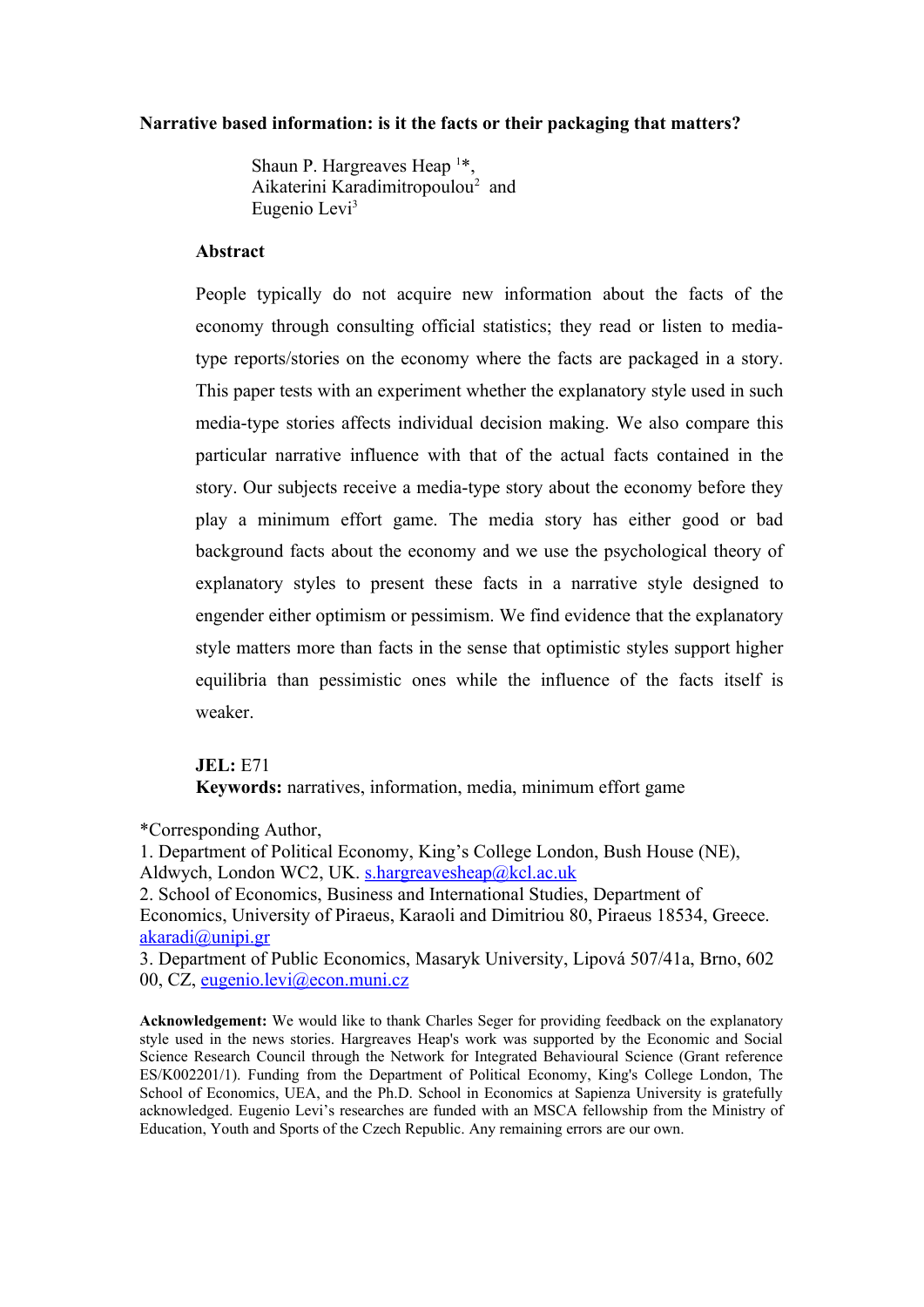#### **1. Introduction**

Publicly available information comes in many forms. There are the unalloyed facts that come from Official Statistics: tables with numbers of deaths, rates of inflation, growth of GDP and the like. Most people, though, rarely consult such sources. Instead, they acquire information on the facts of the economy through media reports or news stories. Unlike Official Statistics, these stories package the facts in some form of a narrative. In this paper, we examine with an experiment whether this is an important difference. In particular, we focus on one aspect of the narrative packaging, its explanatory style, and address the following question. Are individuals who receive information from media reports influenced exclusively by the facts in the story and/or does the explanatory style of the narrative packaging of those facts also influence behaviour?

This is an important question because economics has tended to overlook the possible influence that the narrative wrap-around (the facts) might have on individual behaviour. Most models in economics assume, for instance, that information updating occurs because the facts change. Thus, although few people consult the Official Statistics and most people encounter their facts through media reports that package them in a narrative, the packaging is assumed effectively to be irrelevant. One prominent recent exception to this tendency is Shiller (2017), who argues instead that narratives play an important role in the explanation of economic events. He acknowledges, however, that it is difficult to show that their role is causal: the stories used to interpret the world could be endogenous to the events themselves. This is why we use an experiment here. Experiments are especially well-suited to address this difficulty because, through appropriate design, they identify causal relations. This is our primary contribution: we test in an experiment whether explanatory style of the narrative wrap-around the facts in media-type reports affects behaviour.

One possible reason why the narrative wrap-around has not received much attention in economics is that 'narrative' is a broad and capacious concept and it does not readily yield testable predictions in the manner of Popper (1963). As a result, the empirical support for the claim that narratives influence behaviour in economics largely comes from illustrative case studies (e.g. see Akerlof and Shiller, 2009, Akerlof and Snower, 2016, and Shiller, 2017). It is in this context that we make our other contribution. We focus on a limited aspect of a narrative, its explanatory style,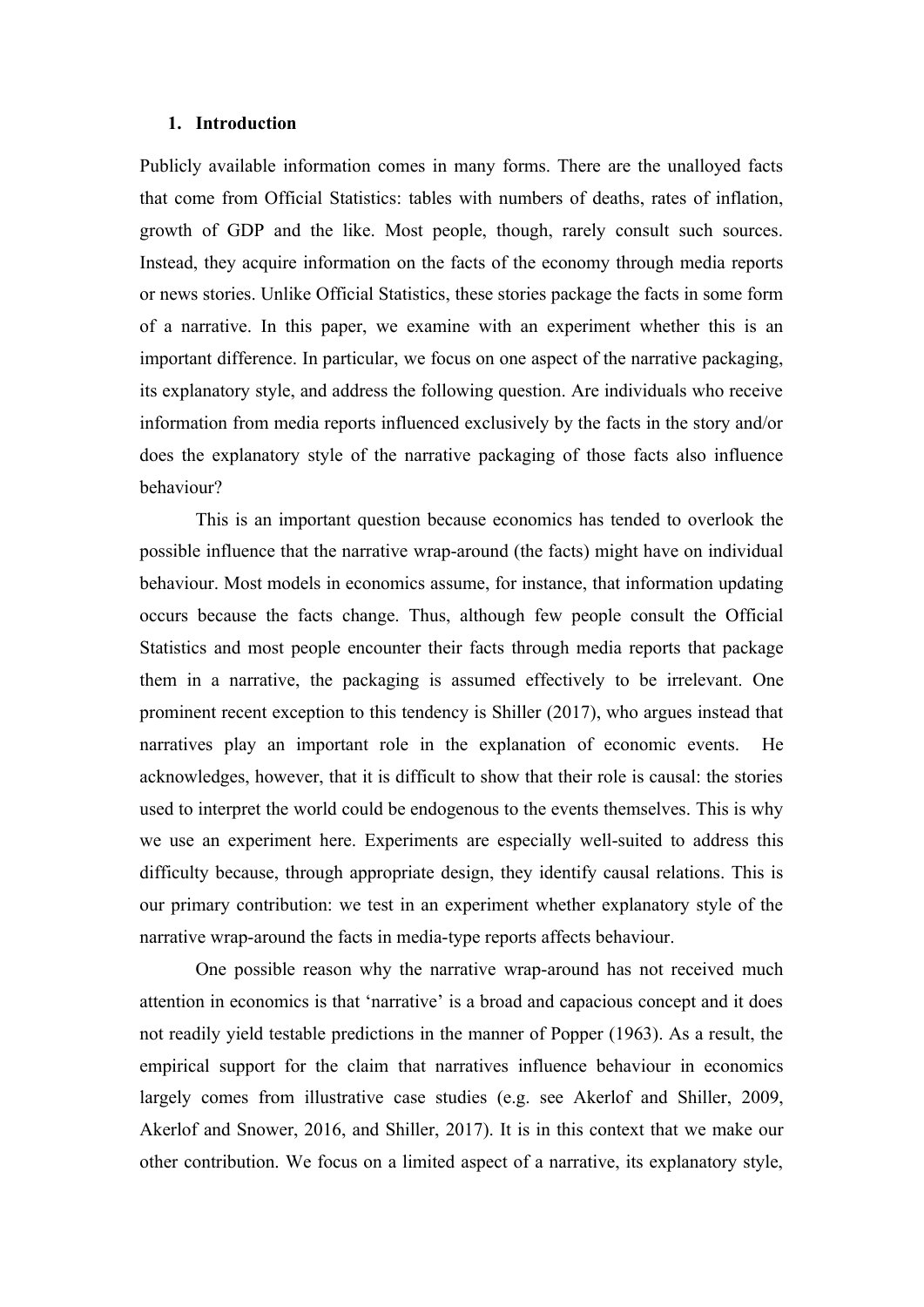because this allows us to draw on a psychological theory of explanatory styles to generate testable predictions. Buchanan and Seligman (1995) originally developed their theory of explanatory styles to understand why some people are optimistic and others pessimistic. They distinguish a style along three dimensions and suggest that individuals are different in that they rely on different styles when interpreting an event and this in turn explains why some react optimistically and others pessimistically to the same event. It is an intuitive theory and commands some support (e.g. see Zullow and Seligman, 1991, and Peterson and Vaidya, 2001). We adapt this theory by seeing whether the use of different explanatory styles in the reporting of the same facts in a media-type story influences individual behaviour in ways that would be predicted by this theory of how the styles produce optimism/pessimism. That is, whatever their individual predispositions to optimism/pessimism, we test whether an information prompt for a group of individuals that has an optimistic/pessimistic explanatory style for reporting the same facts produces behaviour in that group that can respectively been associated with optimism/pessimism.

To test these predictions, we therefore need a decision problem where there is scope for optimism and pessimism (i.e. sentiment) to affect individual decisions. We selected the minimum effort game. This game has multiple Nash equilibria that are Pareto rankable. This enables us to associate the selection of a better (worse) equilibrium in this game plausibly with players holding more optimistic (pessimistic) expectations about what other players in the game will do. Thus, in our experiment, the subjects see a media-type story and then they play the minimum effort game. We use four media-type stories. Each story contains facts on job creation, GDP growth and unemployment in the economy and the facts can be packaged in either an 'optimistic' or 'pessimistic' explanatory style in the media report. We have two sets of facts in our stories: the facts can be 'good' or 'bad' in the sense that job creation and growth in one are higher than the other, with a correspondingly lower/higher level of unemployment that is reported. Thus, with two possible explanatory styles and two sets of facts, there are four media-type stories and we can potentially distinguish between the influence of the facts ('good' or 'bad') and the influence of the explanatory style in the media-type story ('optimistic' or 'pessimistic') on behaviour in this game.

It is an important feature of this experiment that the facts in the media-type story do not directly concern individual behaviour and outcomes in the minimum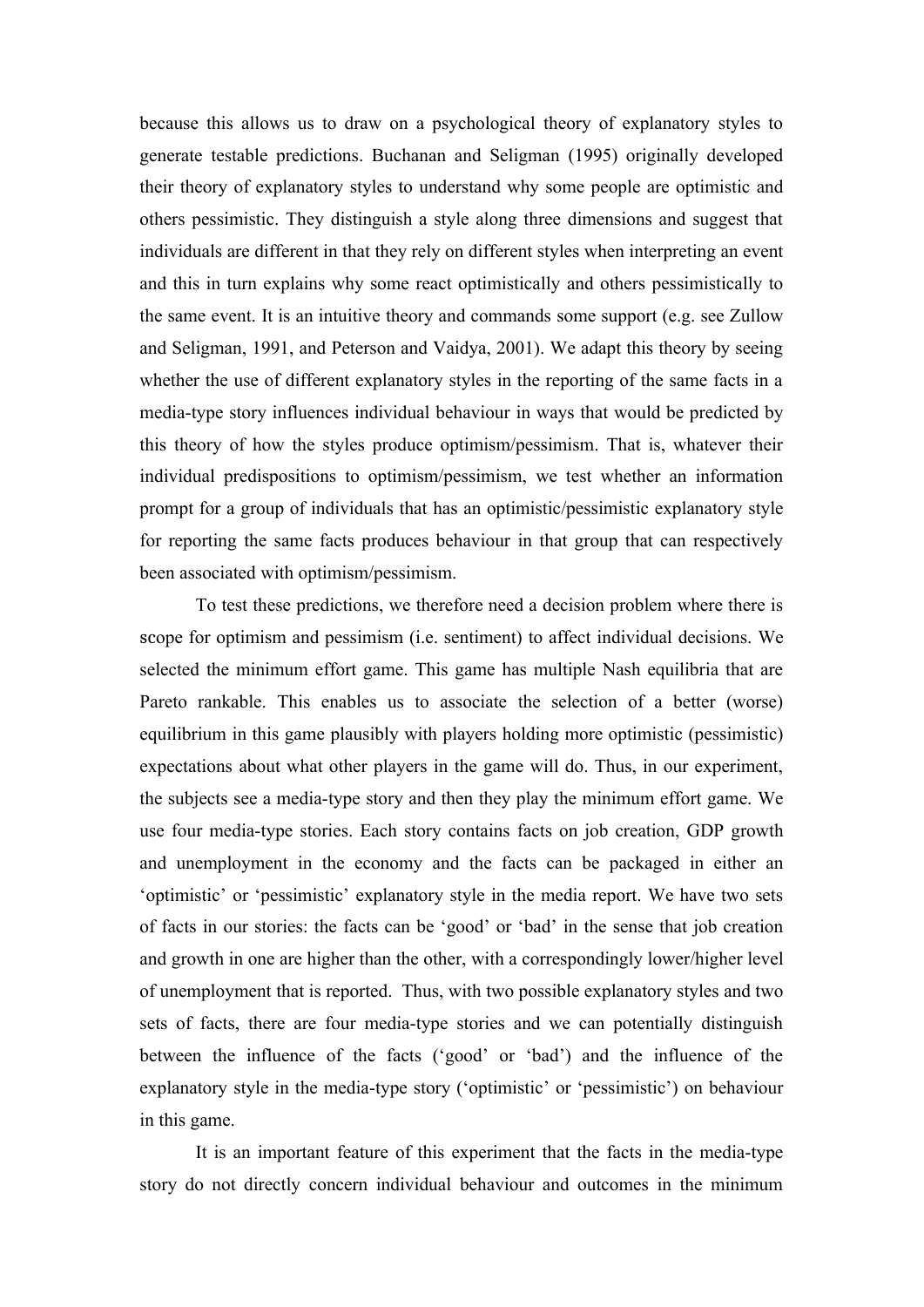effort game. This is because we thereby replicate the way that much publicly available information in media-type stories is 'contextual' in this sense. That is, it does not directly concern or relate to the specific details of the decision individuals are making. It may nevertheless have some relevance for those decisions. For example, when a worker or employer in Cleveland, say, hears or reads that the national economy is growing and unemployment is falling, this has some relevance for their assessment of their local economic prospects because the state of the local economy contributes to the state of the national economy; it may also be relevant because such national information could contribute, consciously or unconsciously, to feelings of optimism or pessimism. In this way, our experiment captures two essential features about the information that most people actually receive (i.e. from media reports): it comes packaged in a narrative and it is contextual.<sup>1</sup>

The contextual character of the publicly available information in our experiment is also important in addressing Shiller's general argument. This is because his stories, the spread of which he believes can help explain macroeconomic turning points, are also weakly related to the actual economic decisions he wants to explain, if at all. Thus, in the explanation of the sharp downtown of 1920-21, he identifies, for example, the gruesome story of the murder of Czar Nicholas's family, the horrors of the flu pandemic, the possible exhaustion of oil supplies and stories about profiteering in contributing to the sense of economic uncertainty that might have discouraged discretionary household spending. These are not stories about specific individual economic prospects that directly relate to an individual's decision on whether to spend or not, they are stories about the background environment to those individual decisions. Our media stories have this same background or contextual relation to the actual individual decisions that we study.

While our key contribution is to generate and test predictions regarding the influence of explanatory styles on behaviour in a context that approximates how most people acquire new information, we also address several other debates/discussions in the wider literature. There is, for instance, a large experimental literature on the minimum effort game. This has typically focused on investigating mechanisms related to the game itself, like incentives, repetition or the size of the groups (see for example

<sup>1</sup> While the narrative wrap-around the facts has tended to be overlooked in economics, the contextual character of the facts that people receive has not (e.g. see the signal extraction model of Lucas (1972), where firms face a similar problem as they seek to identify whether a change in the price reflects a relative or general price change).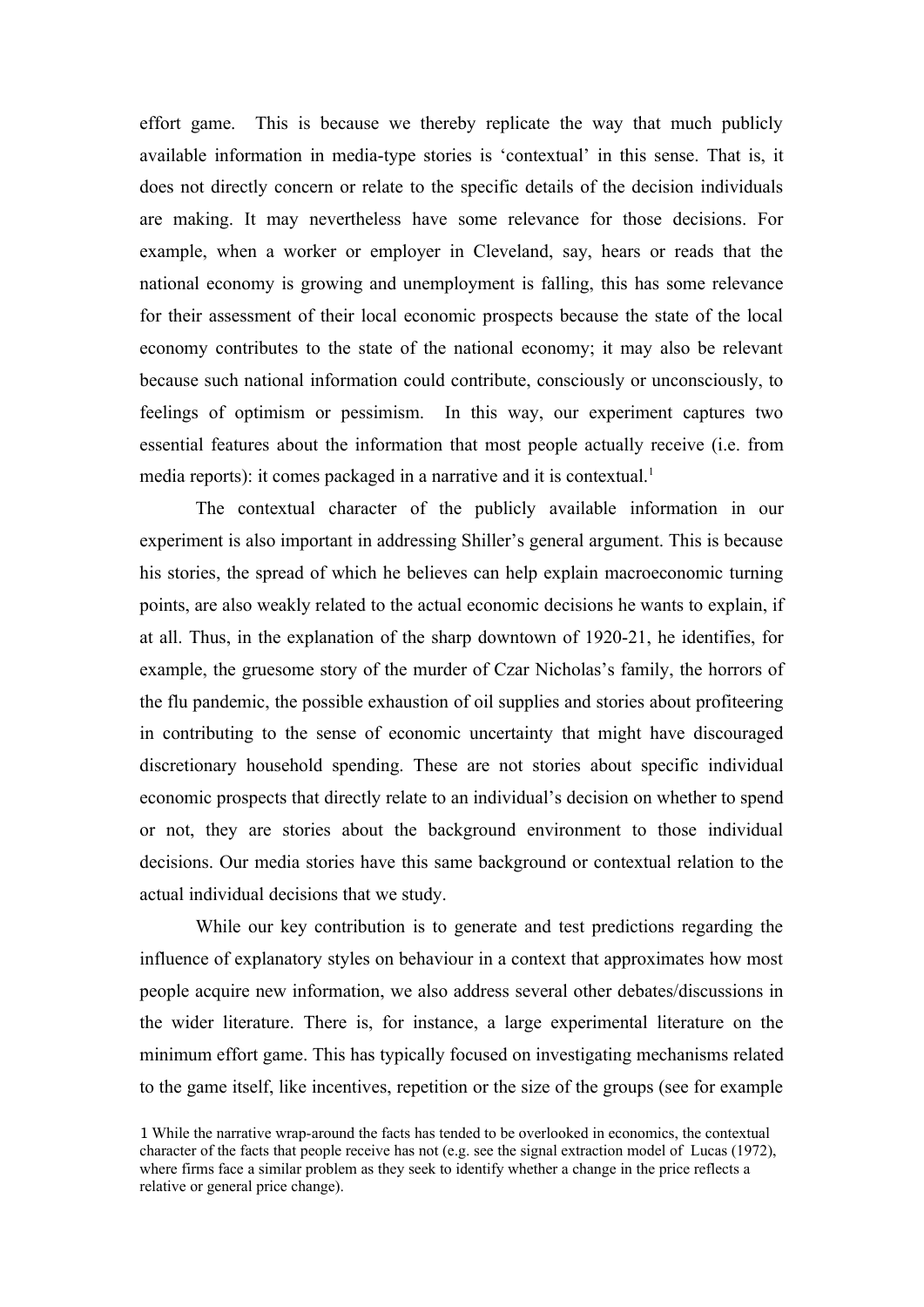Berninghaus and Ehrhart, 1998, Brandts and Cooper, 2006, Weber, 2006, Feri et al., 2010). Only a few papers deal with external influences, like the one we consider. To our knowledge, only recommendations, social identity and spillovers from previous games have been considered (Devetag, 2005, Chaudhuri and Paichayontvijit, 2010, Chen and Chen, 2011, Chen et al., 2014) and thus we are the first to examine contextual information priming in the form of a news report. Likewise, there is a literature on the political influences of the media. These papers typically use observational data to consider the partisan nature of news stories and find that exposure to partisan news affect political outcomes regardless of the specific media (on television, see DellaVigna and Kaplan, 2007, on newspapers, Gentzkow et al., 2011, on social media, Guriev et al., 2019). A recent strand in this literature has examined more closely whether (fake) narratives support misperceptions in political opinions or correct them (Alesina et al., 2018, Barrera et al., 2020, Eliaz and Spiegler, 2020). In a different but related vein, the influence of media reports on stock markets has been studied by applying a dictionary of emotion charged words to the analysis of media reports (e.g see Tetlock, 2007). Again, to our knowledge we are the first to examine with an experiment one possible complementary casual mechanism for the production of such media effects on behaviour: i.e. the selection of an explanatory styles in reporting events.<sup>2</sup>

We find that the explanatory style of the media-type story that our subjects read does affect their subsequent behaviour in the minimum effort game; and it is in the direction predicted by the theory of explanatory styles. An optimistic style of reporting produces a higher level of output in the minimum effort game than a pessimistic explanatory style. We find this both in our between-subject and our within-subject tests. Furthermore, this explanatory style effect on behaviour is much stronger than the influence of the facts. Whether the facts are 'good' or 'bad' in the

<sup>2</sup> There is also a large literature that has examined how sentiment or animal spirits might explain the business cycle. For example, Blanchard et al. (2013) test models of aggregate fluctuations in which consumers, using some noisy sources of information, form expectations about future events that can affect short-run output. Using US data, on the one hand, they separate fluctuations due to changes in fundamentals (news) and on the other hand, due to temporary errorsin agent's expectations (noise). Results point towards noise explaining a sizeable fraction of short-run consumption fluctuations. Beadry and Portier (2014) and Miyamoto and Nguyen (2019) discuss how the arrival of news may cause fluctuations in the business cycles due to agents' expectational changes. There is also a large empirical literature has also examined how 'confidence' as measured in consumer and business surveys influences consumption and investment decisions (e.g. see Carroll *et al*, 1994, and Ludvigson, 2004). In this context, our experiment might also be thought to develop one possible explanation of how animal spirits or sentiment changes: i.e. through changes in the explanatory style of media reports.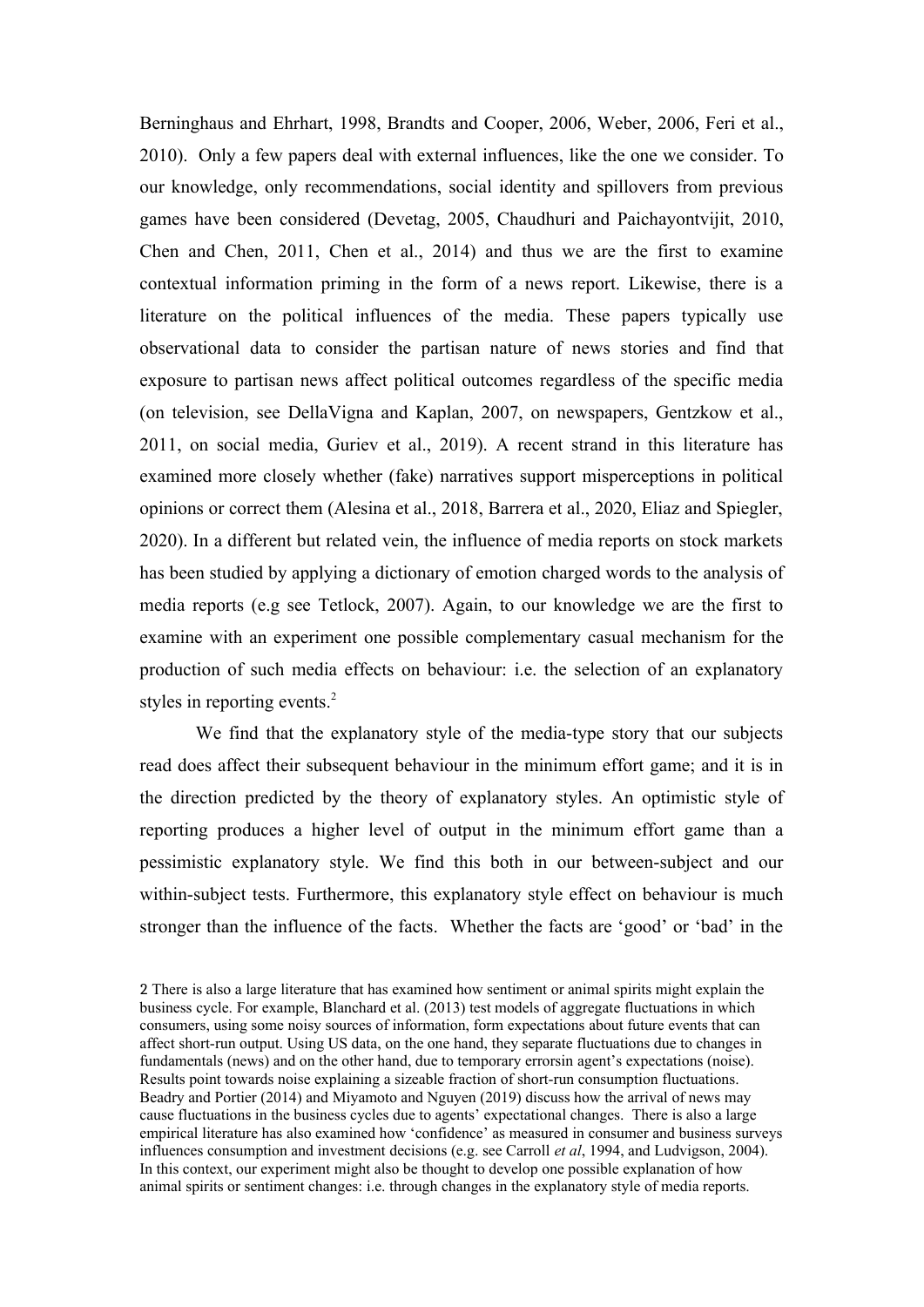media report has a statistically significant effect on behaviour less often and when it does it is quantitatively smaller than that of the difference in the explanatory style.

The rest of the paper is organized as follows. In the next section we develop the theory of explanatory styles and the hypotheses that we wish to test. Section 3 gives the experimental design and Section 4 has the results. In section 5, we discuss the results and conclude the paper with some observations on how our results relate to policy.

#### **2. Theory of explanatory styles and hypotheses**

#### *2.1 Explanatory styles*

The psychological theory of explanatory styles was originally developed to understand why some people were optimistic and others pessimistic. The key to the likelihood of being optimistic or pessimistic on this account turns on how events are attributed or explained by the person. A bad event will be attributed to an external source by an optimist, while a pessimist will locate the source internally. The attribution switches over for a good event because the pessimist will not locate an internal source for something good, whereas the optimist will. The internal-external binary relates to personal responsibility and is one dimension for possible attributions. There are two others in the theory. One refers to the permanence of the event (stableunstable) and the other to its pervasiveness (global-specific). Optimists/pessimists will treat bad events as likely short/long lived and small/large in their effect; and the attributions switch over for a good event for the same reason as above (e.g. an optimist will think a good event is long lived). The mapping along each attribution dimension for optimists and pessimists by event type is set out in Figure 1.<sup>3</sup>

|           | Good event      | Bad event       |
|-----------|-----------------|-----------------|
| Optimist  | <i>Internal</i> | External        |
|           | Global          | Specific        |
|           | <b>Stable</b>   | Unstable        |
| Pessimist | External        | <i>Internal</i> |

3 We have used Buchanan and Seligman (1995) terms but there are clear connections to more familiar distinctions in economics: e.g. internal/external = endogenous/exogenous; global/specific = macro/micro; and stable/unstable = structural/random.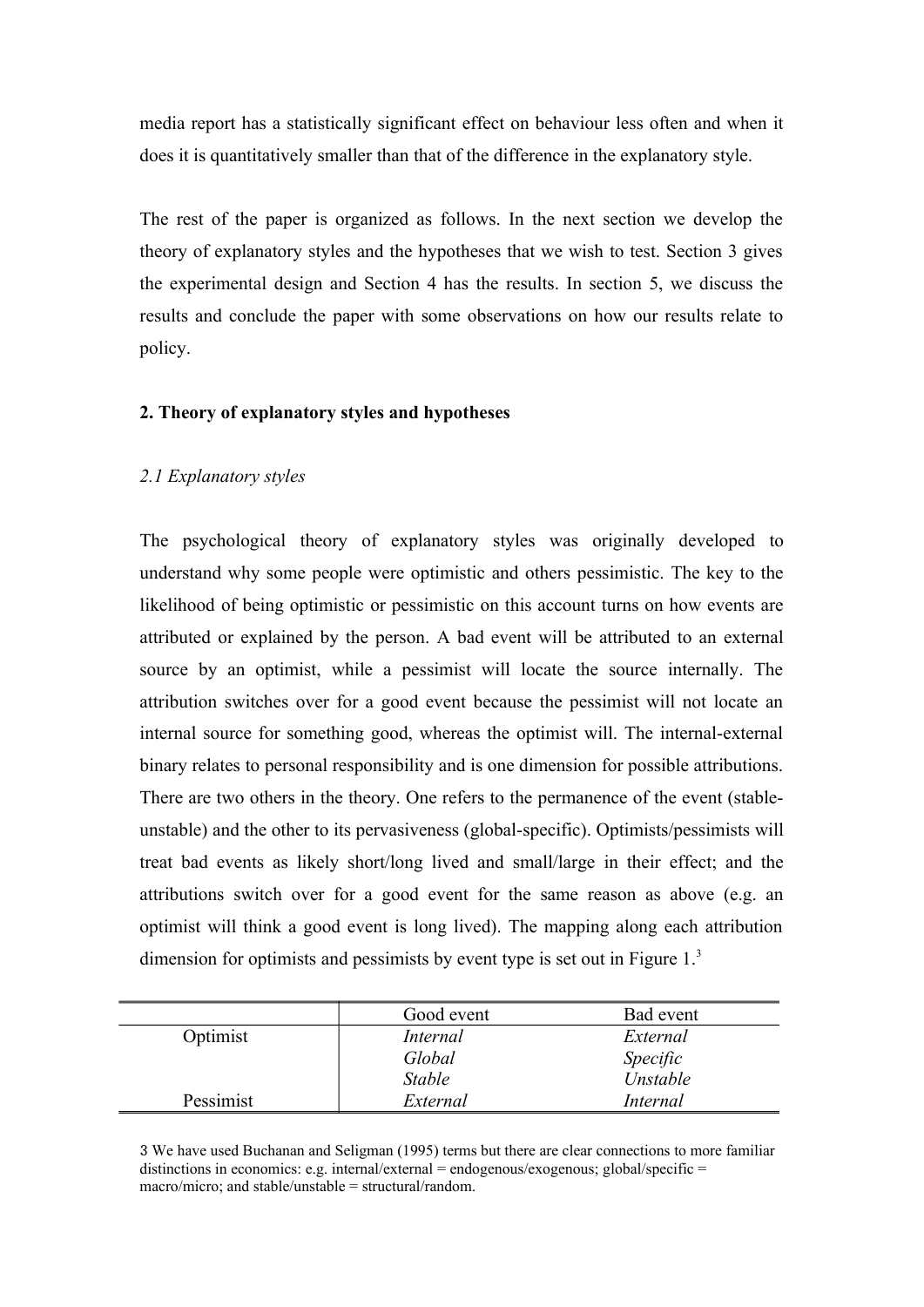| `necific<br>$\overline{\phantom{a}}$ | obal   |
|--------------------------------------|--------|
| 'nstable                             | itable |

*Figure 1:* Explanatory styles for optimism/pessimism depending on the event

We use these insights with respect to the influence of explanatory styles to construct news stories that engender optimism/pessimism among the subjects reading the news story: i.e. by varying how the facts are narrated using different explanatory styles. The idea is that, while individuals will differ in their natural optimism/pessimism, by priming all individuals with one or the other explanatory style in the reporting of an event, we will shift their optimism/pessimism predictably in one direction or the other. We illustrate this use of the explanatory styles theory in news reporting below with the bad event (the electronic Appendix A has the versions of the good event). In addition, in the construction of these news stories, we have checked, to ensure that we do not inadvertently use words with sentimental associations that pull against the explanatory style, with the Loughran and MacDonald (2011) sentiment word lists from the Master Dictionary. This is the dictionary that has been used in the analysis of sentiment in financial markets (e.g. Tetlock, 2007 and Garcia, 2013) and it classifies approximately 80.000 words into positive, negative and uncertain sentiments $4$ 

#### **PESSIMISTIC VARIANT**

#### **Job creation slows**

Job creation slowed last quarter as output grew by only 0.2%. The increase in jobs was 140k, down from 220k in the previous quarter. The dwindling effect of the one-shot fiscal stimulation package that the government put together with some difficulty two years ago is one cause of the slower growth as is the fall in export growth. Predictions for output growth next quarter may be revised down.

Labour force participation, the proportion of the population in work or looking for work, remains stubbornly low compared with other countries even though unemployment fell slightly to 6%. Some blame the low participation rate on the relatively generous disability benefits in this country, others point to the increasing numbers retiring as baby boomers stop working.

#### **OPTIMISTIC VARIANT**

#### **Job creation slows**

Output grew by 0.2% last quarter and job creation slowed: the increase in jobs was 140k, down from 220k in the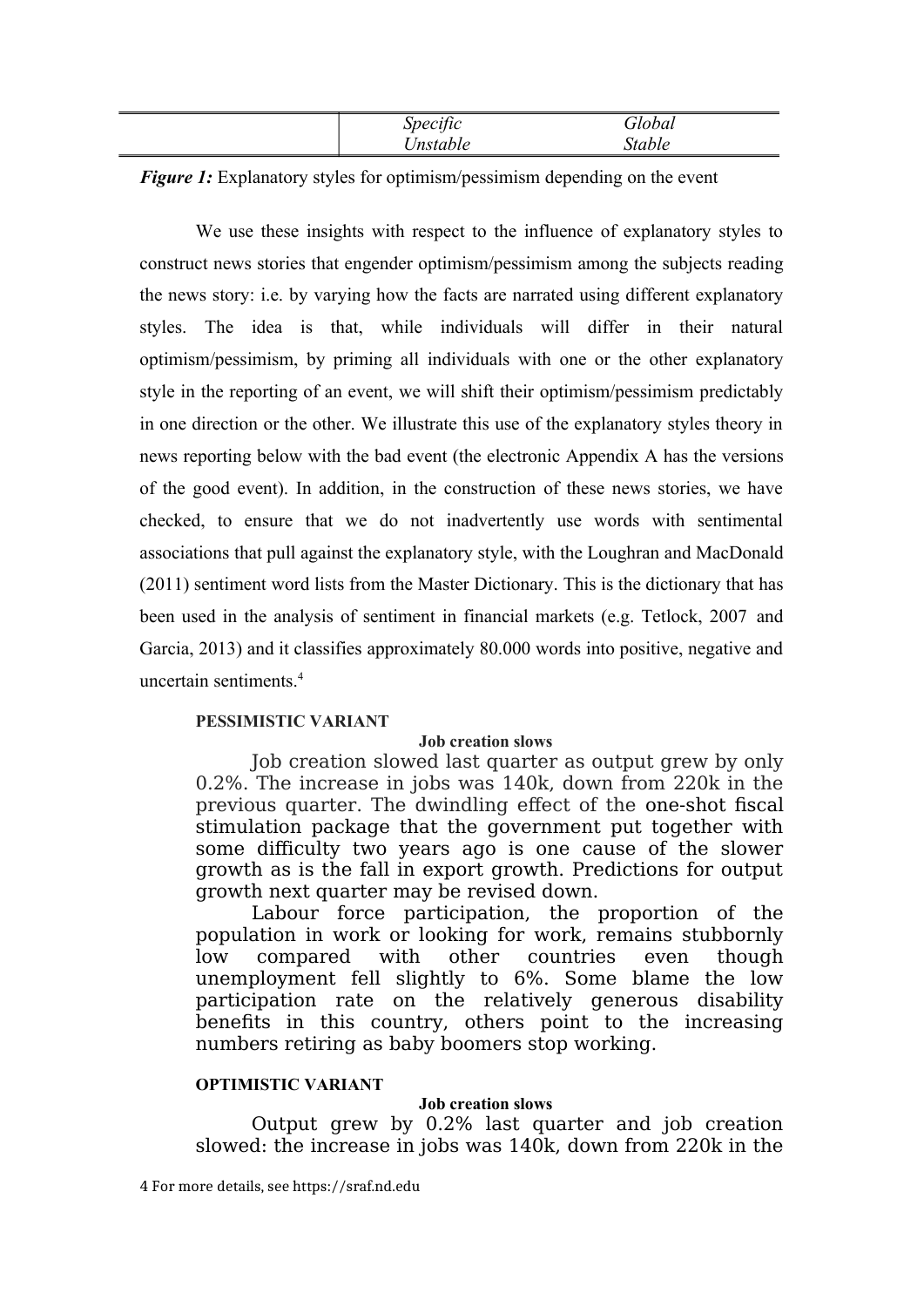previous quarter. The dwindling effect of the fiscal stimulation package is one cause of the slower growth as is a natural fluctuation in exports.

Unemployment fell to 6%, but the labour force participation rate, the proportion of the population in work or looking for work, remains surprisingly low. Some blame the low participation rate on the level of disability benefits and, although public expenditure is under control, these benefits may be reviewed. Others point to a temporary demographic change and the increasing numbers retiring as baby boomers stop working.

The facts in terms of growth figures and the possible causes are the same in both versions but the explanatory style differs. The 'pessimistic' one emphasizes the 'internal' source by referring to the '*government*' as the origin of the fiscal problem, by comparing the situation to other economies (i.e. '*compared to other countries*'), and by highlighting the situation '*in this country*'. In comparison, the 'optimistic' version dispenses with these 'internal' references and instead identifies 'external' or natural causes: the '*natural fluctuations in exports'* and the '*demographic change*'. The 'pessimistic version also hints at the stability of the reported facts through the mention of the '*stubbornly*' low participation rate and how predictions for future growth '*may be revised down*'; and to the global/pervasive nature of the gloom because no upside possibility is mentioned. In contrast, the 'optimistic' variant contains reference to a possible counter-veiling upside by suggesting how public expenditure is *'under control*' and how disability benefits '*may be reviewed*' and with no similar reference to the negative effect on the future growth predictions, the facts have been spun to be 'specific' rather than part of a stable pattern of slower growth. Further, it highlights the unusual (i.e. unstable character of the reported facts): the '*temporary demographic change*' and the '*surprisingly low*' participation rate.

Although explanatory styles is an established theory, we decided to pilot the 4 versions of the news stories on MTurk to check whether they induced more or less optimism/pessimism. Subjects read one report, answered comprehension control questions and finally, on a Likart scale, reported how pessimistic or optimistic they felt about the state of the economy. After a sample of around 20 for each news story, we reviewed the results. The optimistic spin had a higher Likart reading for optimism than the pessimism spin for both good and bad facts news stories and this was already significant at 10 percent for both events in individual regressions (see electronic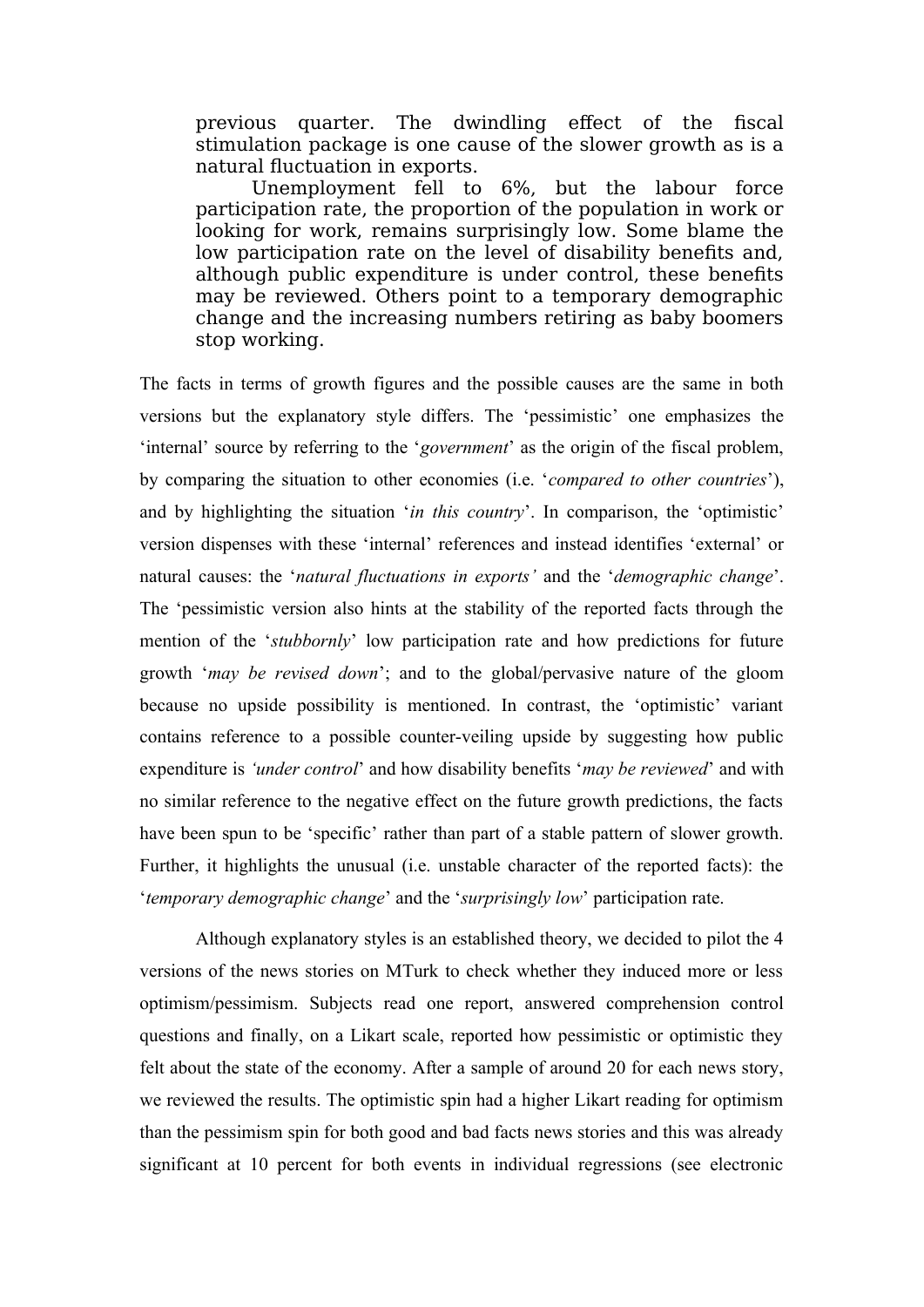Appendix B). In short, after a relatively small number of observations, the pilot had pointed to the efficacy of the news stories as a priming device and we moved on to the main experiment.

#### *1.2 Hypotheses*

The media stories are given to the subjects before they play the minimum effort game. The minimum effort game has several Pareto rankable Nash equilibria in pure strategies and, in this version, the higher the smallest number chosen the more efficient is the outcome. There is evidence that priming or framing of this sort (i.e. the introduction of what is strictly extraneous information) can affect equilibrium selection in other games with multiple Nash equilibria (e.g. see Mehta *et al*, 1994, and Chen *et al*, 2014). Thus, we have reason to expect that the extraneous information provided by the media report might influence the equilibrium selection in the minimum effort game. Our media reports vary along two dimensions: 'good/bad facts' and 'optimistic/pessimistic explanatory styles'; and our first hypothesis about such a media report influence picks up on the latter. It is a test of the specific explanatory style version of Shiller's more general claim that narratives affect behaviour.

### *H1. An 'optimistic' explanatory style in the report yields a higher smallest number in the minimum effort game than a 'pessimistic' style when applied to the same facts.*

Our second hypotheses addresses the difference in the contextual facts in the reports. Individuals will likely vary in the extent to which they extract information from such national news reports about the likely choice of effort levels by other players in the minimum effort game. They may simply project from the national to the local using some version of a signal extraction model or they may more or less consciously use the extraneous information of the report as a focal point in this game. Whichever is the case, we expect that 'good' news will lead to a higher expectation of the 'coplayers' chosen effort level than when there is 'bad' news. Indeed there is some evidence from the minimum effort game itself that good news has such a beneficial effect in the sense that good news about how the game has been played in the past makes better outcomes more likely in the future (see Devetag, 2005).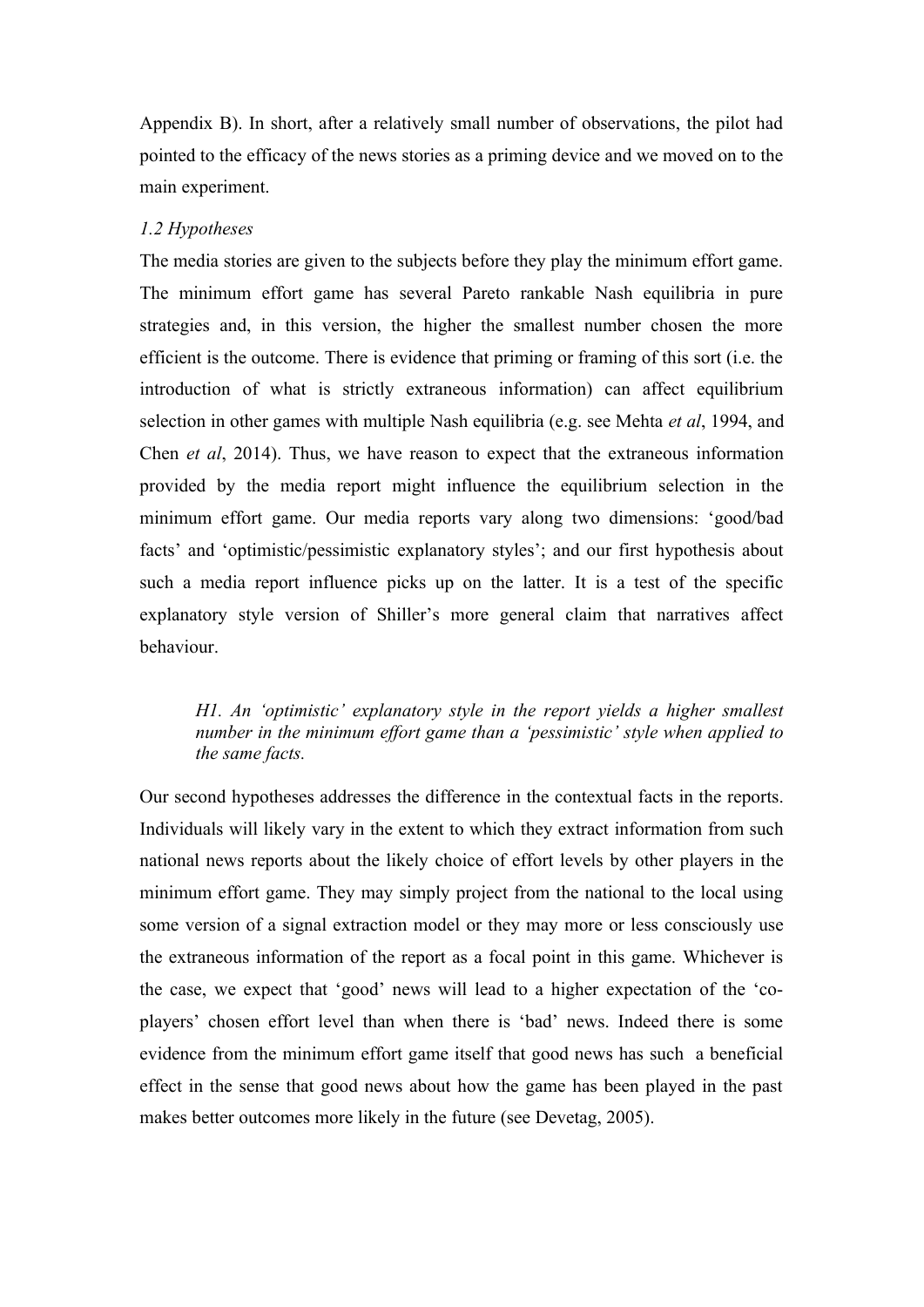*H2. With the same explanatory style, a 'good' fact in the news leads to a higher smallest number in minimum effort game than a 'bad' fact.*

#### **2. Experimental design**

#### *2.1. Overview: 3 stages and 3 sources of evidence*

We have a Baseline, where subjects play the minimum effort game with no media reports, and information treatments where the subjects read a media report before they play the minimum effort game. In all cases, they play the minimum effort game in groups of three. They do this 10 times (rounds) in each of 3 stages with stranger matching in each round and they know the result after each round.

In the Baseline, the minimum effort game played is the same in each of the 3 stages. In the information treatments, the news reports varies across the Stages. In Stage 1, they receive one of 4 media reports in what is a 2x2 design with variation in the fact and the explanatory style along the two dimension, as given by Figure 2.

|            | Optimistic style | Pessimistic style       |
|------------|------------------|-------------------------|
| Good facts | GО               | GP                      |
| Bad facts  | 3U               | $\mathbf{B} \mathbf{P}$ |

#### *Figure 2:* 2x2 Design

The horizontal and vertical comparisons of the information treatments in Stage 1 are the basis of one test for H1 and H2. Thus, we test whether facts make a difference by comparing vertically GO with BO and GP with BP (i.e. in each case we hold explanatory style constant). Likewise, for the influence of explanatory style, we compare horizontally GO with GP and BO with BP by holding in each case the facts constant. This is a comparative static, cross treatment, between subject test. Further in Stage 1, by comparing each information treatment with the Baseline, we can also determine whether, when there is a difference say between GO and GP, it arises because only one information treatment had an effect on behaviour, or both did but one was more powerful in its effect on the minimum effort chosen than the other.

In Stage 2 of the information treatments, the media report changes but only along one dimension: that is, either the fact changes or the explanatory style changes. This allows two further tests of the hypotheses. First, we can make the same cross treatment comparisons with the Stage 2 data as we did in Stage 1: i.e. GO(2) with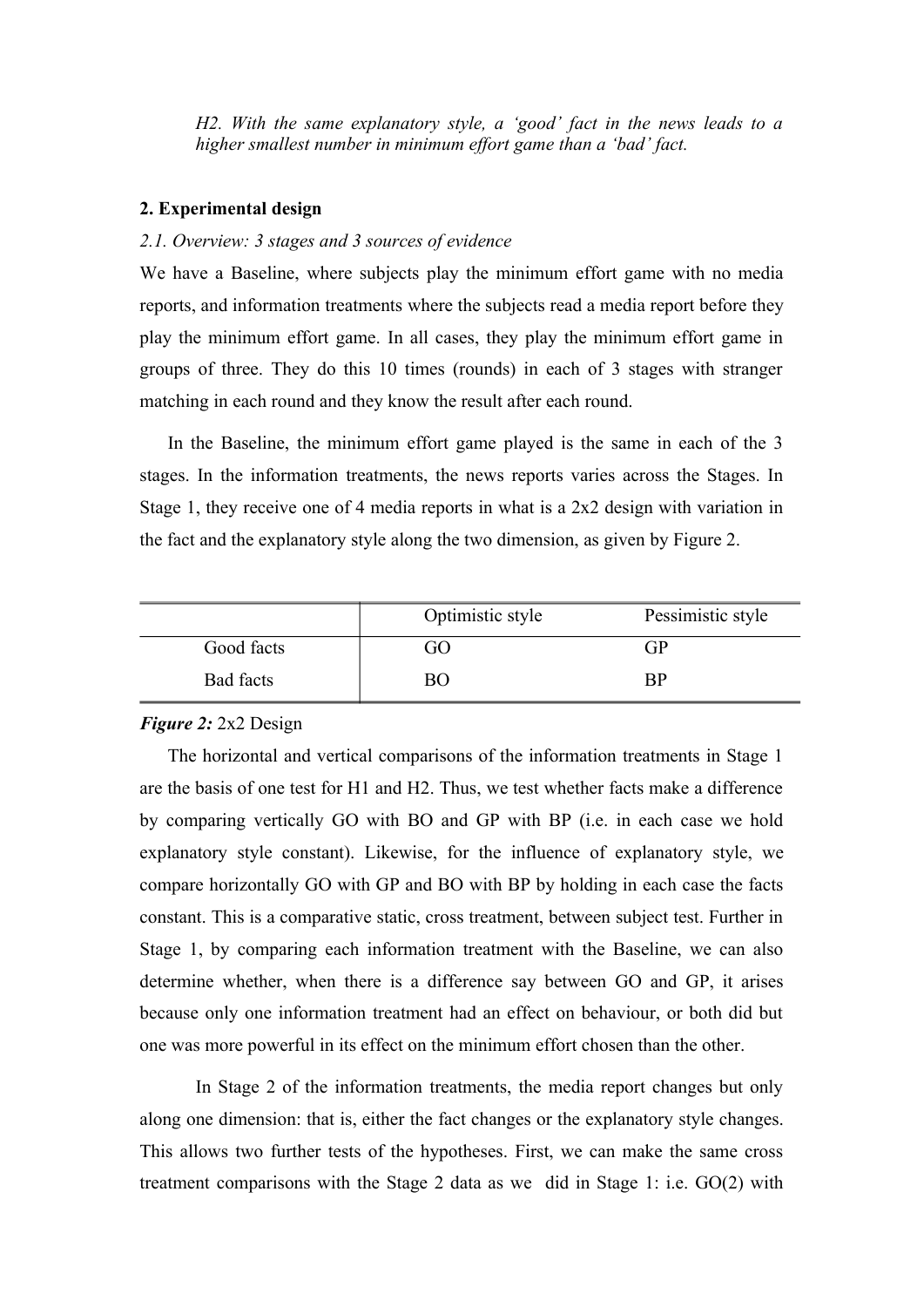BO(2), GP(2) with BP(2), GO(2) with BO(2) and GP(2) with BP(2), where the number in parenthesis now refers to the stage. The difference as compared with the Stage 1 comparisons is that each [fact, explanatory style] pair now has a history. This is important because the contrast, that now becomes possible with the [fact, explanatory style] of stage 1, may make the stage 2 [fact, explanatory style] more perspicuous. Notice, however that [fact, explanatory style] pair like GO(2) could arise from two different histories: GP(1) or BO(1). This is because either the explanatory style or the facts could have changed from Stage 1. As a result, when comparing GO(2) with GP(2), say, to test for the influence of a different explanatory style, we use only the  $GO(2)$  that was preceded by  $GP(1)$  and the  $GP(2)$  that was preceded by GO(1). In this way, the facts remain the same and we can plausibly assume that if the history makes a difference, it will make the optimism/pessimism in GO(2)/GP(2) more salient because each current explanatory style in Stage 2 was preceded in Stage 1 by its opposite. For the same reasons, when addressing the cross treatment differences in facts like  $GO(2)$  cf.  $BO(2)$ , we only use the  $GO(2)$  that was preceded by BO(1) so that only the facts change. Likewise, for BO(2), we use the BO(2) that was preceded by GO(1). Since we expect the change in fact/style in Stage 2 will make the actual fact/style in Stage 2 more perspicuous, we call this Stage 2 cross treatment comparison an enhanced comparative static test. Like the Stage 1 cross treatment comparison, it is a between-subject test.

Our final source of evidence is the historical or time series one that arises from the change between Stage 1 and Stage 2. It is within-subject evidence. For example, in the treatment with  $GO(1)$  where the fact changes to B in stage 2 (i.e. =  $BO(2)$ ), we examine whether the smallest number in BO(2) is different to GO(1). That is, did the change in fact between stage 1 and stage 2 make a difference? Of course, there is a possible confound of mere accumulating experience in the contrast between Stage 2 and Stage 1 and we control for this. Similar time series tests for *H1* can be done by comparing  $GO(1)$  with  $GP(2)$  for the treatment that started with  $GO(1)$  and where O changed to P in stage 2; and so on.

In Stage 3 half the group is randomly assigned to read the media report from Stage 1 and the other half read the report they had just read in Stage 2 again. Stage 3 is not relevant for our two hypotheses and so we say not more about it here.<sup>5</sup>

<sup>5</sup> We introduced it to see whether pluralism of 'facts' or 'explanatory styles' made a difference. It does not. This is what would be expected given the results that we report from stage 1 and stage 2, where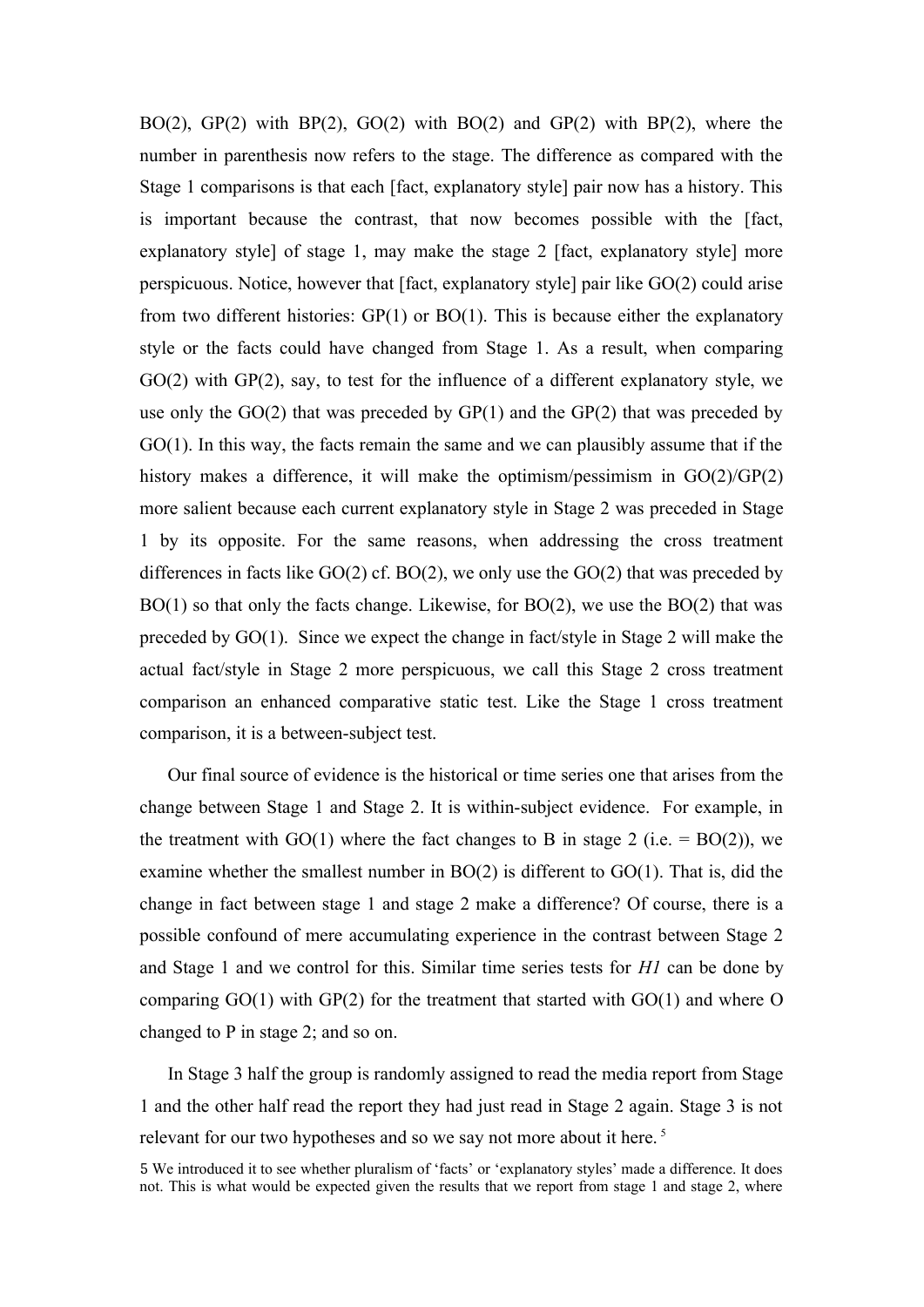#### *2.2 Details*

In each of the 10 rounds of the minimum effort game, each participant *i* has to choose a number from 1 to 7. The payoff for each round is given by the formula below where  $x_i$  is the number chosen by the subject, and  $min(x)$  is the smallest number chosen by members of the group under stranger matching:

$$
\pi_i = a + b \cdot \min\left(x_i, x_{-i}\right) - c \cdot x_i
$$

We chose  $a = 60$ ,  $b = 20$ ,  $c = 10$  and a number of group members equal to three because we assumed that, given previous experimental results, this is unlikely naturally to produce coordination on a high payoff (Goeree and Holt, 2005). The following table reproduces the formula for all possible combinations of numbers and the smallest numbers in the group (the subjects saw both the formula and this table):

|                |     |     |     | Smallest Number in your Group |    |    |    |
|----------------|-----|-----|-----|-------------------------------|----|----|----|
| Your Number    | 7   | 6   | 5   | 4                             | 3  | 2  | 1  |
| 7              | 130 | 110 | 90  | 70                            | 50 | 30 | 10 |
| 6              |     | 120 | 100 | 80                            | 60 | 40 | 20 |
| 5              |     |     | 110 | 90                            | 70 | 50 | 30 |
| 4              |     |     |     | 100                           | 80 | 60 | 40 |
| 3              |     |     |     |                               | 90 | 70 | 50 |
| $\overline{2}$ |     |     |     |                               |    | 80 | 60 |
|                |     |     |     |                               |    |    | 70 |

At the end of each round, subjects see the smallest number chosen in each round. They have no information on the other numbers chosen by players in their group. We chose stranger matching to avoid reputation and leadership effects that have previously been found in the minimum effort game (see Brandts and Cooper, 2006).

At the end of the three stages, the subjects complete a Revised LOT questionnaire (Scheier *et al*, 1994). This questionnaire is designed to capture their individual dispositional optimism or pessimism.<sup>6</sup> Then, they answer questions on demographics,

there is only one news report (i.e. these results suggest that plural reports would likely mean that pluralism sets up opposing changes, which therefore tend to cancel out).

<sup>6</sup> We use this as a control (along with other demographic variables) in individual level regressions. It is interesting that while it is a significant determinant of behaviour in the 1<sup>st</sup> round of the Baseline, it is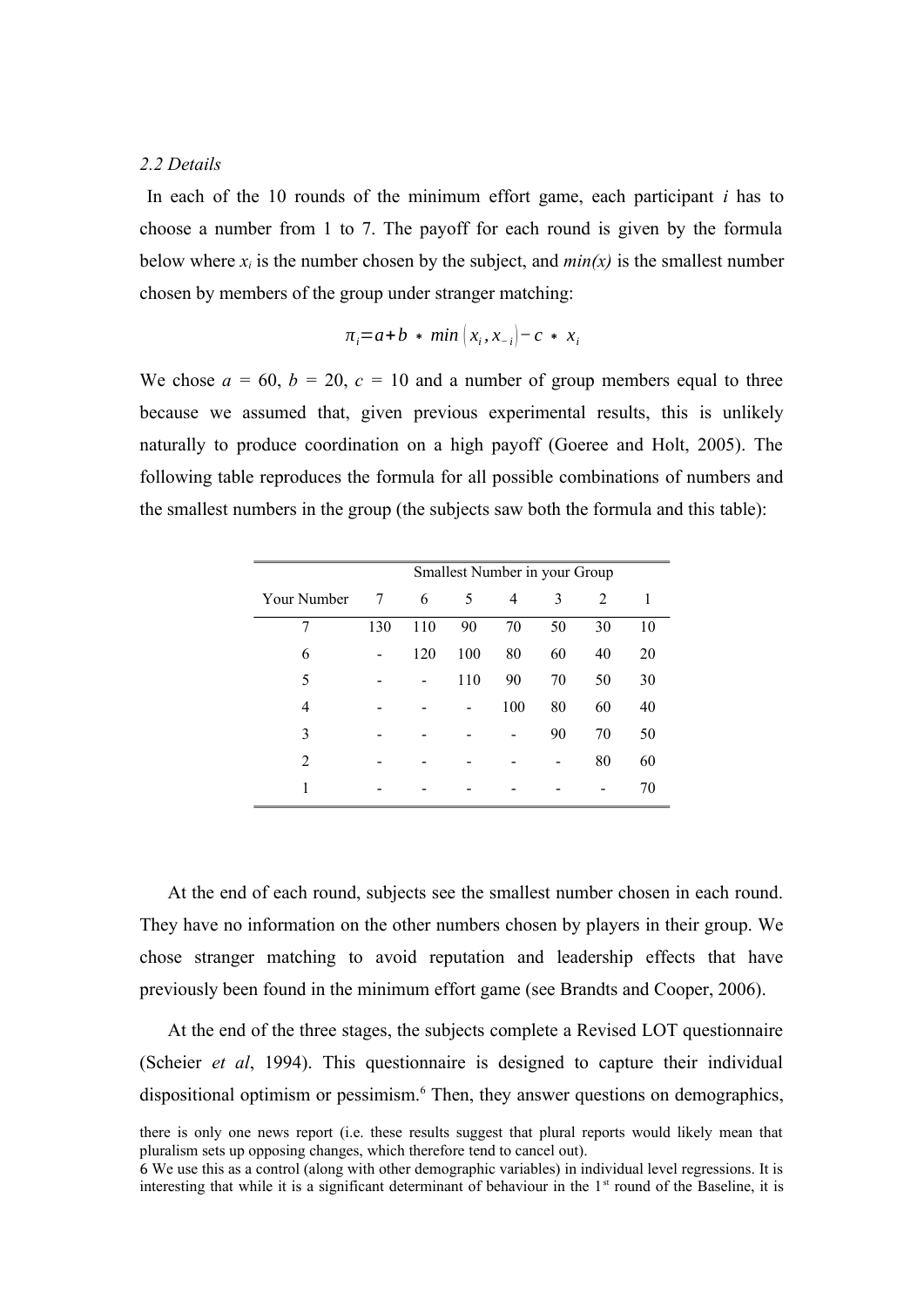on how much they know about economics and on how many news reports they usually read.

The experiment was held at the CBESS lab at the University of East Anglia. It was all computerized, using Z-Tree (Fischbacher, 2007). We carried out 18 sessions with a range of subjects from 12 to 18 for a total of 270 subjects (141 females, 129 males). The experimental sessions lasted around 45 minutes. Subjects were paid all parts of the experiment. The exchange rate between tokens and pounds was 100 tokens =  $\text{\pounds}0.40$ . The average payment was £13.49, including a show up fee of £3.

#### **3. Results**

We begin with the cross section, between subject, evidence from Stage 1. Figure 4 plots the smallest number in each period of stage 1 in the Baseline and by Treatment. It is apparent that BO is notably different to the other Treatments and the Baseline. This is borne out by the statistical comparisons. Table 1 gives Wilcoxon pairwise comparisons of the smallest number in the  $1<sup>st</sup>$  and all rounds of the various Treatments and the Baseline. We pick out the 1st round (as well as all rounds) because the  $1<sup>st</sup>$ round captures the immediate effect of the different news stories; whereas, thereafter, there is the additional influence that comes from the experience within each session of playing the game.

The smallest number in BO is weakly significantly different from the Baseline (10 percent) in the 1st round and over all rounds it is significant at 1 percent level. BO also has a significantly higher smallest number than GO both in the  $1<sup>st</sup>$  round and in all rounds (5 percent and 1 percent, respectively). Thus, the initial  $1<sup>st</sup>$  round differences between BO and the Baseline and GO and BO seemed to have persisted. BO also has a weakly significantly (10 percent) higher smallest number over all rounds than BP.

not significant in the Treatments with news stories (see electronic Appendix C). This suggests that dispositional optimism is important but that the individual personality sources of such dispositions cease to be important when subjects share extraneous information that is designed to trigger optimism or pessimism. In this sense, our Treatment effects appear to be successful: they override the other individual based sources of optimism/pessimism.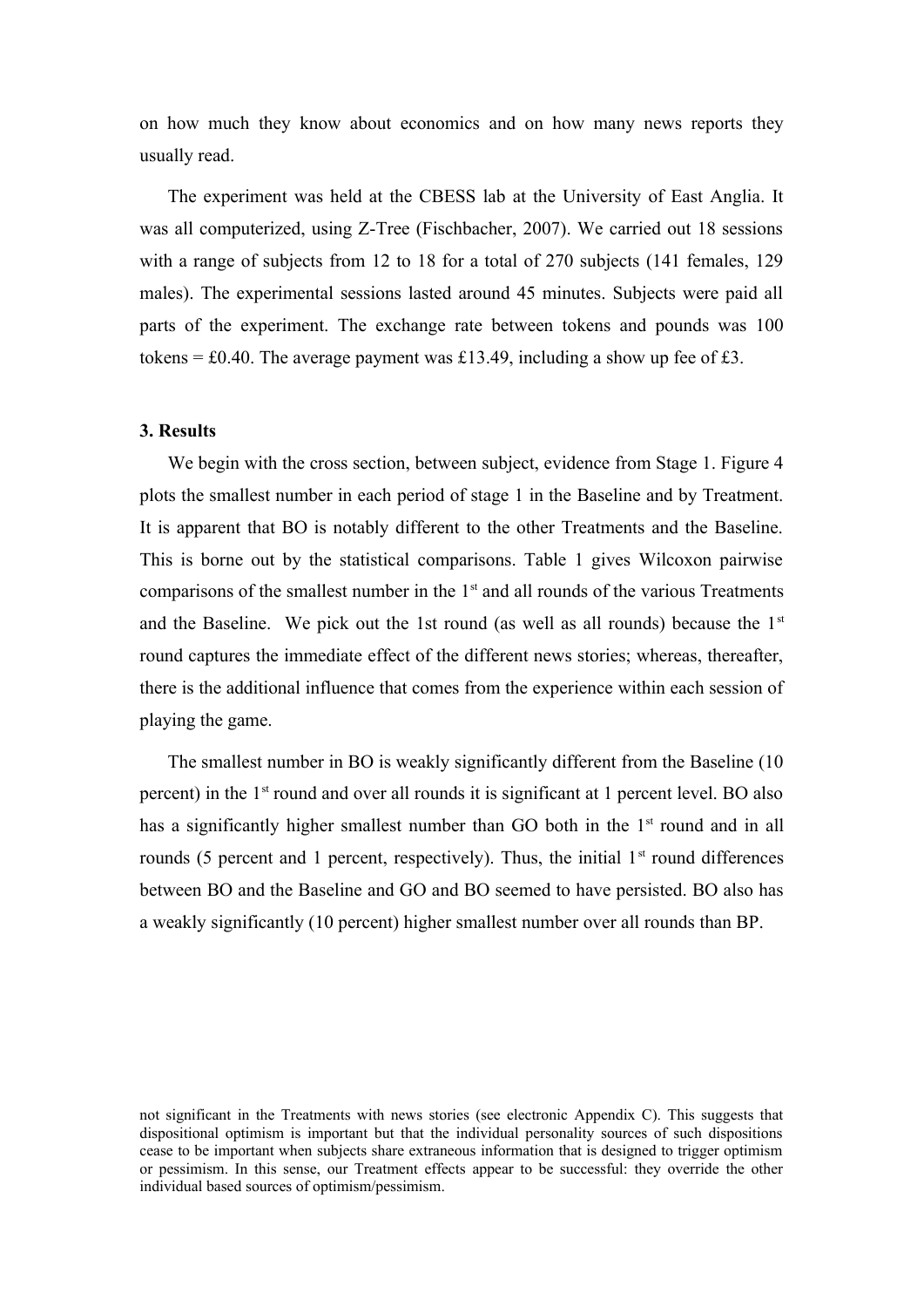

*Figure 4:* Average Smallest number for each period, 1<sup>st</sup> stage

|                                                                                               |                 | 1st round                  | All rounds                   |  |  |
|-----------------------------------------------------------------------------------------------|-----------------|----------------------------|------------------------------|--|--|
| Comparison of style                                                                           | BO vs BP        | $z = 1.57$ ; $p = 0.117$   | $z = 1.74$ ; $p = 0.081*$    |  |  |
|                                                                                               | $GO$ vs $GP$    | $z = -0.72$ ; $p = 0.471$  | $z = -0.98$ ; $p = 0.329$    |  |  |
| Comparison of facts                                                                           | $BO$ vs. $G()$  | $z = 2.45$ ; $p = 0.014**$ | $z = 4.35$ ; $p = 0.000$ *** |  |  |
|                                                                                               | BP vs GP        | $z = 0.39$ ; $p = 0.698$   | $z = 1.04$ ; $p = 0.298$     |  |  |
|                                                                                               | BO vs baseline  | $z = 1.86$ ; $p = 0.063*$  | $z = 3.35$ ; $p = 0.001$ *** |  |  |
| Comparison of<br><i>treatments to the</i>                                                     | BP vs baseline  | $z = 0.66$ ; $p = 0.507$   | $z = 1.16$ ; $p = 0.245$     |  |  |
| <i>baseline</i>                                                                               | GO vs baseline  | $z = -0.19$ ; $p = 0.848$  | $z = 0.08$ ; $p = 0.934$     |  |  |
|                                                                                               | GP vs. baseline | $z = 0.38$ ; $p = 0.704$   | $z = 0.48$ ; $p = 0.634$     |  |  |
| Note: Observations on smallest number are at group level. *** $p<0.01$ ** $p<0.05$ * $p<0.10$ |                 |                            |                              |  |  |

*Table 1:* Wilcoxon ranksum tests on smallest numbers, 1<sup>st</sup> stage

Table 2 gives regressions on the smallest number in round 1 (column 1) and in all rounds by Treatment (column 3) where the omitted category is the Baseline. Columns 2 and 4 do the same on the Treatments alone, with GO as the omitted category. As subjects interact with each other within the same session, for regressions over all rounds we use two-level mixed-effects ordered probit models that allow for random effects at session level. In this parametric test, there is additional strong evidence in column 1 (1 percent) that BO has a higher smallest number in  $1<sup>st</sup>$  round than the Baseline and a Wald test also confirms that this is higher than BP ( $p = 0.0278$ ), which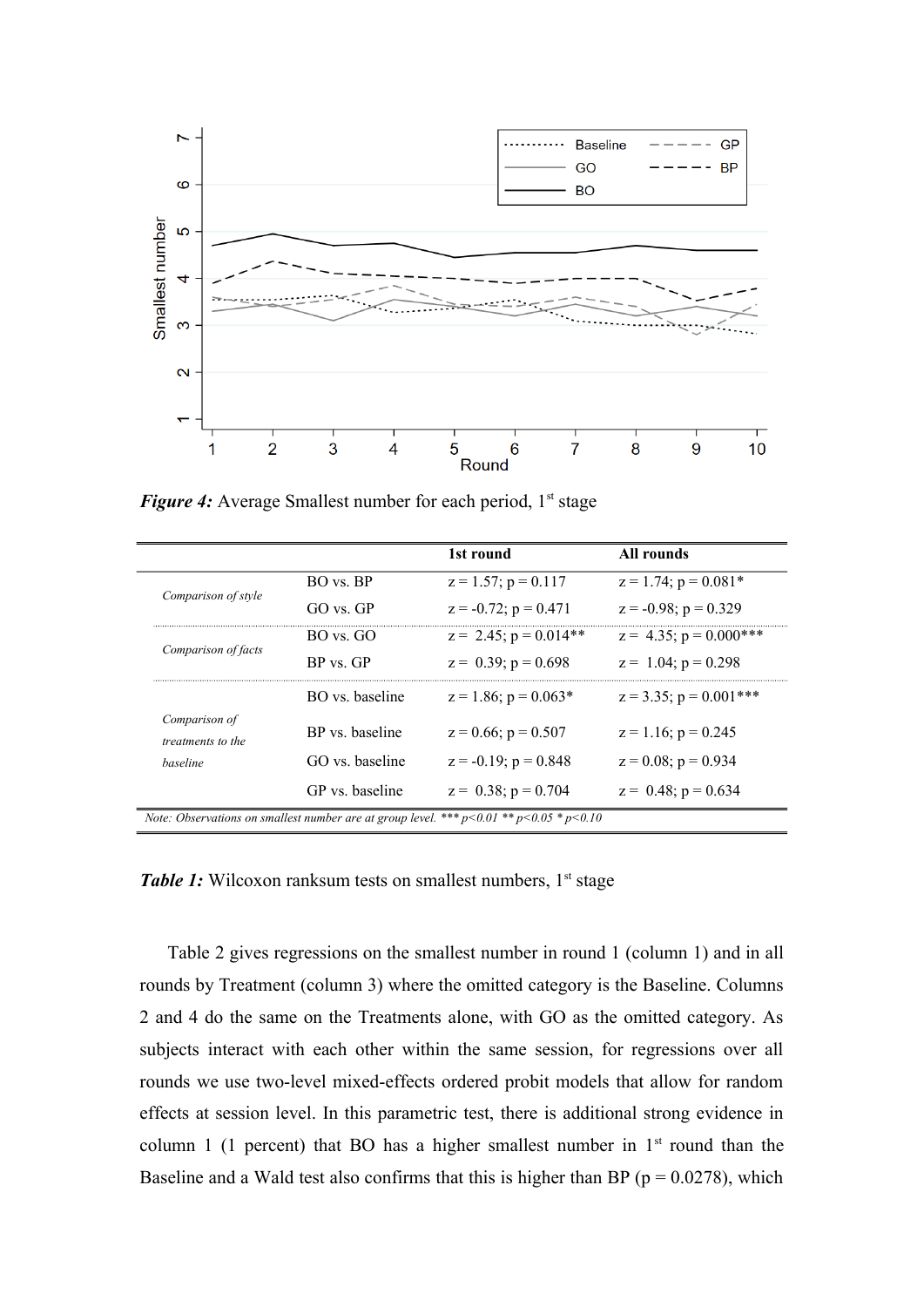is itself weakly (10 percent) higher than the Baseline. In column 2, BO has a significantly higher  $1<sup>st</sup>$  round (1 percent) than GO, BP is also significantly higher than GO and BO is significantly higher than BP.

In columns 3 and 4, we see that BO remains weakly different from the Baseline (10 percent) and strongly significantly different from GO (1 percent) over all rounds, respectively. The differences between BO and BP are no longer significant over all rounds.

|                           | (1)        | (2)        | (3)        | (4)        |
|---------------------------|------------|------------|------------|------------|
|                           | 1st round  | 1st round  | All rounds | All rounds |
| GO                        | $-0.126$   |            | 0.0191     |            |
|                           | (0.159)    |            | (0.495)    |            |
| <b>GP</b>                 | 0.102      | 0.227      | $-0.115$   | $-0.135$   |
|                           | (0.181)    | (0.197)    | (0.616)    | (0.439)    |
| <b>BO</b>                 | $0.801***$ | $0.941***$ | $0.962^*$  | $0.939***$ |
|                           | (0.177)    | (0.227)    | (0.524)    | (0.314)    |
| <b>BP</b>                 | $0.278*$   | $0.408**$  | 0.470      | 0.450      |
|                           | (0.150)    | (0.176)    | (0.633)    | (0.494)    |
| November sessions         | $-0.0184$  | $-0.0254$  | $-0.00309$ | $-0.00482$ |
|                           | (0.417)    | (0.425)    | (1.128)    | (1.130)    |
| Sessions with 12 subjects | $-0.0950$  | $-0.0914$  | 0.126      | 0.124      |
|                           | (0.289)    | (0.294)    | (0.331)    | (0.332)    |
| Observations              | 90         | 79         | 900        | 790        |
| $x = \sqrt{2}$            |            |            |            |            |

*Note: Regressions (1) and (2) are ordered probit. Regressions (3) and (4) are mixed-models ordered probit. These are with random intercepts at the session level. Period dummies are included (but not reported). Errors clustered at session level in parentheses. \*\*\* p<0.01 \*\* p<0.05 \* p<0.10*

*Table 2:* Regressions on the Smallest Number, 1<sup>st</sup> Stage

We draw two results, 1(1) and 2(1) below, that address respectively *H1* and *H2* on the basis of the cross treatment comparisons from Stage 1, they are indexed by (1) to indicate that they come from the first source of evidence: the Stage 1 cross treatment comparisons.

**Result 1(1)** (partial support for *H1*): There is evidence from cross treatment comparisons in Stage 1 that BO has a higher smallest number (is more efficient) than BP (BO $>$ BP) in the 1<sup>st</sup> round; and that the BO and BP 1<sup>st</sup> round differences are significantly different from the Baseline (5 percent and 10 percent, respectively).

**Result 2(1)** (against *H2*): There is evidence from cross treatment comparisons in Stage 1 that BO has a higher smallest number in the  $1<sup>st</sup>$  round and all rounds (is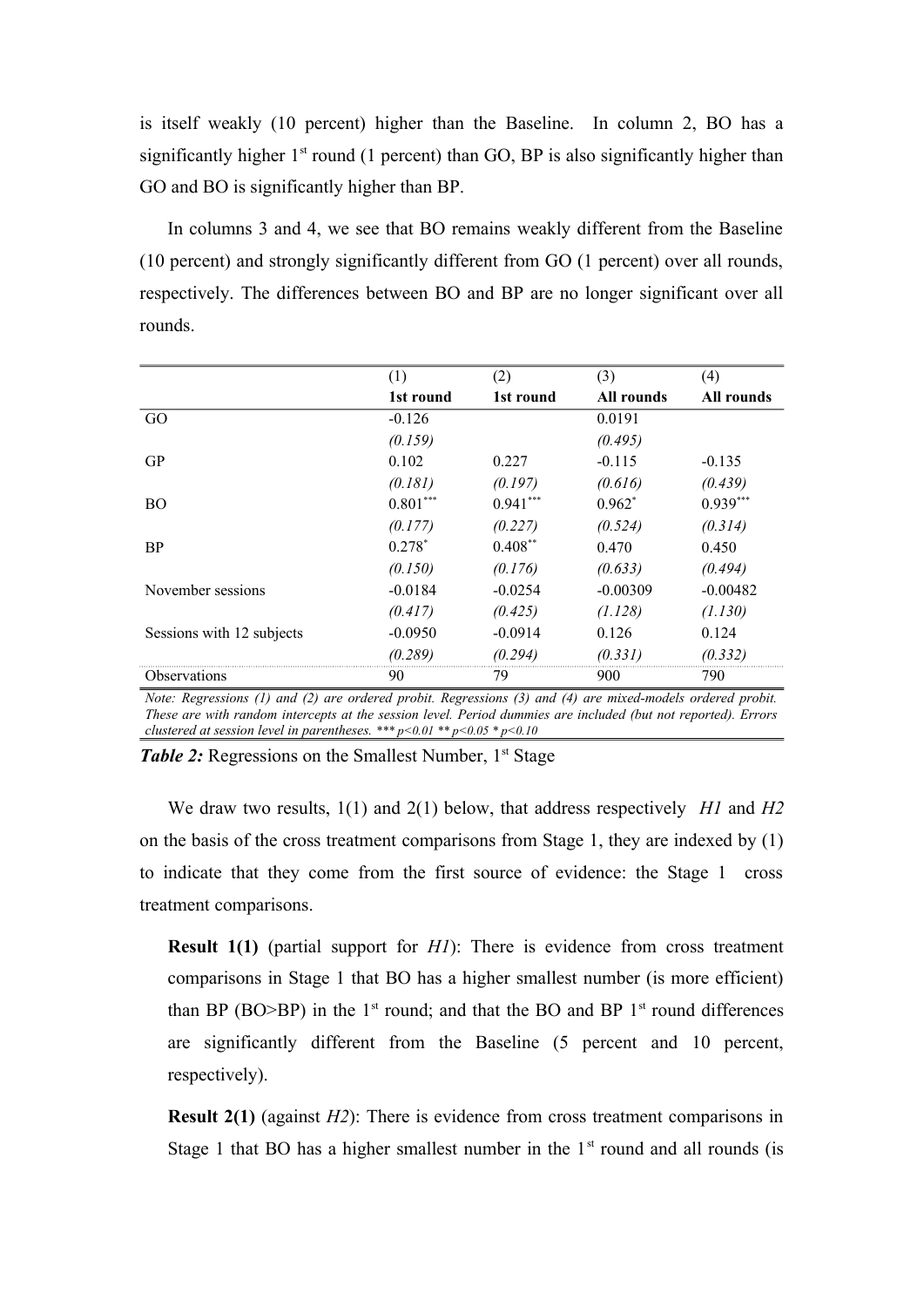more efficient) than GO (BO>GO). Only BO is significantly different than the Baseline.

We turn now to Stage 2 between subject evidence. We dispense with the visual representation because the figure would become rather congested. Tables 3 and 4 give the results of comparing the coefficients from analogous regressions on Stage 2 for the  $1<sup>st</sup>$  round and all rounds as those in column 1 and 3 of Table 2 (see Appendix D for the regression results). For the reasons sketched earlier, we distinguish between whether a Stage 2 [fact, explanatory style] pair arose (a) from a change in explanatory style when we test for a possible cross treatment difference in explanatory styles in Table 3 and (b) from a change in the facts when we test for a possible cross treatment difference in the facts in Table 4.

|                                                                                                                                                                       | 1st round                    | All rounds                             |  |  |
|-----------------------------------------------------------------------------------------------------------------------------------------------------------------------|------------------------------|----------------------------------------|--|--|
| BO vs. BP                                                                                                                                                             | $z = -0.28$ ; $p = 0.777$    | $z = 2.02$ ; $p = 0.044$ <sup>**</sup> |  |  |
| $GO$ vs $GP$                                                                                                                                                          | $z = 3.36$ ; $p = 0.001$ *** | $z = 2.48$ ; $p = 0.013$ <sup>**</sup> |  |  |
| BO vs. baseline                                                                                                                                                       | $z = 0.97$ ; $p = 0.331$     | $z = 1.02$ ; $p = 0.307$               |  |  |
| BP vs. baseline                                                                                                                                                       | $z = 1.09$ ; $p = 0.276$     | $z = 0.03$ ; $p = 0.973$               |  |  |
| GO vs. baseline                                                                                                                                                       | $z = 0.84$ ; $p = 0.402$     | $z = 0.69$ ; $p = 0.493$               |  |  |
| GP vs. baseline                                                                                                                                                       | $z = -0.54$ ; $p = 0.587$    | $z = -0.19$ ; $p = 0.851$              |  |  |
| Note: These are post-estimation Wald tests between treatments. Regressions are<br>mixed-models ordered probit. These are with random intercepts at the session level. |                              |                                        |  |  |

*Period dummies are included (but not reported). Errors are clustered at session level. \*\*\* p<0.01 \*\* p<0.05 \* p<0.10*

*Table 3:* Post-estimation pairwise comparisons of smallest numbers – change in spin

|                            | 1st round                               | All rounds                   |
|----------------------------|-----------------------------------------|------------------------------|
| BO vs. GO                  | $z = -2.32$ ; $p = 0.021$ <sup>**</sup> | $z = -2.11$ ; $p = 0.035$ ** |
| BP vs. GP                  | $z = -1.97$ ; $p = 0.049$ **            | $z = -1.33$ ; $p = 0.185$    |
| BO vs baseline             | $z = 0.34$ ; $p = 0.734$                | $z = 0.09$ ; $p = 0.928$     |
| BP vs. baseline            | $z = -0.45$ ; $p = 0.650$               | $z = -0.61$ ; $p = 0.545$    |
| GO vs. baseline            | $z = 2.45$ ; $p = 0.014$ <sup>**</sup>  | $z = 2.00$ ; $p = 0.045$ **  |
| GP vs. baseline            | $z = 0.74$ ; $p = 0.456$                | $z = 0.45$ ; $p = 0.656$     |
| Note: see note in table 3. |                                         |                              |

*Table 4:* Post-estimation pairwise comparisons of smallest numbers – change in fact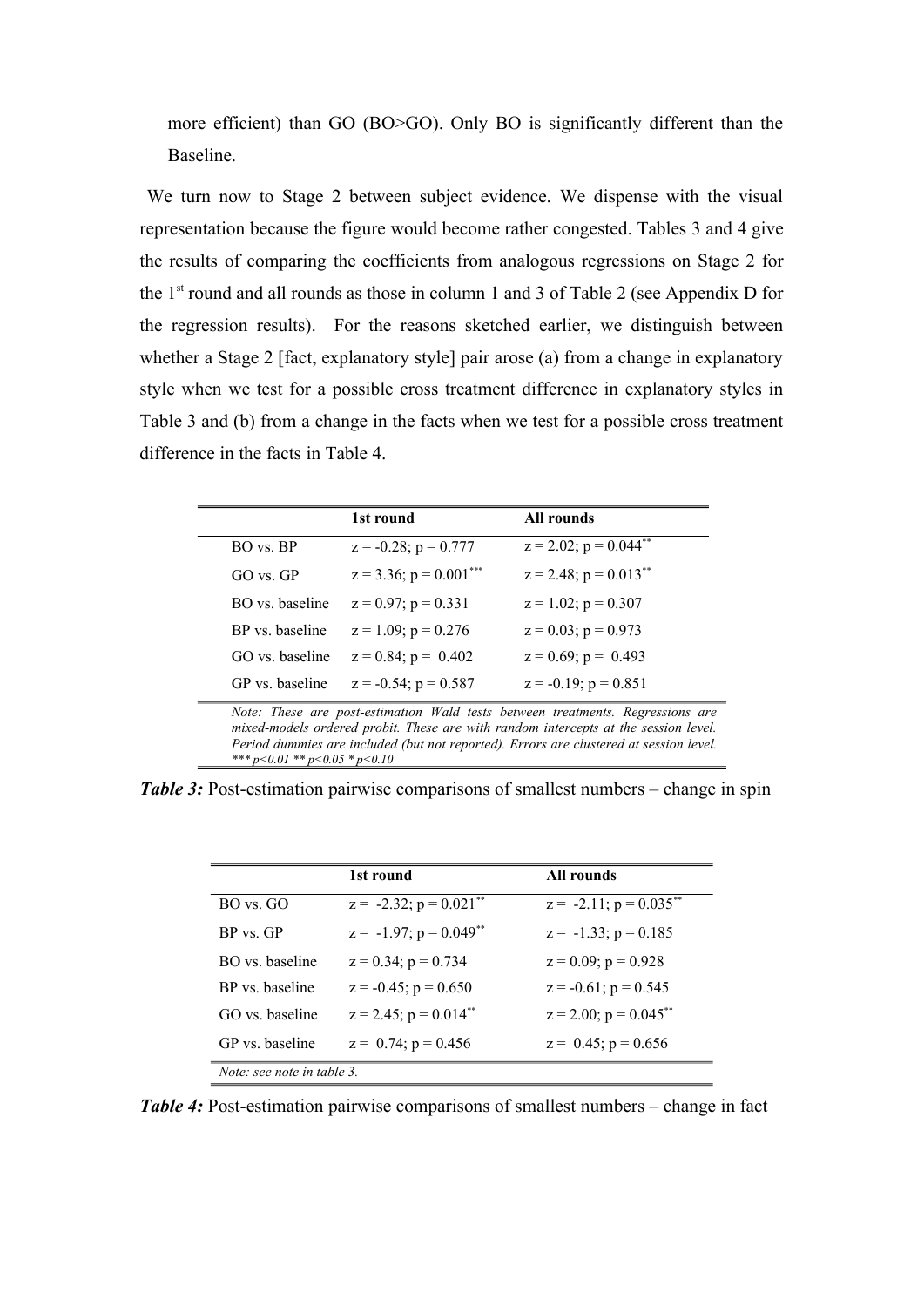Consider first the influence of optimism/pessimism revealed in Table 3. GO(2) has a significantly higher smallest number than  $GP(2)$  in both the  $1<sup>st</sup>$  round and all rounds (1 percent and 5 percent, respectively). BO(2) also has a higher smallest number (5 percent) than BP(2) in all rounds. Result 1(2) follows in relation to *H1* using these Stage 2 enhanced cross section, cross treatment comparisons: i.e. our second source of evidence (2).

**Result 1(2)** (in support of *H1*). There is evidence from cross treatment comparisons in Stage 2 that the smallest number in the  $1<sup>st</sup>$  round and all rounds are higher in GO than GP (GO>GP) and higher in all rounds in BO than BP (BO>BP).

Turning to the influence of facts in Table 4, GO(2) has a higher smallest number in the  $1<sup>st</sup>$  round and in all rounds than BO(2). Further GP(2) has a significantly (5) percent) higher smallest number in the  $1<sup>st</sup>$  round than BP(2). GO(2) is the only Treatment that is significantly different from the Baseline. Result 2(2) follows in relation to *H2* from these enhanced cross section, cross treatment comparisons in Stage 2.

**Result 2(2)** (in support of *H2*). There is evidence from cross treatment comparisons in Stage 2 that the smallest number is higher in GO than BO  $(GO>BO)$  in 1<sup>st</sup> round and all rounds and that they are higher in GP than BP (GP>BP) in the  $1<sup>st</sup>$  round.

Table 5 and 6 present our third, time series, within subject, source of evidence, indexed by (T). In Table 5, we run a regression on the change in individual number choices between Stage 1 and Stage 2 with dummies for each of the possible transitions. The omitted change is the baseline. The only significant coefficient (5 percent) is on the transition  $BP(1) \rightarrow BO(2)$ : it is positive consistent with *H1*.

In Table 6, we run a similar regression on the change in smallest number from Stage 1 to Stage 2 for each individual transition in isolation.

We note that there is no significant change in the Baseline between Stage 1 and Stage 2. There are, however, significant changes in Stage 2 as compared with Stage 1, for all changes/transitions in explanatory styles (columns 2-5). Three are in the direction predicted by  $HI$ :  $BP(2) \leq BO(1)$ ,  $GO(2) \geq GP(1)$  and  $BO(2) \geq BP(1)$ . One is in the opposite direction to  $HI$ :  $GP(2) > GO(1)$ . In contrast, only one of the four fact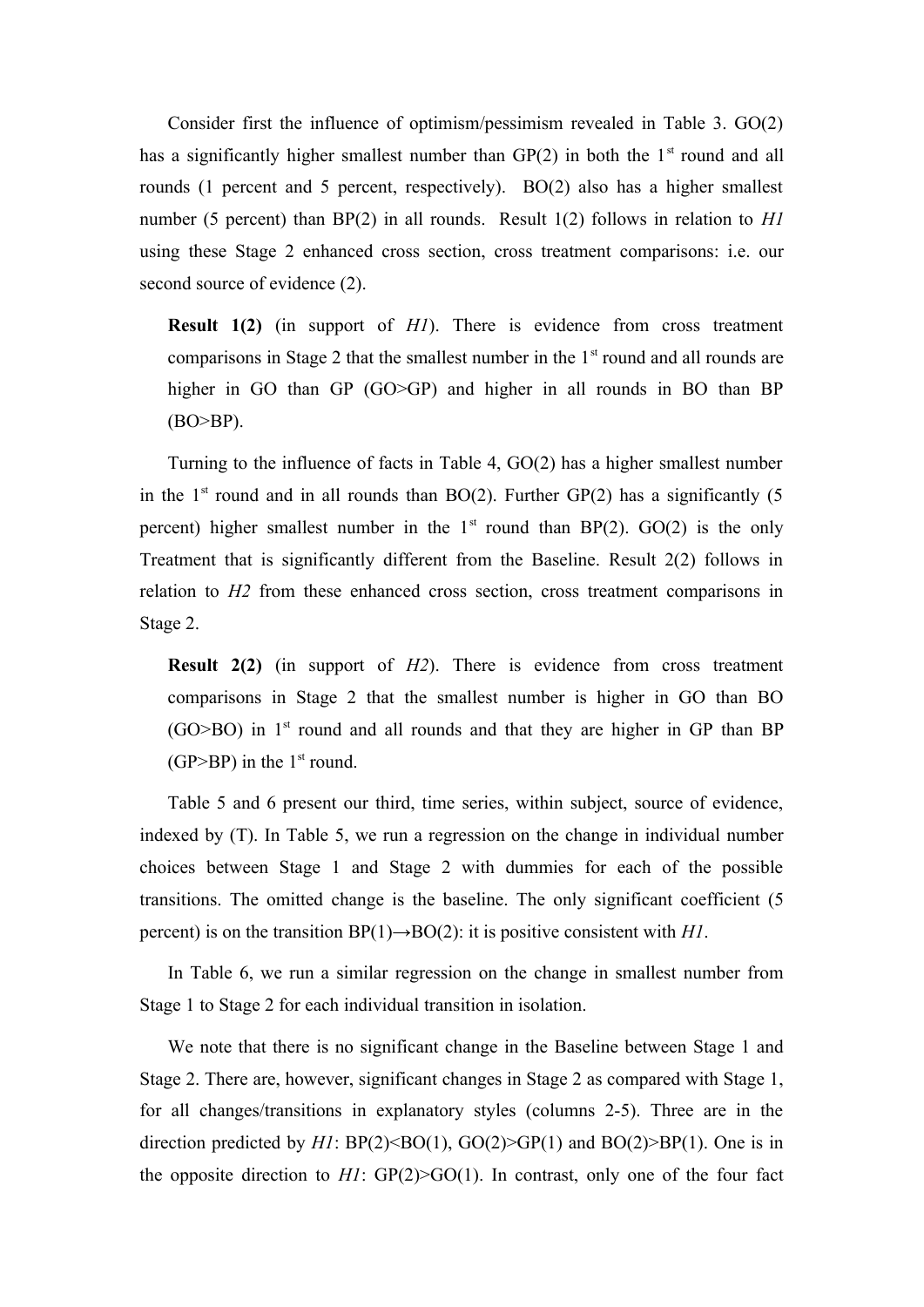transitions/changes is significant (column 8) and the direction of the change is consistent with *H2*: BP(2)<GP(1). Results 1(T) and 2(T) follow.

**Result 1(T)** (mainly in support of *H1*). There is evidence in the time series comparison of Stage 2 with Stage 1, consistent with *H1*: with individual level choices,  $BO(2) > BP(1)$  and with the smallest number,  $BP(2) < BO(1)$ ,  $GO(2) > GP(1)$  and  $BO(2) > BP(1)$ . There is only one transition in the smallest number that is not consistent with *H1*, GP(2)>GO(1).

**Result 2(T)** (partial support for *H2*). There is evidence in the time series comparison of the smallest number in Stage 2 with Stage 1, consistent with *H2*, that  $BP(2) \leq GP(1)$ . There is no evidence in support of  $H2$  in the individual level regressions.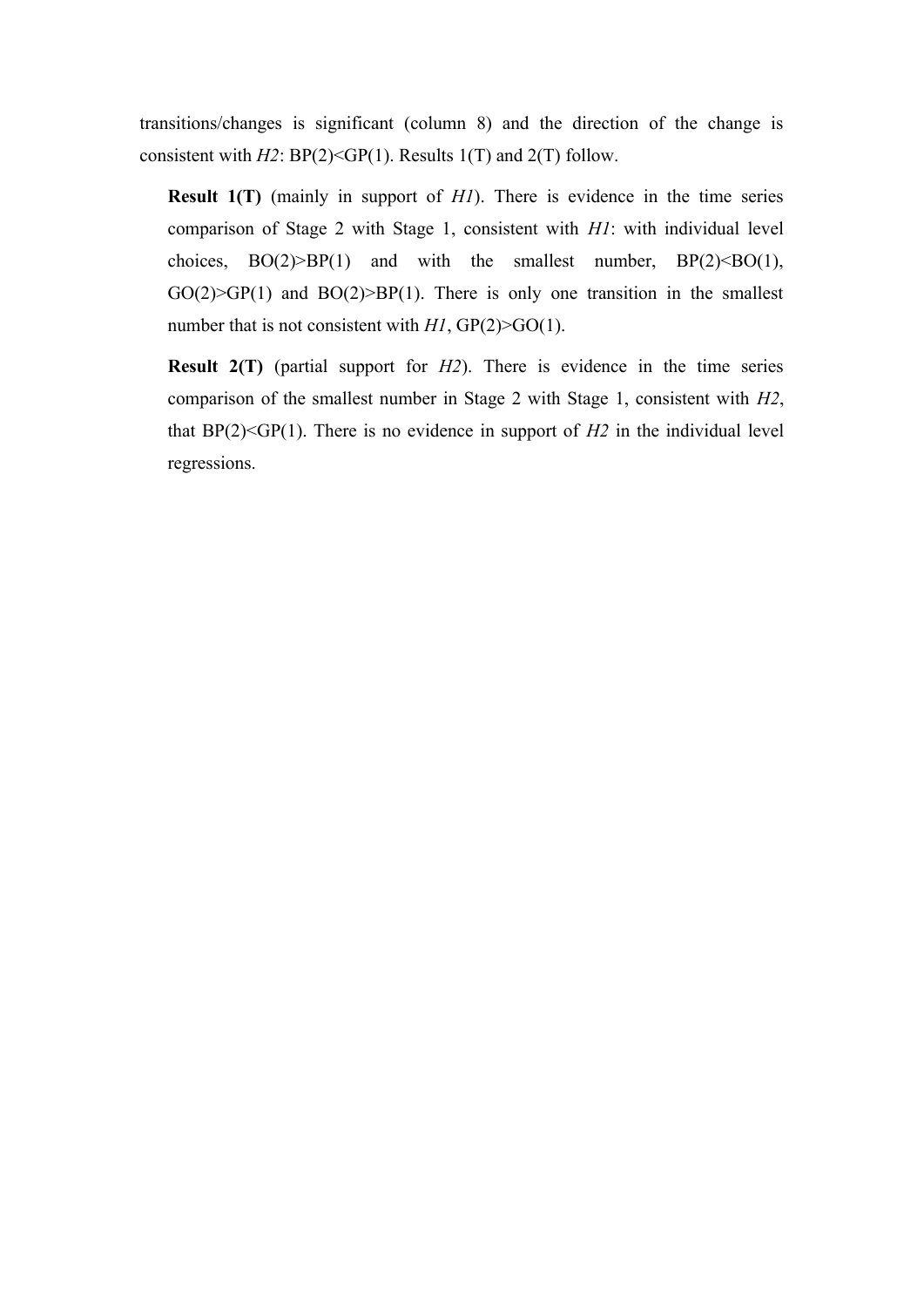|                                                        | Change in number                                                                                                                                                                                                  |
|--------------------------------------------------------|-------------------------------------------------------------------------------------------------------------------------------------------------------------------------------------------------------------------|
| $GO(1) \rightarrow GP(2)$                              | 0.189                                                                                                                                                                                                             |
|                                                        | (0.158)                                                                                                                                                                                                           |
| $BO(1) \rightarrow BP(2)$                              | $-0.218$                                                                                                                                                                                                          |
|                                                        | (0.165)                                                                                                                                                                                                           |
| $GP(1) \rightarrow GO(2)$                              | 0.0325                                                                                                                                                                                                            |
|                                                        | (0.162)                                                                                                                                                                                                           |
| $BP(1) \rightarrow BO(2)$                              | $0.315***$                                                                                                                                                                                                        |
|                                                        | (0.153)                                                                                                                                                                                                           |
| $GO(1) \rightarrow BO(2)$                              | $-0.112$                                                                                                                                                                                                          |
|                                                        | (0.209)                                                                                                                                                                                                           |
| $BO(1) \rightarrow GO(2)$                              | 0.339                                                                                                                                                                                                             |
|                                                        | (0.224)                                                                                                                                                                                                           |
| $GP(1) \rightarrow BP(2)$                              | $-0.00435$                                                                                                                                                                                                        |
|                                                        | (0.157)                                                                                                                                                                                                           |
| $BP(1) \rightarrow GP(2)$                              | 0.0549                                                                                                                                                                                                            |
|                                                        | (0.158)                                                                                                                                                                                                           |
| November sessions                                      | 0.0503                                                                                                                                                                                                            |
|                                                        | (0.115)                                                                                                                                                                                                           |
| Sessions with 12 subjects                              | $-0.0697$                                                                                                                                                                                                         |
|                                                        | (0.105)                                                                                                                                                                                                           |
| Age                                                    | 0.00646                                                                                                                                                                                                           |
|                                                        | (0.0104)                                                                                                                                                                                                          |
| Female                                                 | 0.0171                                                                                                                                                                                                            |
|                                                        | (0.0682)                                                                                                                                                                                                          |
| LOT                                                    | 0.00740                                                                                                                                                                                                           |
|                                                        | (0.0109)                                                                                                                                                                                                          |
| Newsreports                                            | $-0.0139$                                                                                                                                                                                                         |
|                                                        | (0.0237)                                                                                                                                                                                                          |
| Economics                                              | $-0.00773$                                                                                                                                                                                                        |
|                                                        | (0.0203)                                                                                                                                                                                                          |
| Observations                                           | 2700                                                                                                                                                                                                              |
| parentheses. *** $p < 0.01$ ** $p < 0.05$ * $p < 0.10$ | Note: Regression is mixed-models ordered probit. This is with random<br>intercepts at both the session and subject level. Period dummies are<br>included (but not reported). Errors clustered at session level in |

*Table 5:* Regression results on the change in individual number choices between stage 1 and stage 2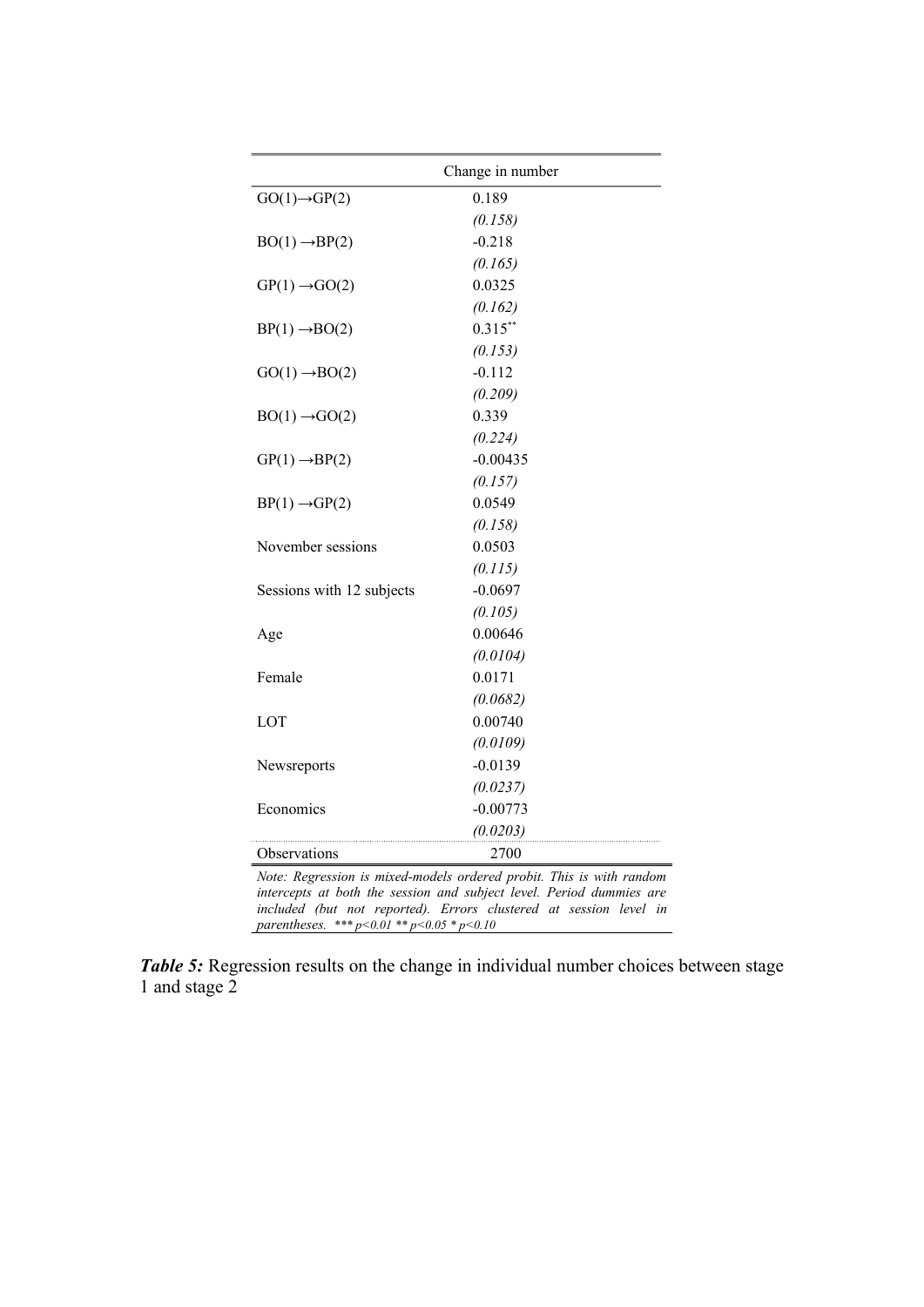|                                                                                                    | (1)             | (2)                       |         | (3)                       | (4)                       | (5)                       |
|----------------------------------------------------------------------------------------------------|-----------------|---------------------------|---------|---------------------------|---------------------------|---------------------------|
|                                                                                                    |                 |                           |         | BO(1)                     |                           | BP(1)                     |
|                                                                                                    | <b>Baseline</b> | $GO(1) \rightarrow GP(2)$ |         | $\rightarrow BP(2)$       | $GP(1) \rightarrow GO(2)$ | $\rightarrow$ BO(2)       |
| Stage 2                                                                                            | 0.0397          | $0.293***$                |         | $-0.570***$               | $0.0874***$               | $0.558***$                |
|                                                                                                    | (0.373)         | (0.0693)                  |         | (0.0310)                  | (0.0283)                  | (0.0425)                  |
| Observations 220                                                                                   |                 | 220                       |         | <b>200</b>                | 200                       | 200                       |
|                                                                                                    |                 |                           |         |                           |                           |                           |
|                                                                                                    | (6)             |                           | (7)     |                           | (8)                       | (9)                       |
|                                                                                                    |                 | $GO(1) \rightarrow BO(2)$ |         | $BO(1) \rightarrow GO(2)$ | $GP(1) \rightarrow BP(2)$ | $BP(1) \rightarrow GP(2)$ |
| Stage 2                                                                                            | $-0.328$        |                           | 0.183   |                           | $-0.0571***$              | $-0.274$                  |
|                                                                                                    | (0.239)         |                           | (0.435) |                           | (0.00563)                 | (0.410)                   |
| <b>Observations</b>                                                                                | 180             |                           | 200     |                           | 200                       | 180                       |
| Note: Regressions are mixed-models ordered probit. These are with random intercepts at the session |                 |                           |         |                           |                           |                           |
| level. Errors are clustered at session level. *** $p<0.01$ ** $p<0.05$ * $p<0.10$                  |                 |                           |         |                           |                           |                           |

*Table 6:* Regression results on change in smallest number from stage 1 to stage 2 for each individual transition

#### **4. Discussion and Conclusion**

Our results are similar in the baseline to previous experiments on a minimum effort game with stranger matching (see Goeree and Holt, 2005, Chaudhuri and Paichayontvijit, 2010, Chen and Chen, 2011). For example, our average smallest number is the middle option  $(3.54)$  in the 1<sup>st</sup> round, there is no convergence to either 1 or 7 and coordination slowly improves over the rounds in our Baseline. This is what is typically found. This is reassuring and we turn now to the purpose of this experiment: the test of whether either the explanatory style of the narrative linking the facts and/or the facts themselves that are in a contextual media report affects behaviour in a minimum effort game.

We have clear evidence that the explanatory style of the narrative influences decision making  $(H1)$ .<sup>7</sup> All three sources of evidence have BO>BP (Result 1(1), 1(2) and  $1(T)$ ). We also have evidence from Stage 2 enhanced cross section, cross treatment comparisons and the time series comparison that GO>GP (Result 1(2) and 1(T)). The only contrary piece of evidence is from the time series evidence when GO transitions to GP, where GP>GO (cf. the reverse transition from GP to GO has GO>GP, as predicted by H1). In short, the choice of optimistic/pessimistic

7 The same evidence can be found on numbers. We reproduce this evidence in Appendix E, where we repeat the same analysis from the Results section on individual choices on numbers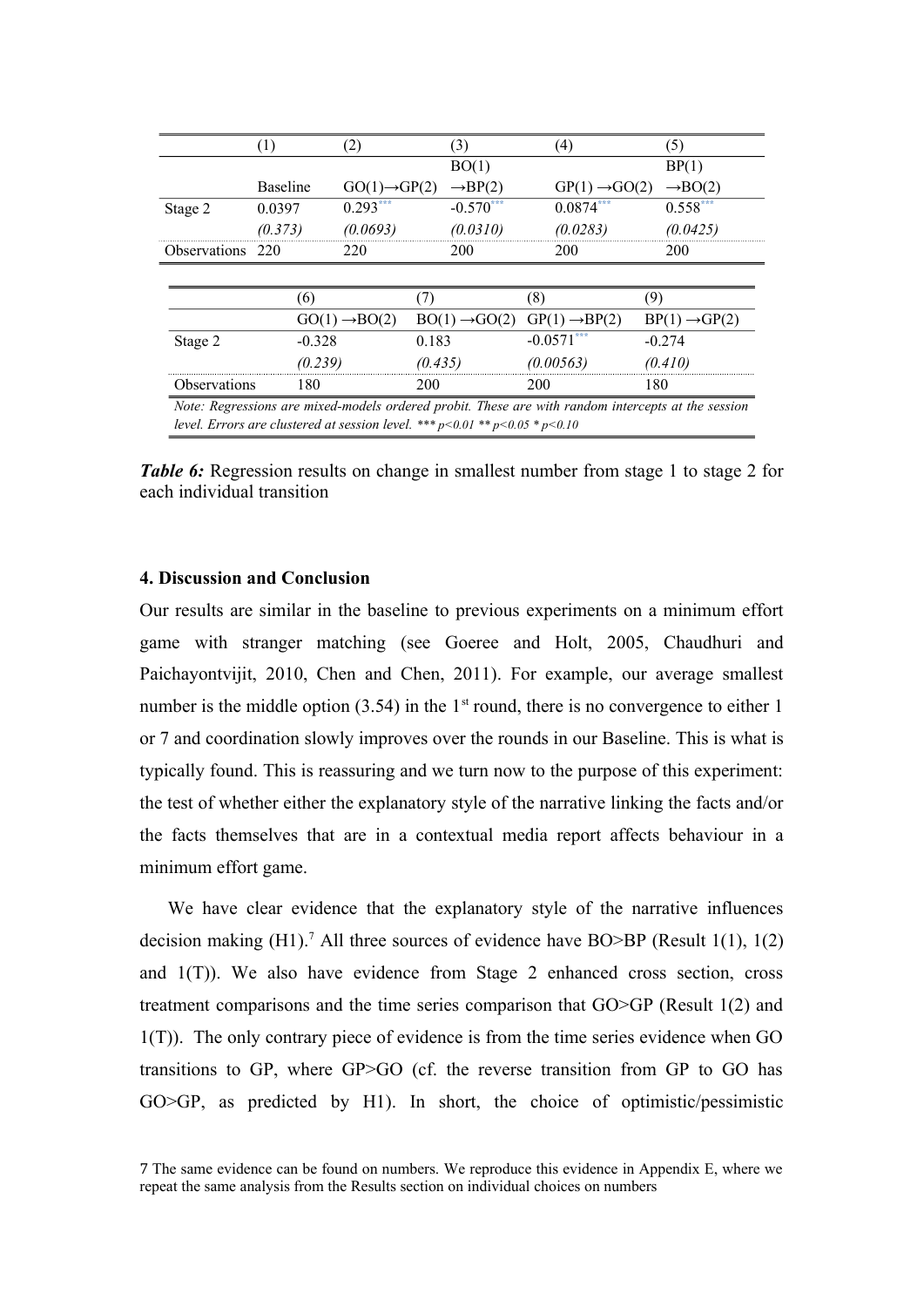explanatory style always matter in the manner predicted by H1 for Bad facts and also mostly for Good ones.

The evidence on H2 and the influence of the character of the facts is mixed by comparison. When there is optimism, BO>GO on the basis of Stage 1 cross treatment comparison (Result  $2(1)$ ) but we have the contrary GO>BO from the Stage 2 enhanced cross treatment comparisons (Result 2(2)). Further, there is no time series evidence that a change in facts has an effect when there is optimism (Result 2(T)). In short, there is no systematic pattern to the effect that a change in character of the facts has under optimism.

The evidence on the influence of the character of the facts under pessimism is stronger. GP>BP in both the Stage 2 enhanced cross section data (Result 2(2)) and in the time series data (Result  $2(T)$ ). But this evidence is relatively weak and there is no corroboration in the cross section Stage 1 data (Result 2(1)). It is relatively weak in Stage 2 because the evidence of a difference only appears in the  $1<sup>st</sup>$  round; and in the time series it is relatively weak because only the transition of GP(1) to BP(2) appears to be significant. The change of facts in the reverse direction under pessimism of  $BP(1)$  to  $GP(2)$  is, however, not significant.<sup>8</sup>

On balance, therefore, the evidence on the influence of explanatory styles is qualitatively stronger than that of the facts. To give this qualitative assessment of the evidence a quantitative dimension, the smallest number increases by 17 percent as  $BP(1)$  changes to  $BO(2)$  and when the reverse happens and  $BO(1)$  changes to  $BP(2)$ , the smallest number falls by 13 percent. In comparison, the change in the facts under pessimism, where there is the qualitatively strongest evidence for the influence of facts, there is no significant change in the smallest number when BP(1) changes to  $GP(2)$ , and in the reverse case where  $GP(1)$  changes to  $BP(2)$ , the smallest number only decreases by 2 percent.

This is an important conclusion. Economic models tend to assume people update beliefs as if they consulted the relevant tables from the latest issue of Official Statistics: i.e. they just get the new facts and use Bayesian or some other form of updating for beliefs. However, in practice most people in the economy do not receive

<sup>8</sup> This asymmetry in effect between the direction of the change in the facts is consistent with other evidence (see Legg and Sweeny, 2014, where the ordering of good and bad facts operates in this way).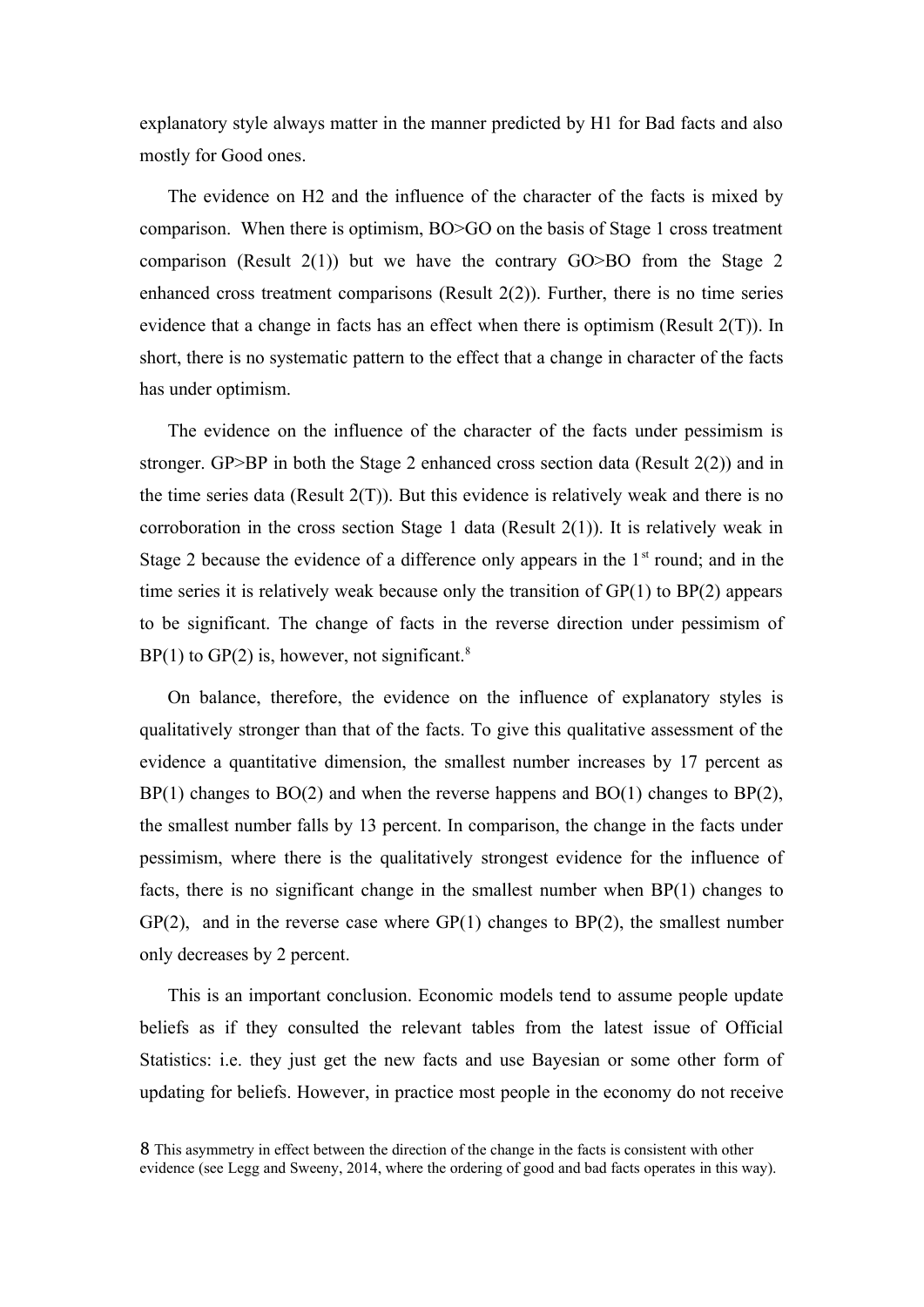new information in this form. Instead, they frequently get contextual/background information (rather than information that is directly relevant to their decisions) and it comes packaged in a news story. In this context, our conclusion is important because this difference in how people actually acquire information proves not to be innocuous. The explanatory style used in the narration of the facts in a media report is a significant determinant of individual behaviour in a setting where optimism/pessimism can play a role; and furthermore, the explanatory style appears more influential than the character of the contextual/background facts in the story themselves.

Of course, it is an important qualification to this conclusion that the evidence from the experiment applies to a decision setting where there are multiple Pareto rankable Nash equilibria and so any feelings of optimism/pessimism engendered by the media reports might influence equilibrium selection. This is not evidence that explanatory styles always influence individual behaviour. Nevertheless, the experiment does provide specific support for Shiller's more general and recent claim that narratives can influence economic outcomes. His claim, too, is not that narratives always influence individual decision making. His illustrative arguments for the part played by narratives typically come from macroeconomic turning points, where, like Keynes when he invokes animal spirits, Shiller believes there is scope for narratives to impart optimism/pessimism and so influence decision making. Of course, our decision problem involves 3 people playing a minimum effort game and this can scarcely claim to be a macroeconomic interaction of the kind Shiller has in mind. So, in this respect our evidence is not directly relevant to his claims about narratives and the behaviour of the macroeconomy. However, we do identify a particular aspect of a narrative, its explanatory style, and by developing the psychological theory of explanatory styles and focusing on 3 person decision problem we are able to test specific hypotheses regarding the influence of different explanatory styles in the lab. This both addresses the issue of causal identification that troubles Shiller's illustrations of the influence of narratives and, since the minimum effort game is often thought to capture Keynesian-like macro interactions (see Cooper and John, 1988), it can also be regarded as a building-bloc in understanding macro interactions.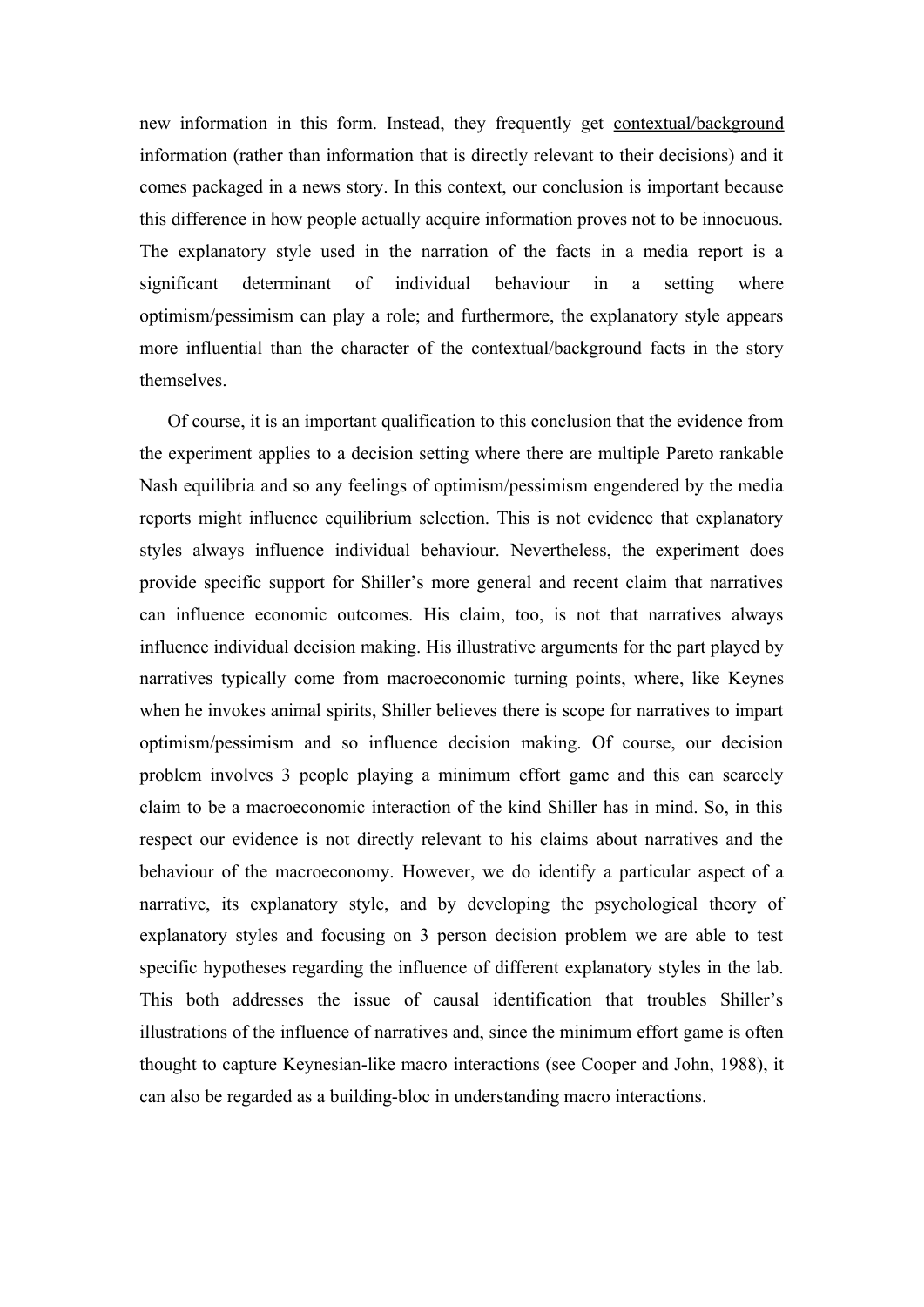Thus, our results lend support to Shiller's argument that the influence of narratives in determining economic outcomes deserves more attention in economics. Our results may also have some relevance for policy makers.

Policy makers have often engaged in 'jaw-jaw' activities designed to influence future expectations---usually to engender greater optimism. Roosevelt famously did when asserting during the Depression that 'the only thing we have to fear…. is fear itself'. More recently central bankers have also become particularly attentive to how they phrase their assessments for fear that the odd word may have unintended consequences (e.g. see Haldane and McMahon, 2018). The salutary lesson in this regard is often taken to be the Federal Open Markets Committee (FOMC) on January 28 2004. There was no surprise change in the key 'facts': e.g, the Federal Funds rate did not change. Nevertheless, there was one of the biggest reactions to this news in 2- 5 year Treasury bill markets since records of such announcement effects began. The interpretation of this extreme reaction in the Wall Street Journal was that it arose from the FOMC's change in the form of wording in this policy announcement concerning the continuation of policy accommodation into the future: the previous statement said that 'policy accommodation can be maintained for a considerable time' and the new statement said that 'the Committee believes it can be patient in removing its policy accommodation' (see Gürkaynak *et al,* 2005).

Of course, Wall Street Journal may not be right in this attribution---it does seem a bit of a stretch for so much to turn on such a small change in wording. The point, however, is that we do not really know because we do not know much, if anything systematic, about 'how the way we say things' as opposed to 'what we say' may predictably engender more or less optimism/pessimism. In this context, our result with respect to the influence of explanatory styles is important for policy makers. This is not because it is likely to offer secure ways of manipulating optimism/pessimism. The evidence of our experiment is too preliminary and who knows whether the theory could survive such a use of its own insights by policy makers. That is not the point. The importance of the result is that it suggests that the theory of explanatory styles could be useful starting point for a systematic enquiry into how 'how we say things' has effects and this looks rather more promising, for instance, than trying to discern a reproducible source of difference between 'being patient in removing policy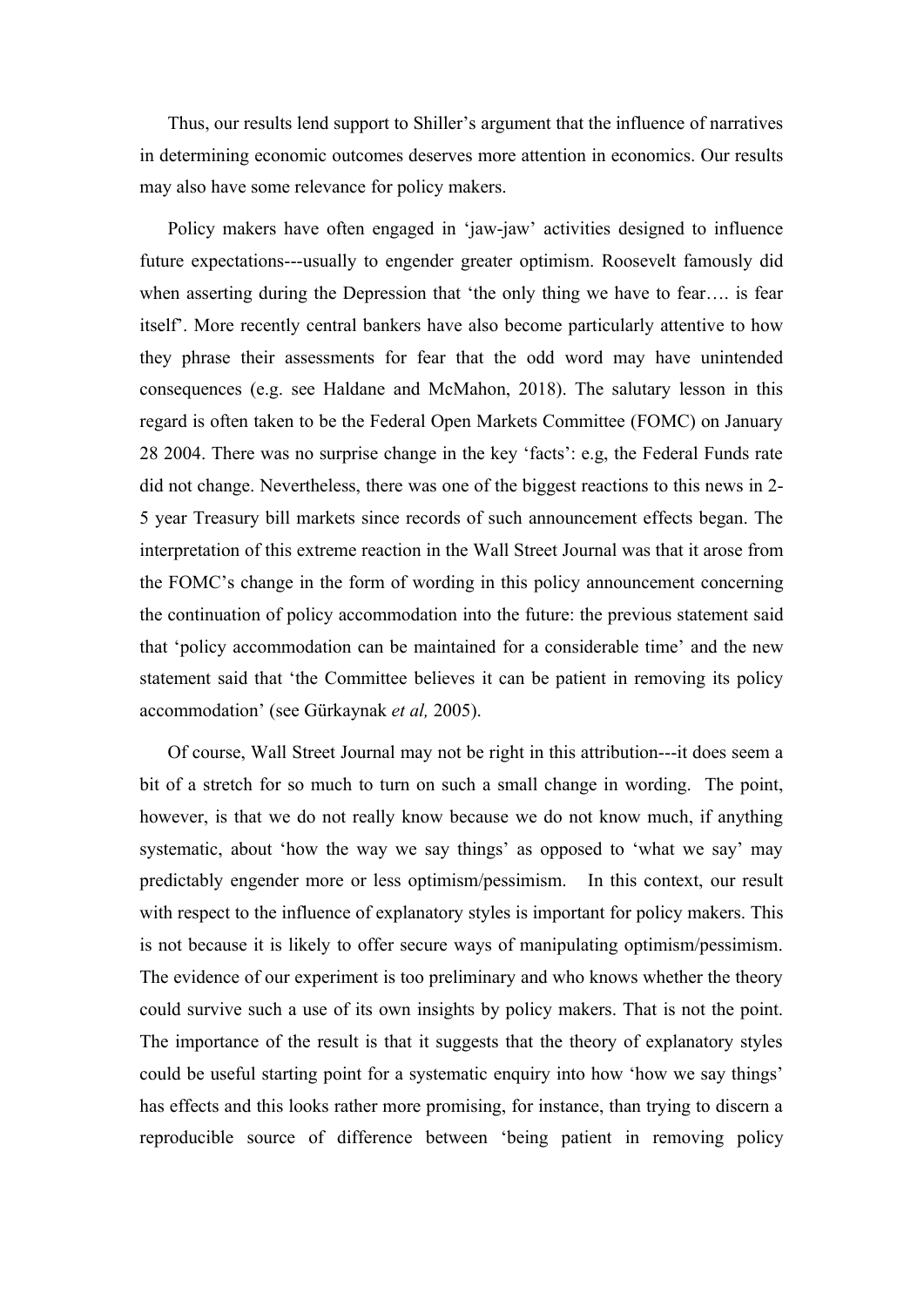accommodation' and 'maintaining the policy accommodation for a considerable time'.

#### **References:**

Alesina, A., Miano, A., and Stantcheva, S., 2018. Immigration and redistribution. *NBER*, No. w24733.

Akerlof, G. A, and Shiller, R. J., 2009. *Animal Spirits: How Human Psychology Drives the Economy, and Why It Matters for Global Capitalism.* Princeton, NJ: Princeton University Press

Akerlof, G. A., and Snower, D. J, 2016. Bread and bullets. *Journal of Economic Behavior & Organization*, *126*, 58-71.

Barrera, O., Guriev, S., Henry, E. and Zhuravskaya, E., 2020. Facts, alternative facts, and fact checking in times of post-truth politics. *Journal of Public Economics*, *182*, p.104123.

Beaudry, P., and Portier, F., 2014. News-driven business cycles: Insights and challenges. *Journal of Economic Literature*, *52*(4), 993-1074.

Berninghaus, S. K., and Ehrhart, K-M., 1998. Time horizon and equilibrium selection in tacit coordination games: Experimental Results. *Journal of Economic Behavior and Organization*, 37(2), 231-248.

Blanchard, .O., L'Huillier, J.P., and Lorenzoni, G., 2013. News, Noise and Fluctuations: an empirical exploration. *American Economic Review,* 103(7), 3045- 3070.

Brandts, J., and Cooper, D. J., 2006. A change would do you good.... An experimental study on how to overcome coordination failure in organizations. *American Economic Review*, *96*(3), 669-693.

Buchanan, G. M. and M. E. P. Seligman ed., 1995*. Explanatory Style.* Lawrence Erlbaum Associates

Carroll, C.,Fuhrer, J. and Wilcox, D., 1994. Does consumer sentiment forecast household spending? If so, why?. *American Economic Review,* 84(5), 1397-1408.

Chaudhuri, A., and Paichayontvijit, T., 2010. Recommended play and performance bonuses in the minimum effort coordination game. *Experimental Economics*, *13*(3), 346-363.

Chen, R., and Chen, Y., 2011. The potential of social identity for equilibrium selection. *American Economic Review*, *101*(6), 2562-89.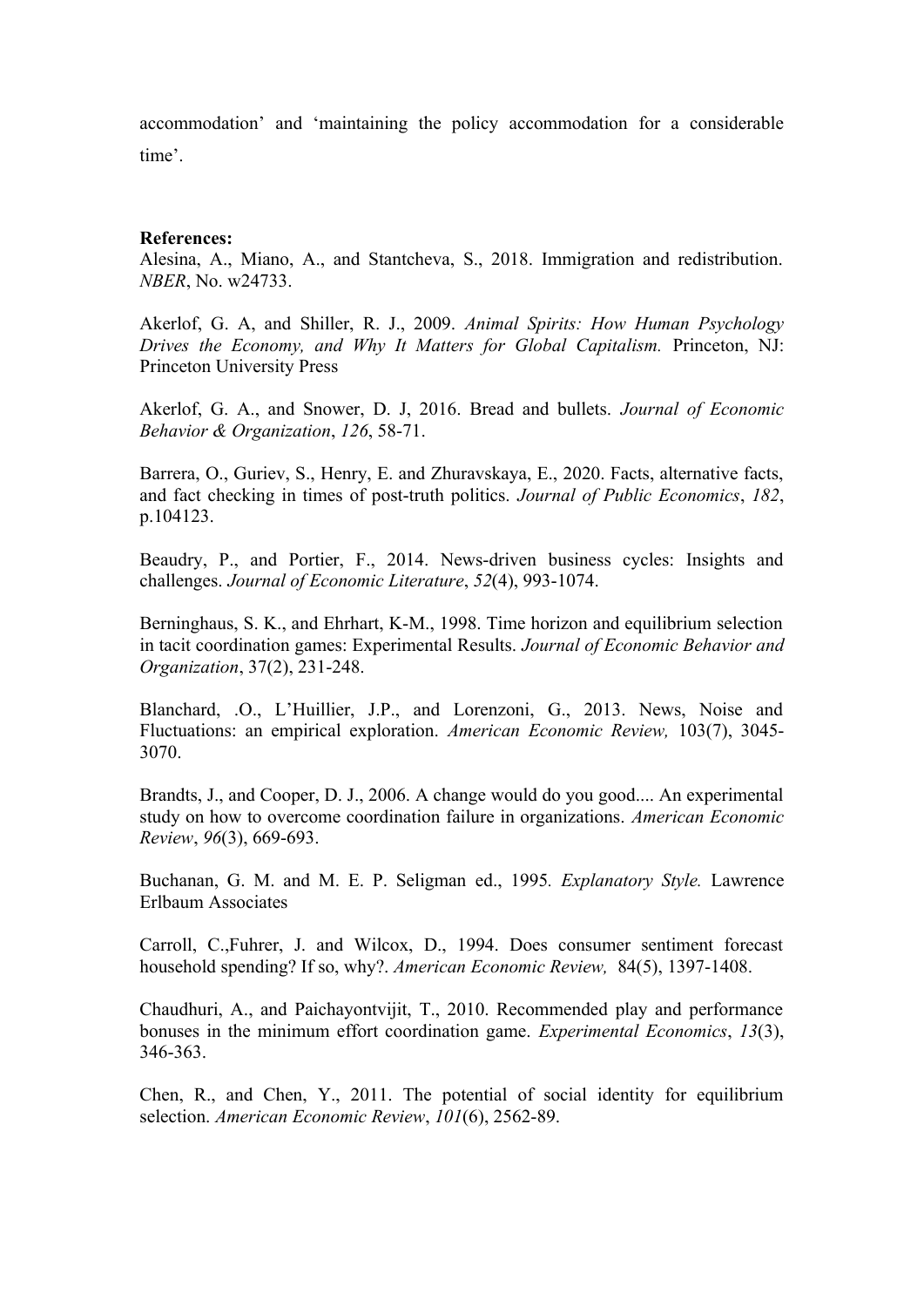Chen, Y., Li, S. X., Liu, T. X., and Shih, M., 2014. Which hat to wear? Impact of natural identities on coordination and cooperation. *Games and Economic Behavior*, *84*, 58-86.

Cooper, R. and A. John., 1988. Coordinating coordination failures in Keynesian models. *Quarterly Journal of Economics*, 103(3), 441-463.

DellaVigna, S., and Kaplan, E., 2007. The Fox News effect: Media bias and voting. *The Quarterly Journal of Economics*, *122*(3), 1187-1234.

Devetag, G., 2005. Precedent transfer in coordination games: An experiment. *Economics Letters*, *89*(2), 227-232.

Eliaz, K., and Spiegler, R., 2020. A Model of Competing Narratives. *American Economic Review*, 110 (12): 3786-3816.

Feri, F., Irlenbusch, B., and Sutter, M., 2010. Efficient gains from team-based coordination – large-scale experimental evidence. *American Economic Review*, 100(4), 1892-1912.

Fischbacher, U., 2007. z-Tree: Zurich toolbox for ready-made economic experiments. *Experimental economics*, *10*(2), 171-178.

Garcia, D., 2013. Sentiment during recessions. *The Journal of Finance*, *68*(3), 1267- 1300.

Gentzkow, M., Shapiro, J. M., and Sinkinson M., 2011. The effect of newspaper entry and exit on electoral politics. *American Economic Review*, 101(7), 2980-3018.

Goeree, J. K., and Holt, C. A., 2005. An experimental study of costly coordination. *Games and Economic Behavior*, *51*(2), 349-364.

Guriev, S., Melnikov, N., and Zhuravskaya, E. (2019). 3G internet and confidence in government. *CEPR Discussion Paper 14022*.

Gürkaynak, R. S., Sack, B. and Swanson, E.T., 2005. Do Actions Speak Louder Than Words? The Response of Asset Prices to Monetary Policy Actions and Statements. *International Journal of Central Banking* 1 (1): 55–93.

Haldane, A. and McMahon, M., 2018. Central Bank Communications and the General Public, *AEA Papers and Proceedings*, American Economic Association, 108(5), 578- 583.

Legg, A. M., and Sweeny, K., 2014. Do you want the good news or the bad news first? The nature and consequences of news order preferences. *Personality and Social Psychology Bulletin*, *40*(3), 279-288.

Loughran, T., and McDonald, B., 2011. When is a liability not a liability? Textual analysis, dictionaries, and 10-Ks. *The Journal of Finance*, 66(1), 35-65.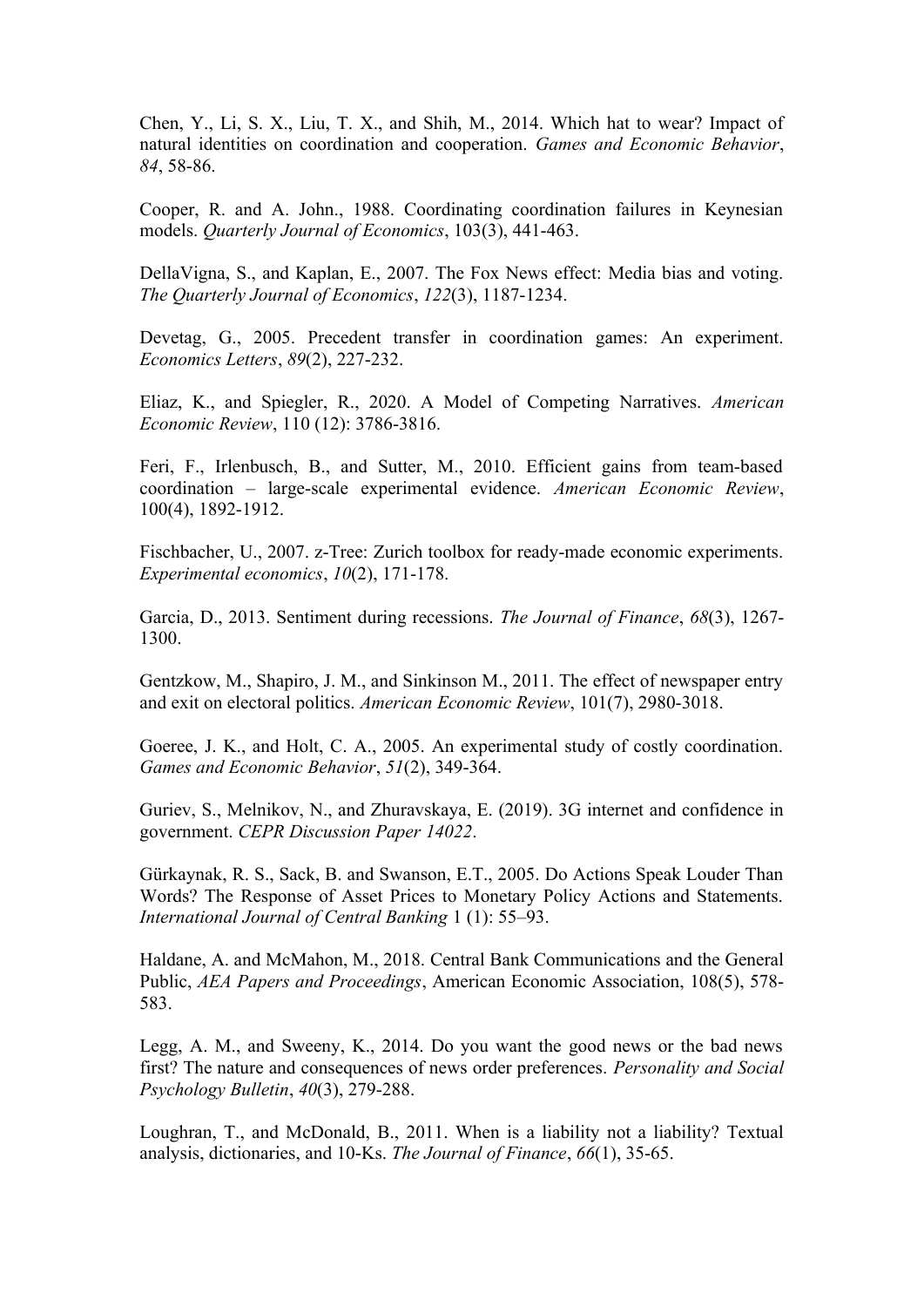Lucas Jr, R. E., 1972. Expectations and the Neutrality of Money. *Journal of economic theory*, *4*(2), 103-124.

Ludvigson, S., 2004. Consumer confidence and consumer spending. *Journal of Economic Perspectives*, 18(2), 29-50.

Mehta, J., Starmer, C., and Sugden, R., 1994. Focal points in pure coordination games: An experimental investigation. *Theory and Decision*, *36*(2), 163-185.

Miyamoto, W., and Nguyen, T. L., 2019. The expectational effects of news in business cycles: Evidence from forecast data. *Journal of Monetary Economics*.

Peterson, C., and Vaidya, R. S., 2001. Explanatory style, expectations, and depressive symptoms. *Personality and individual differences*, *31*(7), 1217-1223.

Popper, K. (1963) *Conjectures and Refutations: The Growth of Scientific Knowledge*. London: Routledge and Kegan Paul.

Scheier, M. F., Carver, C. S., and Bridges, M. W., 1994. Distinguishing optimism from neuroticism (and trait anxiety, self-mastery, and self-esteem): a reevaluation of the Life Orientation Test. *Journal of personality and social psychology*, *67*(6), 1063.

Shiller, R., 2017. Narrative Economics. *American Economic Review,* 107(4), 967- 1004.

Tetlock, P. C., 2007. Giving content to investor sentiment: The role of media in the stock market. *The Journal of finance*, *62*(3), 1139-1168.

Weber, R. A., 2006. Managing growth to achieve efficient coordination in large groups. *American Economic Review*, *96*(1), 114-126.

Zullow, H. and Seligman, M.E.P., (1990). Pessimistic Rumination Predicts Defeat of Presidential Candidates, 1900 to 1984, *Psychological Inquiry,* Vol. 1 (1), 52-61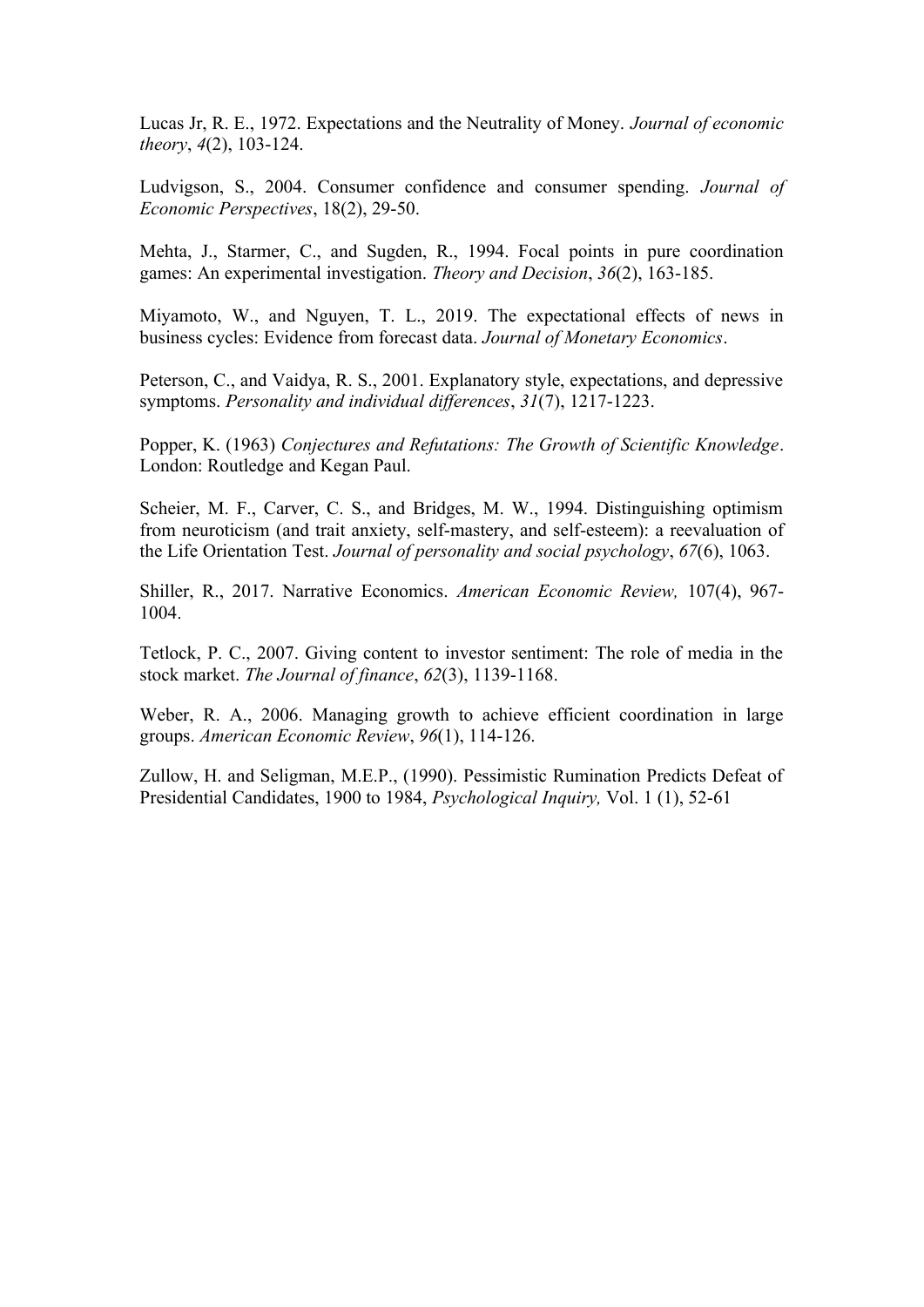### **APPENDIX A**

In this Appendix we provide the experimental instructions.

# Instructions – Part 1

Welcome to this experiment. This is an experiment about decision-making. You will receive £3 for your participation. You can earn more money depending both on your decisions and the decisions of others.

During the experiment you are not allowed to communicate with any other participants or with anyone outside the laboratory. Please switch off your mobile phone now. If you have any questions at any time during the course of this experiment, please raise your hand. An experimenter will assist you privately.

Your decisions will be recorded privately at your computer terminal. Your identity will not be disclosed to other participants.

During the experiment all decisions are made in tokens (more details below). Your total earnings will also be calculated in tokens and, at the end of the experiment will be converted to Pounds at the following rate:

### **100 tokens = £0.40**

You will be paid individually and privately in cash at the end of the experiment.

The experiment consists of three parts. Your total earnings will be the sum of your earnings from Part 1, Part 2 and Part 3 plus a participation fee of £3.

You will receive instructions for Part 2 after Part 1 is completed.

**At the beginning of Part 1, you will receive a brief news report. Every participant will look at the same news report. There are some questions about the report to check you have understood it. You answer each question by clicking on the button with the correct answer. The answers remain private.** If you need to, you can always go back to the news by clicking on the button "Back to the news". Once everyone has answered all questions correctly, the experiment will continue.

**Part 1 of the experiment consists of ten consecutive decision rounds.** Your total earnings in Part 1 will be the sum of your earnings from all these rounds. **You will be randomly divided into groups of three participants at the beginning of each round.** This means that you will not always interact with the same participants.

**In each of the 10 rounds, each participant has to choose a number from 1 to 7 (1, 2, 3, 4, 5, 6, 7). In each round, the smallest number chosen in each group will be identified.**

The payoff for each round is given by the formula below where  $x$  is the number you chose, and  $min(x)$  is the smallest number chosen by members of your group: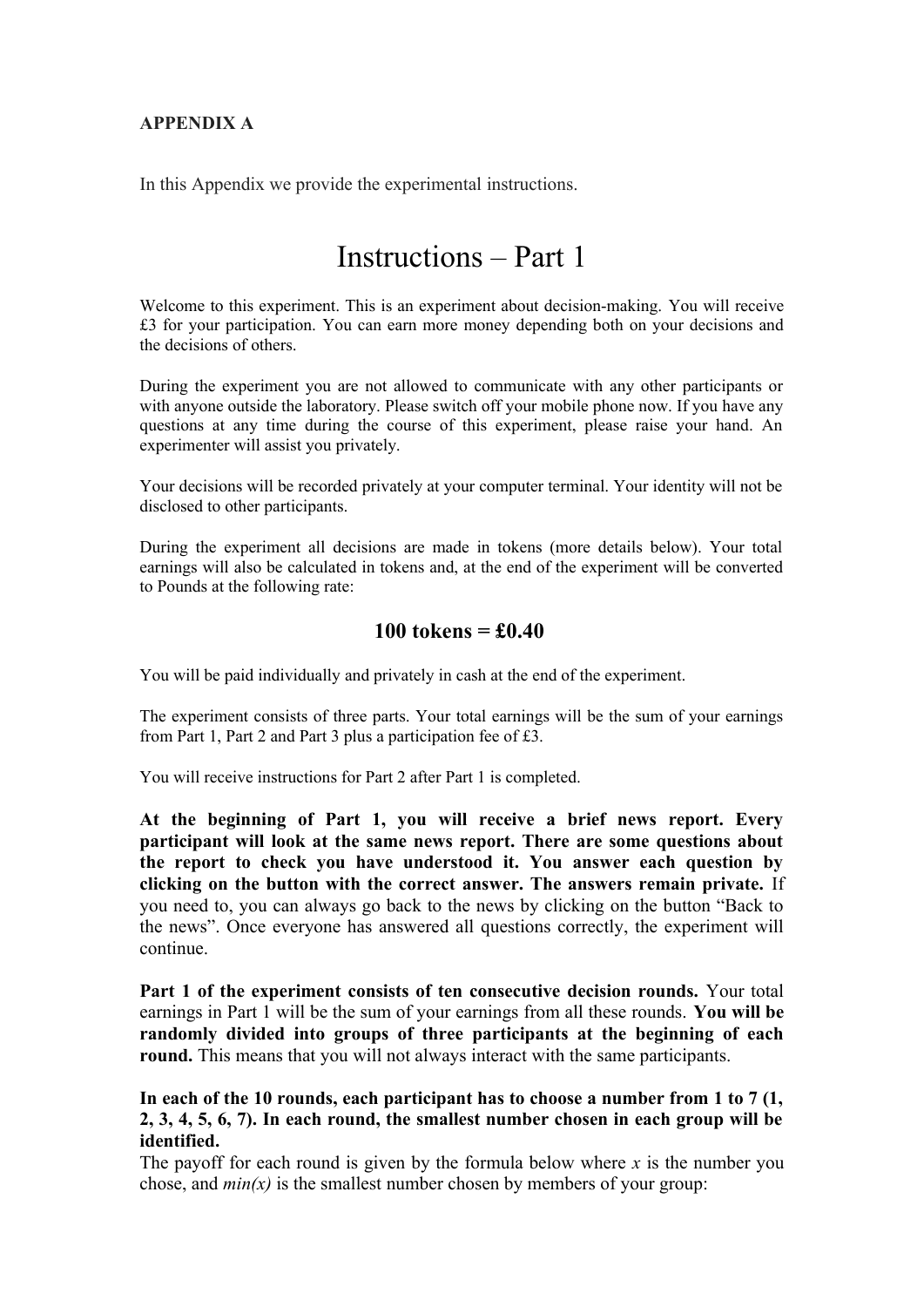#### *Earnings*=60+20 *∗ min*  $(x)$  – 10 *\* x*

|             |     | Smallest Number in your Group |     |     |    |       |     |
|-------------|-----|-------------------------------|-----|-----|----|-------|-----|
| Your Number | -7  | 6                             | 5   | 4   | 3  | -2    | -1  |
| 7           | 130 | 110                           | 90  | 70  | 50 | 30    | 10  |
| 6           |     | 120                           | 100 | 80  |    | 60 40 | -20 |
| 5           |     |                               | 110 | 90  | 70 | 50    | 30  |
| 4           |     |                               |     | 100 | 80 | 60    | 40  |
| 3           |     |                               |     |     | 90 | 70    | 50  |
| 2           |     |                               |     |     |    | 80    | 60  |
| 1           |     |                               |     |     |    |       | 70  |

The following table reproduces the formula for all possible combinations of your number and the smallest number chosen by members of your group:

Here are some examples.

**Example 1:** Assume that you choose 3, the second group member chooses 3, and the third group member chooses 3, then in the table your number is "3" and the minimum number in your group is "3", your earnings are therefore 90 tokens.

**Example 2:** Assume that you choose 5, the second group member chooses 6, and the third group member chooses 4, then in the table your number is "5" and the minimum number in your group is "4", your earnings are therefore 90 tokens. **Example 3:** Assume that you choose 4, the second group member chooses 1, and the third group member chooses 7, then in the table your number is "4" and the minimum number in your group is "1", your earnings are therefore 40 tokens.

The payoffs for all members of the group are calculated in the same way based on their choice and the smallest number in your group. At the end of the round, you will be informed about the smallest number in your group and your own earnings. The same process will be repeated for a total of 10 rounds.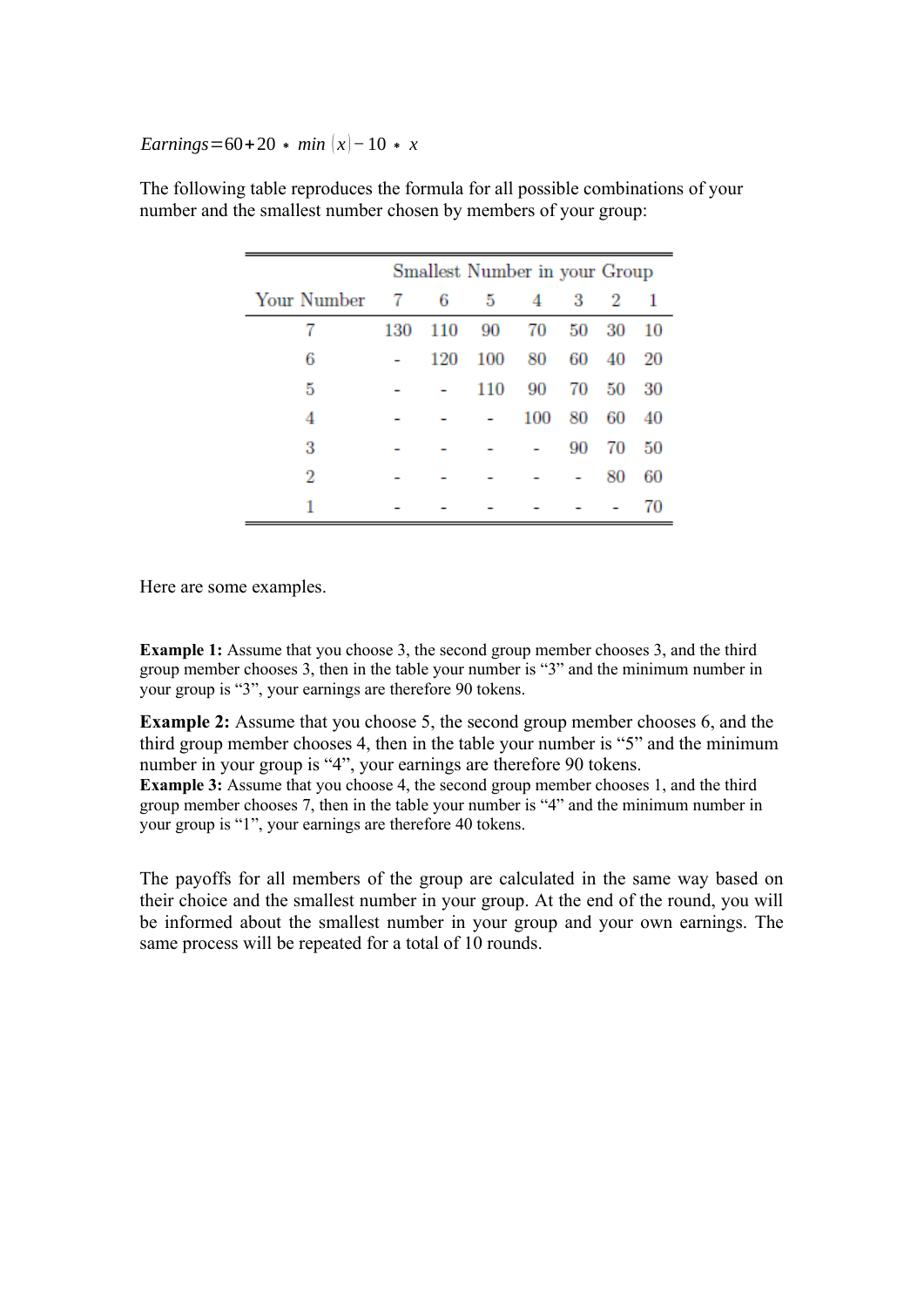*Parts 2 and 3 have identical instructions but different news reports, as explained in the main text. There are 4 possible news reports: BO and BP news reports are given in the main text and GO and GP follow. We sketch the connection to the theory of explanatory style after the reports. Of course, the subjects just received the news report.*

**GO**

# **Job creation accelerates**

Job creation accelerated last quarter as output grew by 0.5%. The increase in jobs was 220k, up from 140k in the previous quarter. Domestic investment and consumption expenditure continued to fuel growth and private sector confidence seems not to have been affected by the rise in interest rates earlier in the year. With exports also at record levels, predictions for output growth next quarter are likely to be revised upwards.

Unemployment fell to 6% but there is no sign of inflationary pressure developing. With labour force participation so low, there is scope for entrants into the labour force to boost the supply of labour as demand increases. Baby boomers will likely delay retiring and discouraged workers will probably start looking for work again as the demand for labour continues to increase. There should be no need for the central bank to tighten policy significantly.

# **GP**

# **Job creation accelerates**

Job creation accelerated last quarter as output grew by 0.5%. The increase in jobs was 220k, up from 140k in the previous quarter. The good news is provisional. Exports were at record levels and the rise in interest rates earlier this year have not yet affected domestic investment and consumption expenditure.

Unemployment fell to 6% raising concerns over future inflation. Labour force participation remains stubbornly low. Unless baby boomers stop retiring and benefits for those not in work become less generous, there will be no increase in the supply of labour to meet any further increase in demand. With the resultant pressure on prices, the central bank may have to further raise interest rates.

*GO: Internal (your responsibility = personal), global (part of general improvement, = pervasive), stable (temporal continuity = permanent)*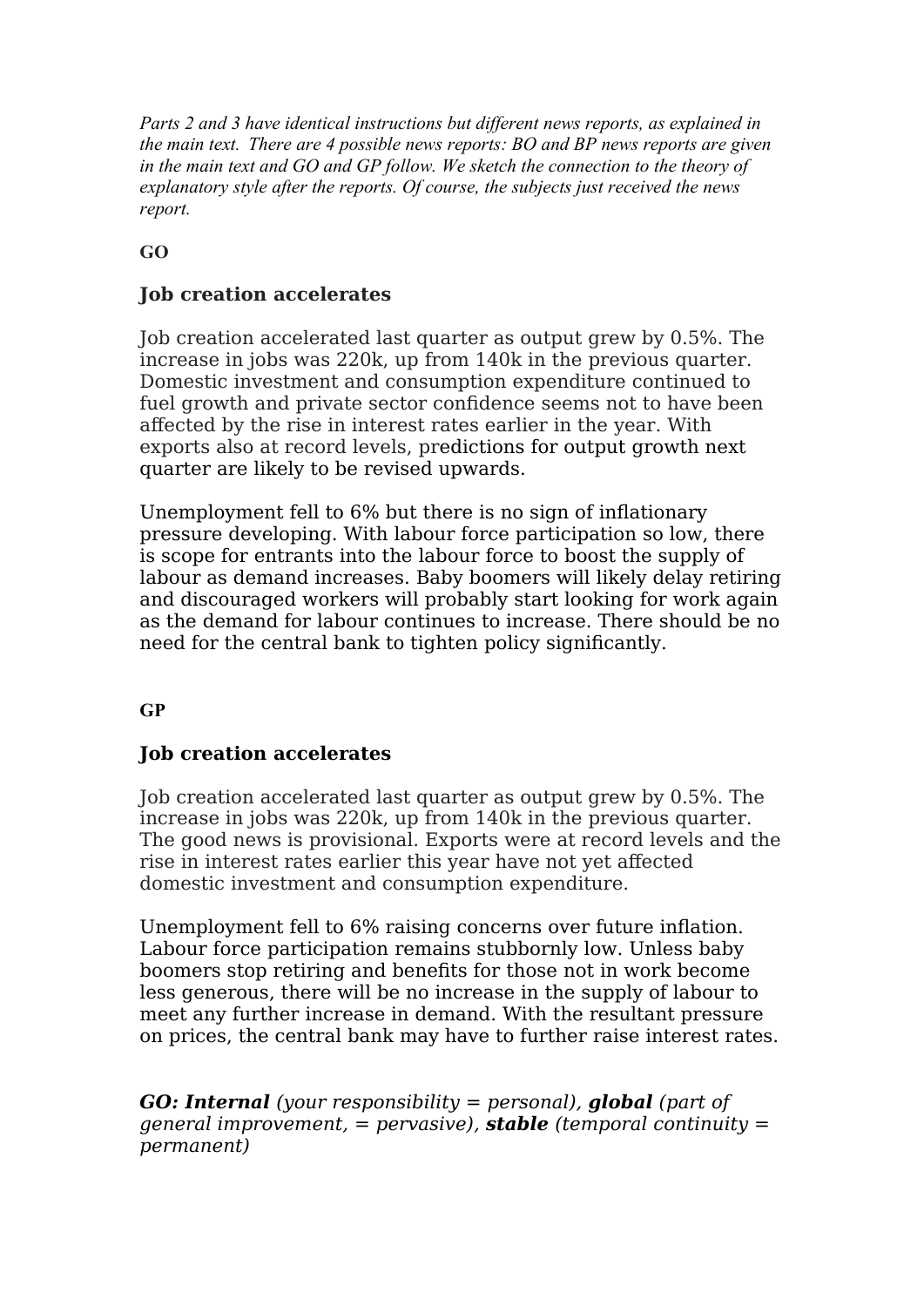## *GP: External* (outside your control)*, Specific* (isolated, not part of general improvement), *unstable (*temporary)

Consistently with explanatory style theory, GO has internal (e.g. 'domestic investment and consumption expenditure'), global (e.g. 'baby boomers will likely delay retiring') and stable (e.g. 'predictions for output growth next quarter are likely to be revised upwards') attributes, while GP has external (e.g. 'exports were at record levels'), specific (e.g. 'unemployment fell to 6% raising concerns over future inflation') and unstable ('the good news is provisional') attributes.

### **APPENDIX B**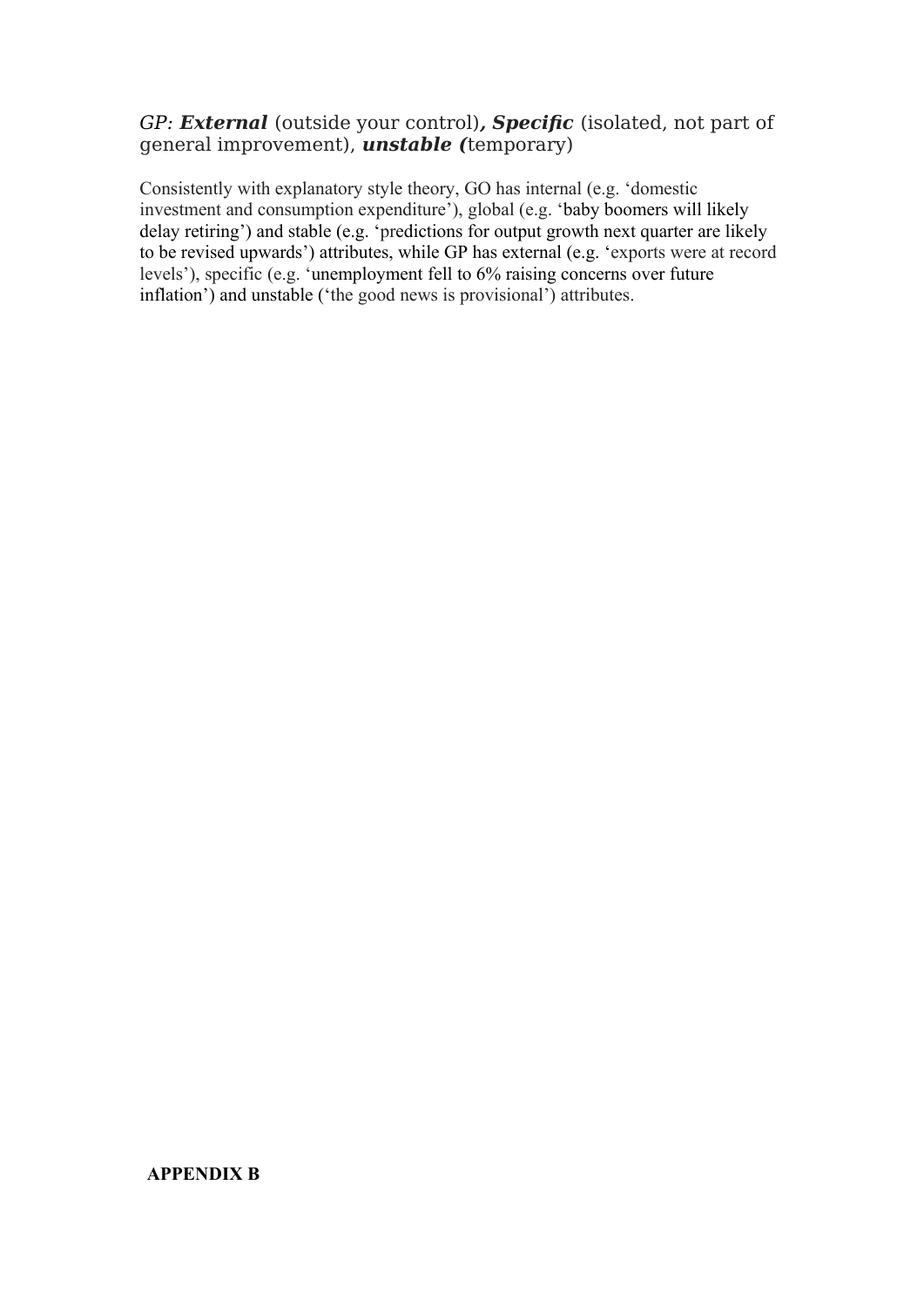The Amazon MTurk trial was run in March 2017. It exposed 94 subjects from the US (60 males, 39 females) to the same news framings than our subjects in the lab and asked them, after the same control questions, to state their level of confidence in the economy. The precise question was "How pessimistic or optimistic do you feel about the state of the economy?" and the answer was, exactly as the choice over numbers in the MEG, on a scale from 1 to 7. We paid them 0.20\$ each for their time.

Table 7 has the statistics on the average and on the standard errors by treatment. For the report on the bad event, we clearly see a difference between the optimistic and the pessimistic framings (4*,*32 *vs* 3*,*67), which is almost significant at 10 percent level (*p* = 0.1108). An ordered probit regression disentangling between events and styles finds that indeed optimism boosts sentiment more than pessimism at 10 percent level (Table 8).

|                                          | <b>Good</b> event | <b>Bad event</b> |
|------------------------------------------|-------------------|------------------|
| Optimistic                               | 4.000             | 4.316            |
|                                          | (1.567)           | (1.493)          |
|                                          | $N = 23$          | $N=19$           |
| <b>Pessimistic</b>                       | 3.773             | 3.667            |
|                                          | (1.716)           | (1.295)          |
|                                          | $N = 22$          | $N=30$           |
|                                          |                   |                  |
| Note: Standard deviation in parenthesis. |                   |                  |

*Table 7:* Descriptive statistics on Amazon MTurk trial

|                                                                           | Sentiment   |
|---------------------------------------------------------------------------|-------------|
|                                                                           |             |
| Good event                                                                | 0.176       |
|                                                                           | (0.307)     |
| Optimistic                                                                | $0.519*$    |
|                                                                           | (0.274)     |
| Good event*Optimistic                                                     | $-0.401$    |
|                                                                           | (0.443)     |
| Female                                                                    | $-0.173$    |
|                                                                           | (0.219)     |
| LOT                                                                       | $0.0620***$ |
|                                                                           | (0.0230)    |
| <b>Observations</b>                                                       | 94          |
| Note: Regression is ordered probit model. Standard errors in parentheses. |             |
| $p < 0.1$ , ** $p < 0.05$ , *** $p < 0.01$                                |             |

*Table 8:* Regression results on sentiment in the Amazon MTurk trial

#### **APPENDIX C**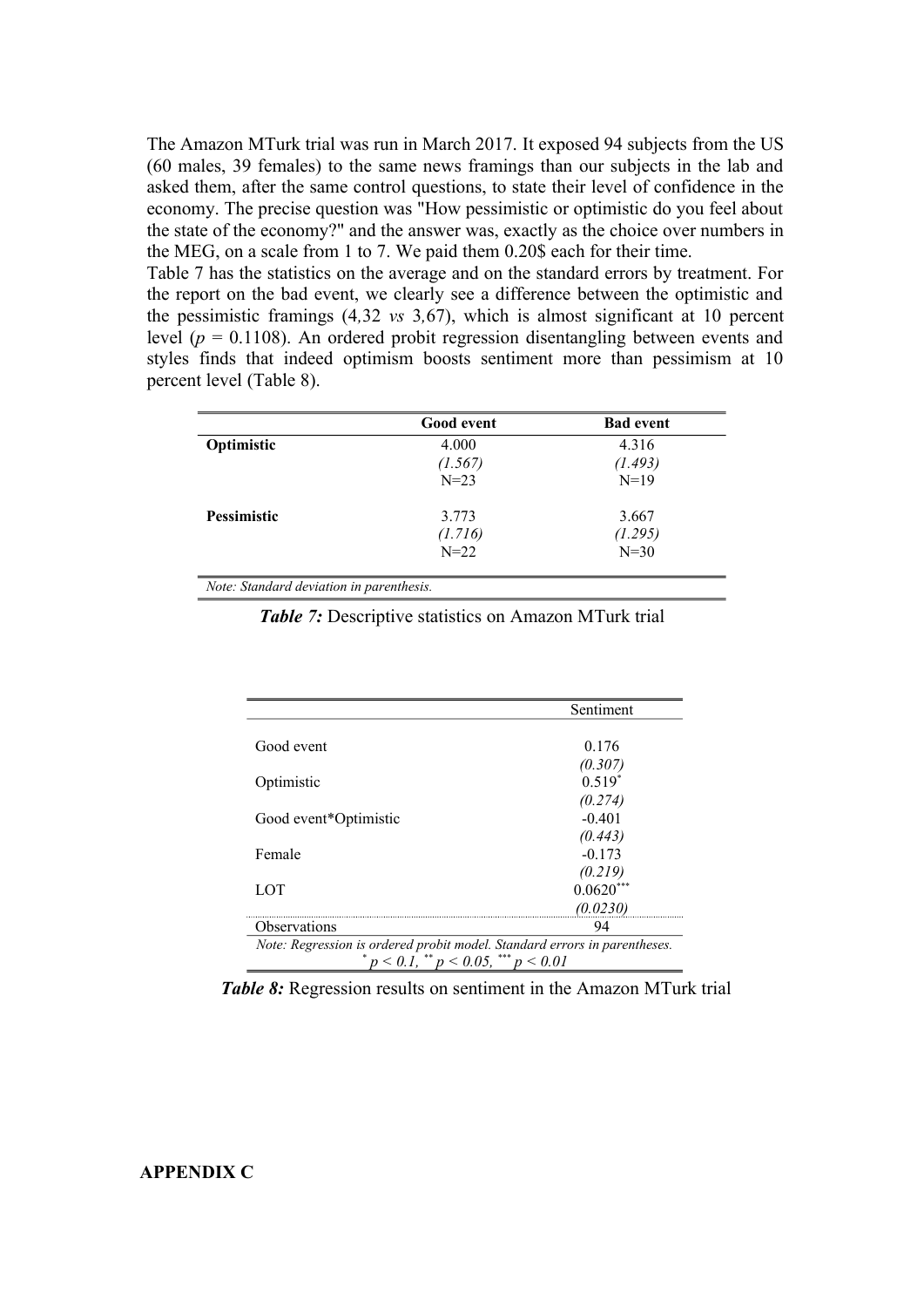Table 9 reports results from regressions on the baseline both on  $1<sup>st</sup>$  round and all rounds. In terms of marginal effects, an increase in dispositional optimism implies at least a 12 percent higher probability to choose a number higher than 3 in the  $1<sup>st</sup>$  round. However, over all rounds this effect disappears, as it does when there are treatments (see Appendix E).

|              | [1]         | (2)         |
|--------------|-------------|-------------|
|              | 1st round   | All rounds  |
|              | Number      | Number      |
|              |             |             |
| Age          | $0.0855***$ | 0.0763      |
|              | (0.0258)    | (0.0961)    |
| Female       | $-0.138$    | 0.112       |
|              | (1.001)     | (0.440)     |
| <b>LOT</b>   | $0.0187**$  | 0.0778      |
|              | (0.00888)   | (0.0880)    |
| Newsreports  | 0.0627      | $-0.199***$ |
|              | (0.0669)    | (0.0175)    |
| Economics    | $-0.0485$ * | 0.115       |
|              | (0.0257)    | (0.145)     |
| Observations | 33          | 990         |

*Note: Regression(1) is ordered probit. Regression (2) is mixed-models ordered probit. This is with random intercepts at both the session and subject level. Period dummies are included (but not reported). Errors clustered at session level in parentheses.*  $^{*}p < 0.1$ ,  $^{**}p < 0.05$ ,  $^{***}p < 0.01$ 

*Table 9:* Regression results on Numbers in the baseline

#### **APPENDIX D**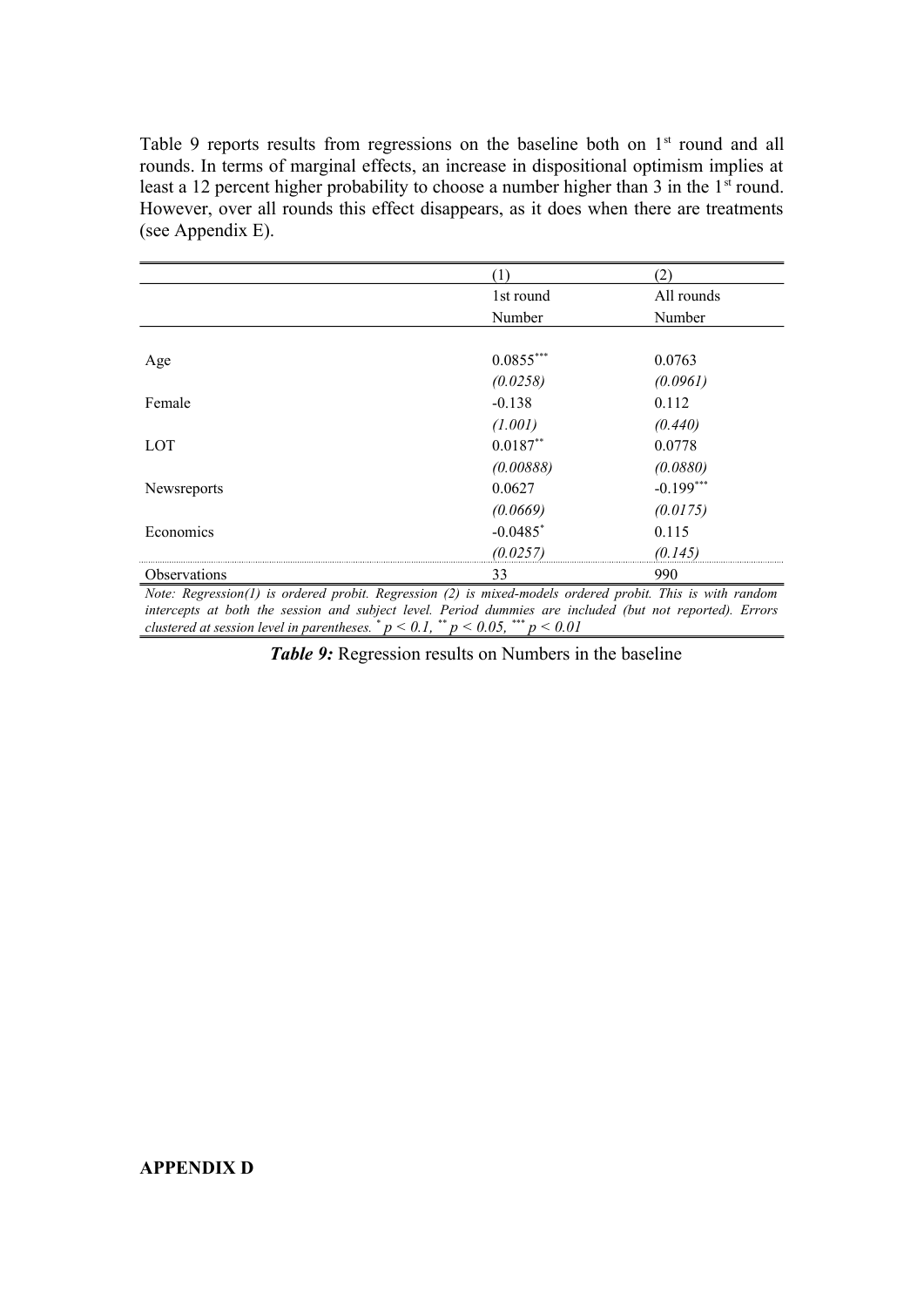Tables 3 and 4 in the *4. Result* section report Wald post-estimations statistics over pairwise comparisons of coefficients. The underlying regression is displayed in Table 10. The model is the same as for the regressions on the  $1<sup>st</sup>$  stage, so a mixed-model ordered probit with intercepts at session level, and the omitted category for the regression is the baseline.

|                                                                                                                                                                                                                                                                                            | (1)       |  |  |
|--------------------------------------------------------------------------------------------------------------------------------------------------------------------------------------------------------------------------------------------------------------------------------------------|-----------|--|--|
|                                                                                                                                                                                                                                                                                            | Stage 2   |  |  |
|                                                                                                                                                                                                                                                                                            | Smallest  |  |  |
|                                                                                                                                                                                                                                                                                            | number    |  |  |
|                                                                                                                                                                                                                                                                                            |           |  |  |
| $GP(2)$ - change in style                                                                                                                                                                                                                                                                  | $-0.169$  |  |  |
|                                                                                                                                                                                                                                                                                            | (0.903)   |  |  |
| $BP(2)$ - change in style                                                                                                                                                                                                                                                                  | 0.0316    |  |  |
|                                                                                                                                                                                                                                                                                            | (0.926)   |  |  |
| $GO(2)$ - change in style                                                                                                                                                                                                                                                                  | 0.624     |  |  |
|                                                                                                                                                                                                                                                                                            | (0.910)   |  |  |
| $BO(2)$ - change in style                                                                                                                                                                                                                                                                  | 0.955     |  |  |
|                                                                                                                                                                                                                                                                                            | (0.936)   |  |  |
| $BO(2)$ - change in event                                                                                                                                                                                                                                                                  | 0.110     |  |  |
|                                                                                                                                                                                                                                                                                            | (1.208)   |  |  |
| $GO(2)$ - change in event                                                                                                                                                                                                                                                                  | $2.010**$ |  |  |
|                                                                                                                                                                                                                                                                                            | (1.003)   |  |  |
| $BP(2)$ - change in event                                                                                                                                                                                                                                                                  | $-0.756$  |  |  |
|                                                                                                                                                                                                                                                                                            | (1.248)   |  |  |
| $GP(2)$ - change in event                                                                                                                                                                                                                                                                  | 0.549     |  |  |
|                                                                                                                                                                                                                                                                                            | (1.233)   |  |  |
| November sessions                                                                                                                                                                                                                                                                          | 0.310     |  |  |
|                                                                                                                                                                                                                                                                                            | (1.112)   |  |  |
| Sessions with 12 subj.                                                                                                                                                                                                                                                                     | $-0.290$  |  |  |
|                                                                                                                                                                                                                                                                                            | (0.480)   |  |  |
| Observations                                                                                                                                                                                                                                                                               | 900       |  |  |
| Note: Regressions (1) is mixed-models ordered probit. This is with                                                                                                                                                                                                                         |           |  |  |
| random intercepts at the session level. Period dummies are                                                                                                                                                                                                                                 |           |  |  |
| included (but not reported). Errors clustered at session level in                                                                                                                                                                                                                          |           |  |  |
| parentheses. $p < 0.1$ , $p < 0.05$ , $p < 0.05$ , $p > 0.05$ , $p > 0.05$ , $p > 0.05$ , $p > 0.05$ , $p > 0.05$ , $p > 0.05$ , $p > 0.05$ , $p > 0.05$ , $p > 0.05$ , $p > 0.05$ , $p > 0.05$ , $p > 0.05$ , $p > 0.05$ , $p > 0.05$ , $p > 0.05$ , $p > 0.05$ ,<br>$f^{***} p \le 0.01$ |           |  |  |

*Table 10:* Regression results on the Smallest Number, 2<sup>nd</sup> stage

# **APPENDIX E**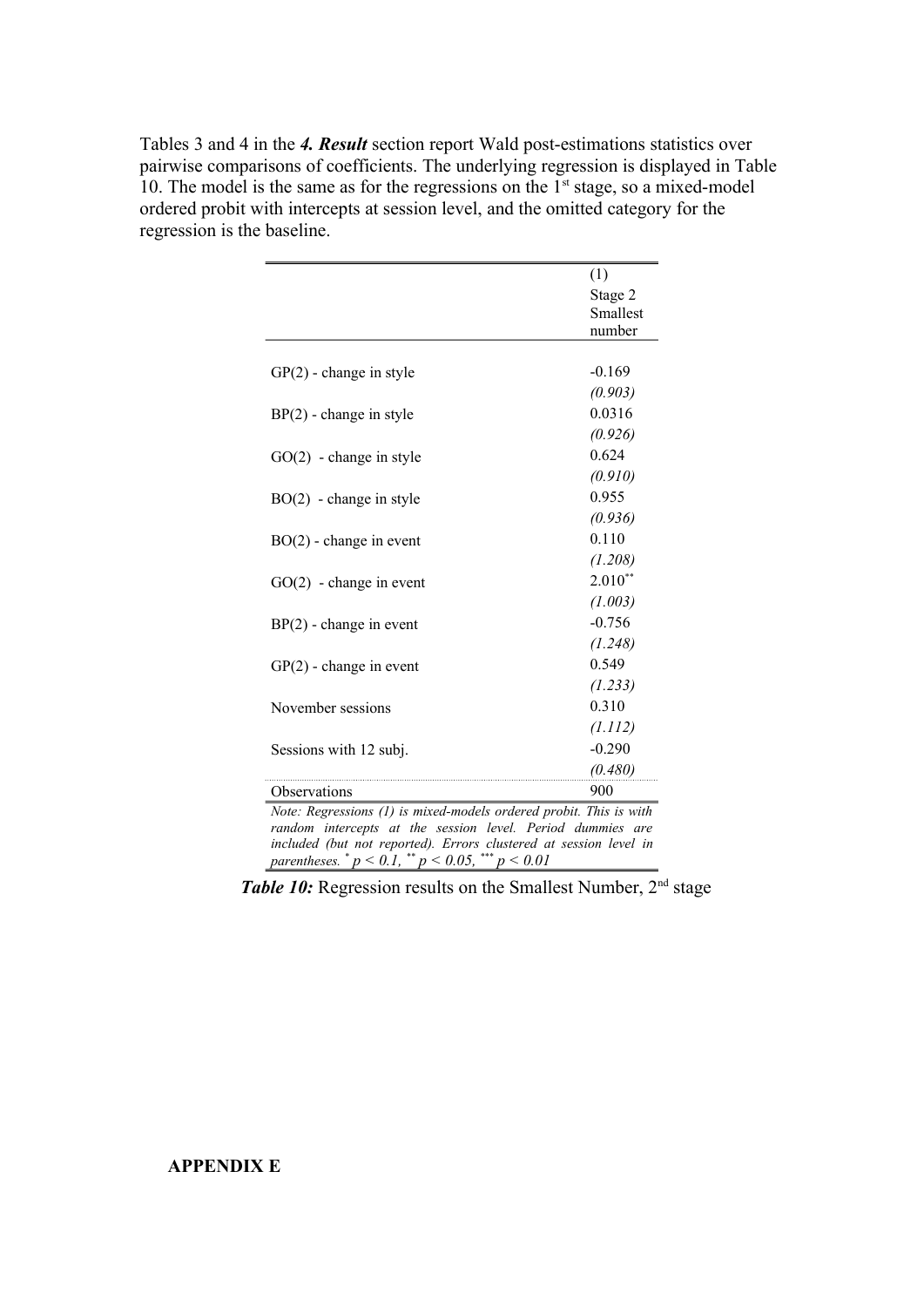All analyses of the *4. Results* section are here replicated over numbers and regressions, apart from treatment dummies, have individual controls (age, gender, number of newspaper reports read in a week, self-reported knowledge in economics and LOT). The main results are replicated.



*Figure 5:* Average number for each period, 1<sup>st</sup> stage

|                                                                                                               |                 | 1th round                   | All rounds                             |  |
|---------------------------------------------------------------------------------------------------------------|-----------------|-----------------------------|----------------------------------------|--|
| <b>Comparison of style</b>                                                                                    | BO vs. BP       | $z = 1.32$ ; $p = 0.188$    | $z = 2.45$ ; $p = 0.014$ <sup>**</sup> |  |
|                                                                                                               | $GO$ vs. $GP$   | $z = -1.26$ ; $p = 0.209$   | $z = -0.36$ ; $p = 0.723$              |  |
| <b>Comparison of facts</b>                                                                                    | $BO$ vs. $GO$   | $z = 2.31$ ; $p = 0.021$ ** | $z = 3.98$ ; $p = 0.000^{***}$         |  |
|                                                                                                               | $BP$ vs. $GP$   | $z = -0.40$ ; $p = 0.688$   | $z = -1.25$ ; $p = 0.212$              |  |
|                                                                                                               | BO vs. baseline | $z = 1.56$ ; $p = 0.120$    | $z = 3.19$ ; $p = 0.001***$            |  |
| <b>Comparison of</b><br>treatments to the<br>baseline                                                         | BP vs. baseline | $z = 0.44$ ; $p = 0.658$    | $z = 1.11$ ; $p = 0.267$               |  |
|                                                                                                               | GO vs. baseline | $z = -0.42$ ; $p = 0.675$   | $z = -0.29$ ; $p = 0.769$              |  |
|                                                                                                               | GP vs. baseline | $z = 0.72$ ; $p = 0.469$    | $z = 0.24$ ; $p = 0.812$               |  |
| <i>Note:</i> Observations on number at subject level. $p < 0.1$ , $\frac{p}{q} < 0.05$ , $\frac{p}{q} < 0.01$ |                 |                             |                                        |  |

Table 11: Wilcoxon ranksum tests on numbers, 1<sup>st</sup> stage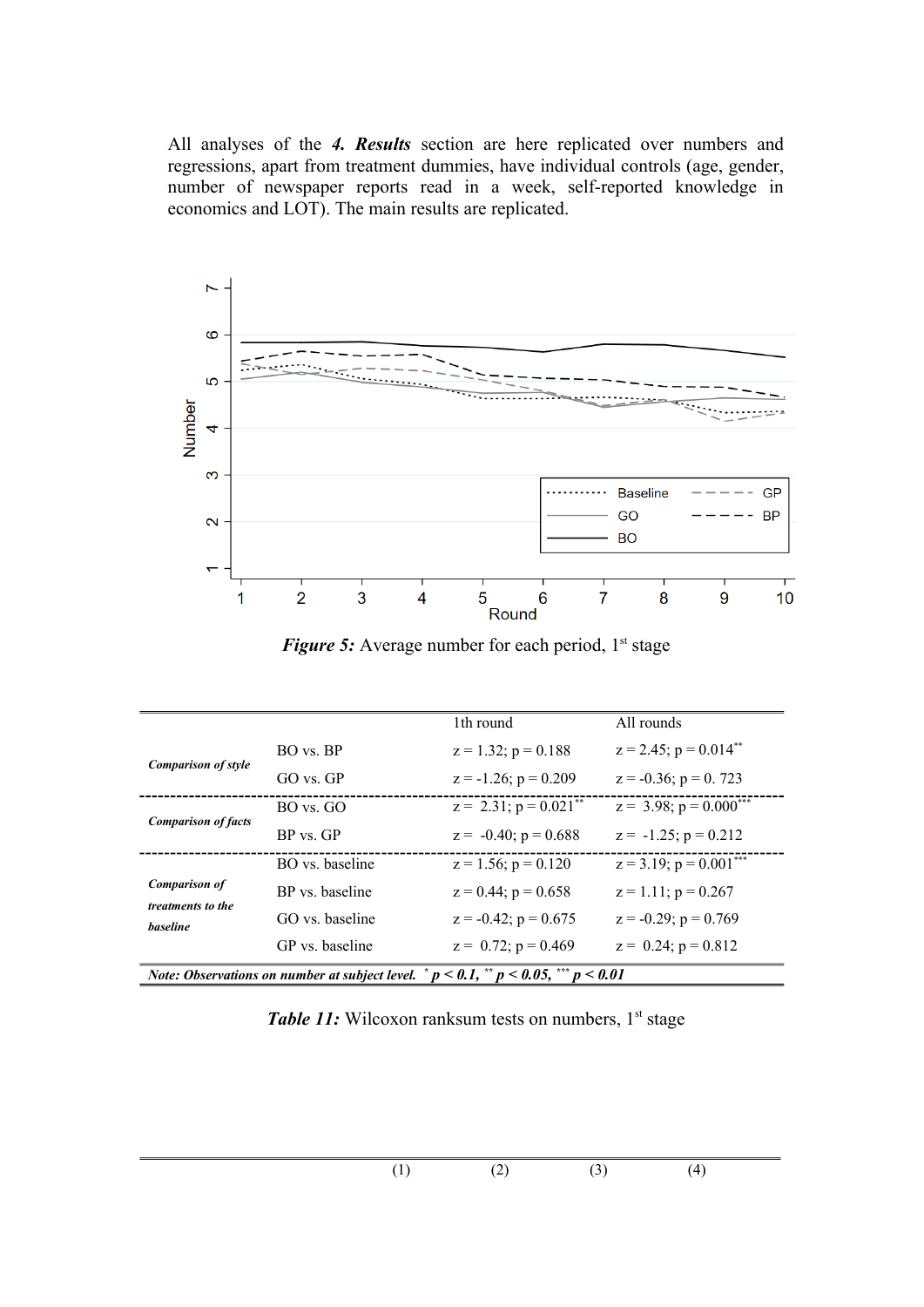|                           | 1st round  | 1st round  | All rounds | All rounds |
|---------------------------|------------|------------|------------|------------|
|                           | Number     | Number     | Number     | Number     |
|                           |            |            |            |            |
| GO                        | $-0.105$   |            | 0.0493     |            |
|                           | (0.101)    |            | (0.410)    |            |
| <b>GP</b>                 | $0.242*$   | $0.352**$  | 0.0928     | 0.0455     |
|                           | (0.135)    | (0.154)    | (0.465)    | (0.381)    |
| <b>BO</b>                 | $0.412***$ | $0.529***$ | $0.926**$  | $0.854***$ |
|                           | (0.131)    | (0.140)    | (0.364)    | (0.276)    |
| <b>BP</b>                 | 0.169      | $0.269**$  | 0.427      | 0.383      |
|                           | (0.127)    | (0.107)    | (0.491)    | (0.413)    |
| November sessions         | $-0.0786$  | $-0.0847$  | $-0.0795$  | $-0.103$   |
|                           | (0.204)    | (0.206)    | (0.894)    | (0.888)    |
| Sessions with 12 subjects | $-0.132$   | $-0.123$   | $-0.0900$  | $-0.0844$  |
|                           | (0.154)    | (0.154)    | (0.226)    | (0.222)    |
| Age                       | $-0.0234$  | $-0.0273$  | $-0.00353$ | $-0.00898$ |
|                           | (0.0243)   | (0.0244)   | (0.0105)   | (0.00880)  |
| Female                    | $-0.141$   | $-0.0898$  | 0.00570    | 0.0143     |
|                           | (0.133)    | (0.108)    | (0.139)    | (0.101)    |
| LOT                       | 0.00538    | 0.00113    | 0.00705    | $-0.00290$ |
|                           | (0.0152)   | (0.0177)   | (0.0218)   | (0.0221)   |
| Newsreports               | $-0.0289$  | $-0.0411$  | $-0.0577$  | $-0.0410$  |
|                           | (0.0421)   | (0.0495)   | (0.0472)   | (0.0515)   |
| Economics                 | 0.0311     | 0.0456     | 0.0135     | 0.00567    |
|                           | (0.0410)   | (0.0476)   | (0.0470)   | (0.0515)   |
| Observations              | 270        | 237        | 2,700      | 2,370      |

*Note: Regression (1) is ordered probit. Regressions (2) and (3) are mixed-models ordered probit. These are with random intercepts at both the session and subject level. Period dummies are included (but not reported). Errors clustered at session level in parentheses.*  $^{*}p < 0.1$ ,  $^{**}p < 0.05$ ,  $^{***}p < 0.01$ 

| <b>Table 12:</b> Regression results on Numbers, 1 <sup>st</sup> stage |  |  |  |
|-----------------------------------------------------------------------|--|--|--|
|-----------------------------------------------------------------------|--|--|--|

|                 | 1st round                              | All rounds                   |
|-----------------|----------------------------------------|------------------------------|
| BO vs. BP       | $z = -0.28$ ; $p = 0.778$              | $z = 2.61$ ; $p = 0.009$ *** |
| $GO$ vs. $GP$   | $z = 2.19$ ; $p = 0.028$ <sup>**</sup> | $z = 1.31$ ; $p = 0.189$     |
| BO vs. baseline | $z = 1.61$ ; $p = 0.107$               | $z = 1.33$ ; $p = 0.184$     |
| BP vs. baseline | $z = 1.54$ ; $p = 0.123$               | $z = 0.36$ ; $p = 0.717$     |
| GO vs. baseline | $z = 1.79$ ; $p = 0.073$ <sup>*</sup>  | $z = 0.96$ ; $p = 0.339$     |
| GP vs. baseline | $z = -0.28$ ; $p = 0.776$              | $z = -0.02$ ; $p = 0.982$    |
|                 |                                        |                              |

*Note: These are post-estimation Wald tests between treatments. Regressions are mixed-models ordered probit. These are with random intercepts at both the session and the subject level. Period dummies are included (but not reported). Errors are clustered at session level \* p < 0.1, \*\* p < 0.05, \*\*\* p < 0.01*

*Table 13:* Post-estimation pairwise comparisons of numbers – change in spin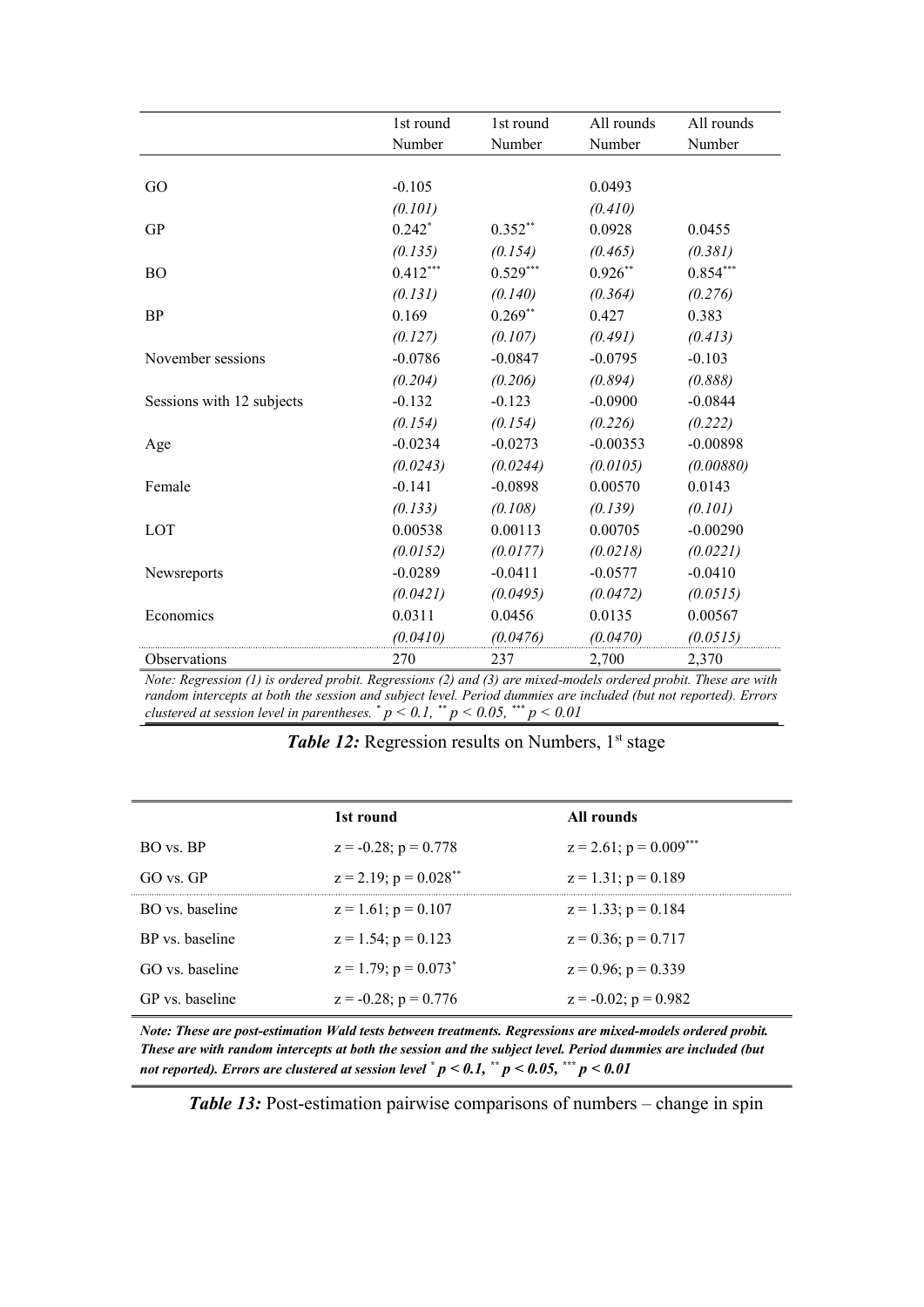|                                                                                     | 1st round                               | All rounds                   |  |
|-------------------------------------------------------------------------------------|-----------------------------------------|------------------------------|--|
| $BO$ vs. $GO$                                                                       | $z = -3.34$ ; $p = 0.001***$            | $z = -3.13$ ; $p = 0.002***$ |  |
| BP vs GP                                                                            | $z = -2.26$ ; $p = 0.024$ <sup>**</sup> | $z = 1.07$ ; $p = 0.286$     |  |
| BO vs baseline                                                                      | $z = 0.43$ ; $p = 0.665$                | $z = 0.34$ ; $p = 0.738$     |  |
| BP vs baseline                                                                      | $z = 0.15$ ; $p = 0.879$                | $z = -0.54$ ; $p = 0.592$    |  |
| GO vs. baseline                                                                     | $z = 3.15$ ; $p = 0.002***$             | $z = 2.98$ ; $p = 0.003***$  |  |
| GP vs. baseline                                                                     | $z = 1.48$ ; $p = 0.140$                | $z = 0.49$ ; $p = 0.622$     |  |
| <i>Note:</i> See note in Table 13 $^*$ p < 0.1, $^{**}$ p < 0.05, $^{***}$ p < 0.01 |                                         |                              |  |

**Table 14:** Post-estimation pairwise comparisons of smallest numbers – change in event

|                     | (1)                 | (2)                       | (3)                       | (4)                       | (5)                       |
|---------------------|---------------------|---------------------------|---------------------------|---------------------------|---------------------------|
|                     | <b>Baseline</b>     | $GO(1) \rightarrow GP(2)$ | $BO(1) \rightarrow BP(2)$ | $GP(1) \rightarrow GO(2)$ | $BP(1) \rightarrow BO(2)$ |
| Stage 2             | $-0.328$            | $-0.0949***$              | $-0.675***$               | $-0.313***$               | 0.00670                   |
|                     | (0.242)             | (0.0171)                  | (0.0742)                  | (0.0150)                  | (0.0234)                  |
| <b>Observations</b> | 660                 | 660                       | 600                       | 600                       | 600                       |
|                     |                     |                           |                           |                           |                           |
|                     |                     | (6)                       | (7)                       | (8)                       | (9)                       |
|                     |                     | $GO(1) \rightarrow BO(2)$ | $BO(1) \rightarrow GO(2)$ | $GP(1) \rightarrow BP(2)$ | $BP(1) \rightarrow GP(2)$ |
|                     | Stage 2             | $-0.505***$               | 0.178                     | $-0.320***$               | $-0.289***$               |
|                     |                     | (0.104)                   | (0.613)                   | (0.0631)                  | (0.0846)                  |
|                     | <b>Observations</b> | 540                       | 600                       | 600                       | 540                       |

*Note: Regressions are mixed-models ordered probit. These are with random intercepts at both the session and subject level. Errors clustered at session level in parentheses. \* p < 0.1, \*\* p < 0.05, \*\*\* p < 0.01*

*Table 15:* Regression results on change in number from stage 1 to stage 2 for each individual transition